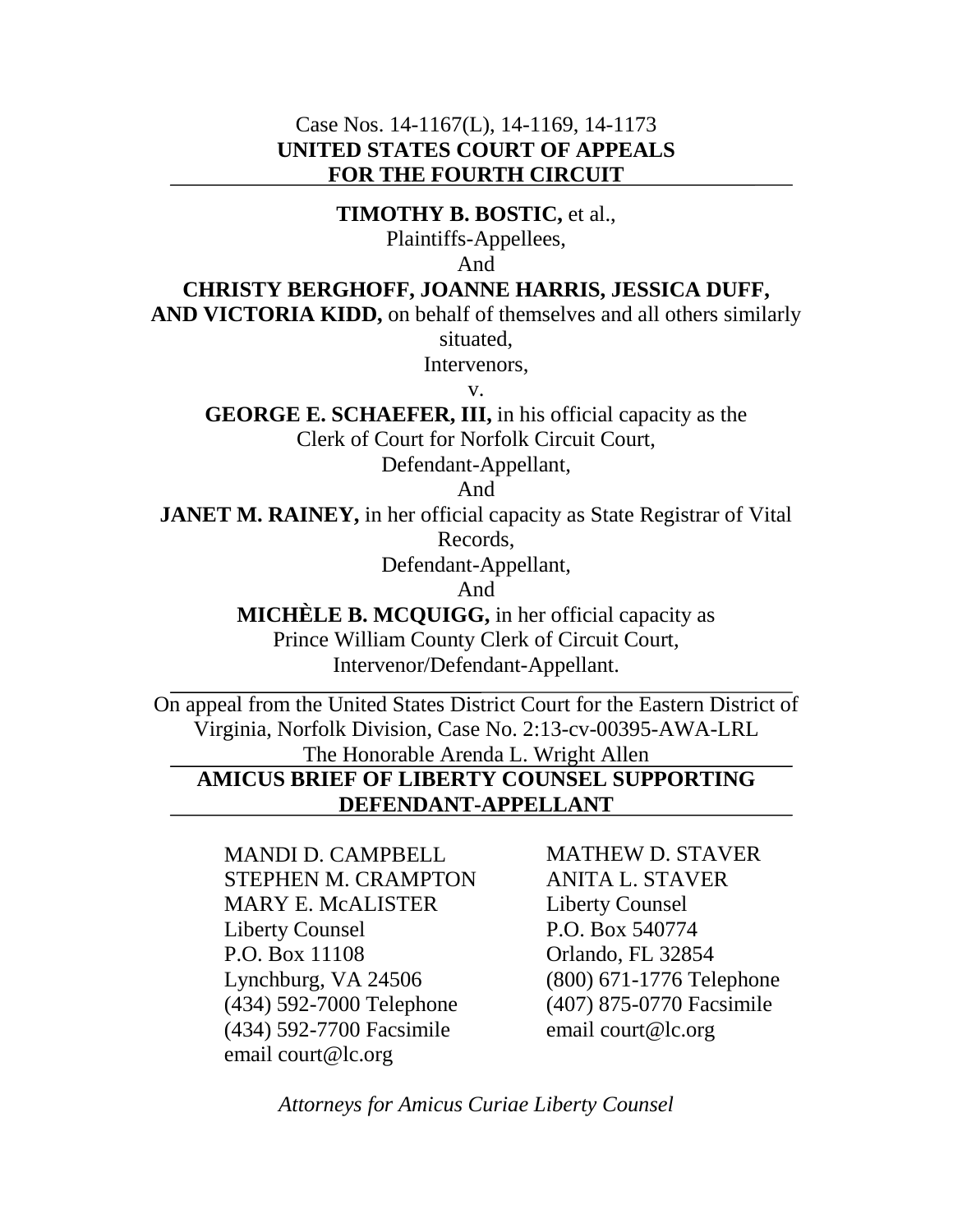### **CORPORATE DISCLOSURE STATEMENT**

Amicus Liberty Counsel states, pursuant to Fed. R. App. P. 26.1 that there is no parent corporation or publicly held corporation that owns 10 percent or more of its stock.

> Mathew D. Staver /s/ Mathew D. Staver *Attorney for Amicus Curiae Liberty Counsel*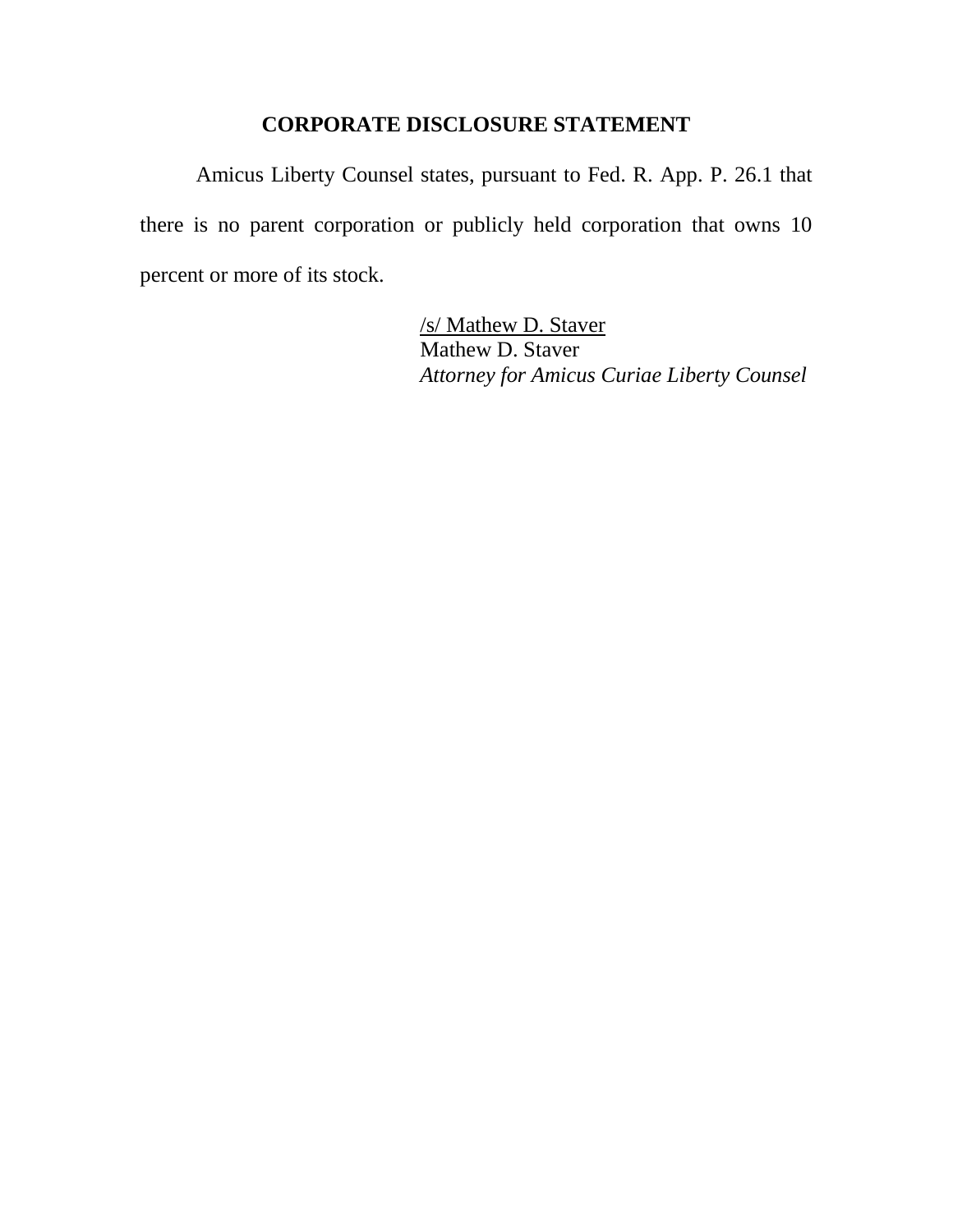# **TABLE OF CONTENTS**

Table of Authorities

Interest of the Amicus Curiae

Statement of Compliance with Rule 29(c)(5)

Summary of Argument

Argument

- I. DEFINING MARRIAGE AS THE UNION OF ONE MAN AND ONE WOMAN DOES NOT SINGLE OUT HOMOSEXUALS FOR DISFAVORED TREATMENT.
- II. DEFINING MARRIAGE AS THE UNION OF ONE MAN AND ONE WOMAN DOES NOT DEPRIVE HOMOSEXUALS OF A FUNDAMENTAL RIGHT.
- III. DEFINING MARRIAGE AS THE UNION OF ONE MAN AND ONE WOMAN DOES NOT VIOLATE EQUAL PROTECTION, AS HOMOSEXUALS SEEKING MARRIAGE LICENSES DO NOT CONSTITUTE A PROTECTED CLASS.
	- A. Those with a Same-Sex Sexual Preference Who Seek Same-Sex Marriages, have Not been Subjected to the Type of Discrimination that Warrants Heightened **Protection** 
		- *1. Homosexual behavior involves inherent risks that make defining marriage as the union of one man and one woman imperative in order to foster and preserve responsible individuals.*
		- *2. Defining marriage as the union of one man and one woman promotes the optimal environment for rearing children.*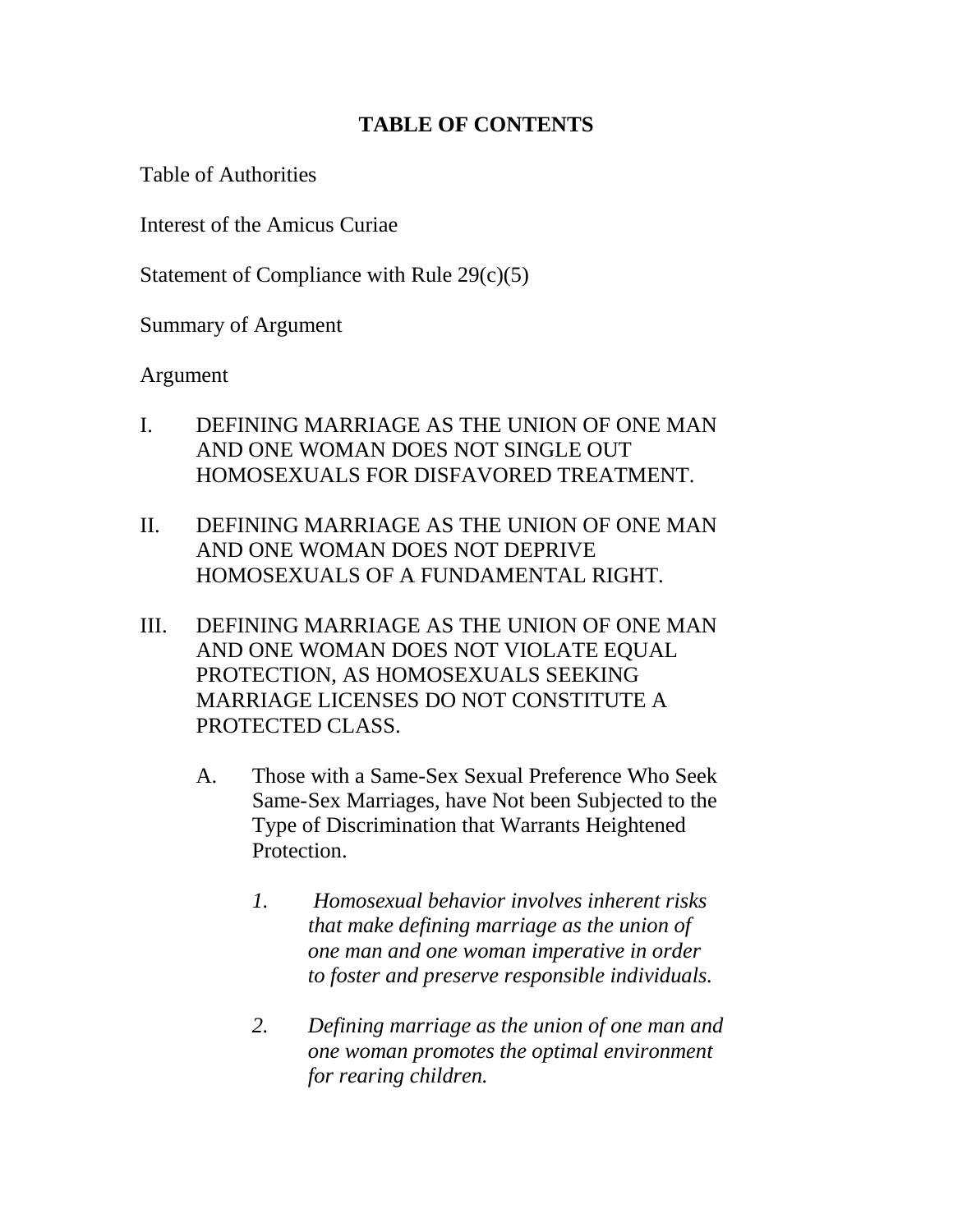- B. Those with a Same-Sex Sexual Preference who Seek Same-Sex Marriages do Not have an Obvious or Immutable Characteristic that Warrants Heightened Protection.
- C. Those with a Same-Sex Sexual Preference who Seek Same-Sex Marriages do Not Constitute a Class for Purposes of Protected Class Status.
- D. Those with a Same-Sex Sexual Preference who Seek Same-Sex Marriages are Not so Politically Powerless that they Warrant Heightened Protection*.*

# IV. A REDEFINTION OF MARRIAGE WOULD CREATE MORE INEQUITY AND DISPARITY THAN A REDEFINITION WOULD ELIMINATE.

**Conclusion**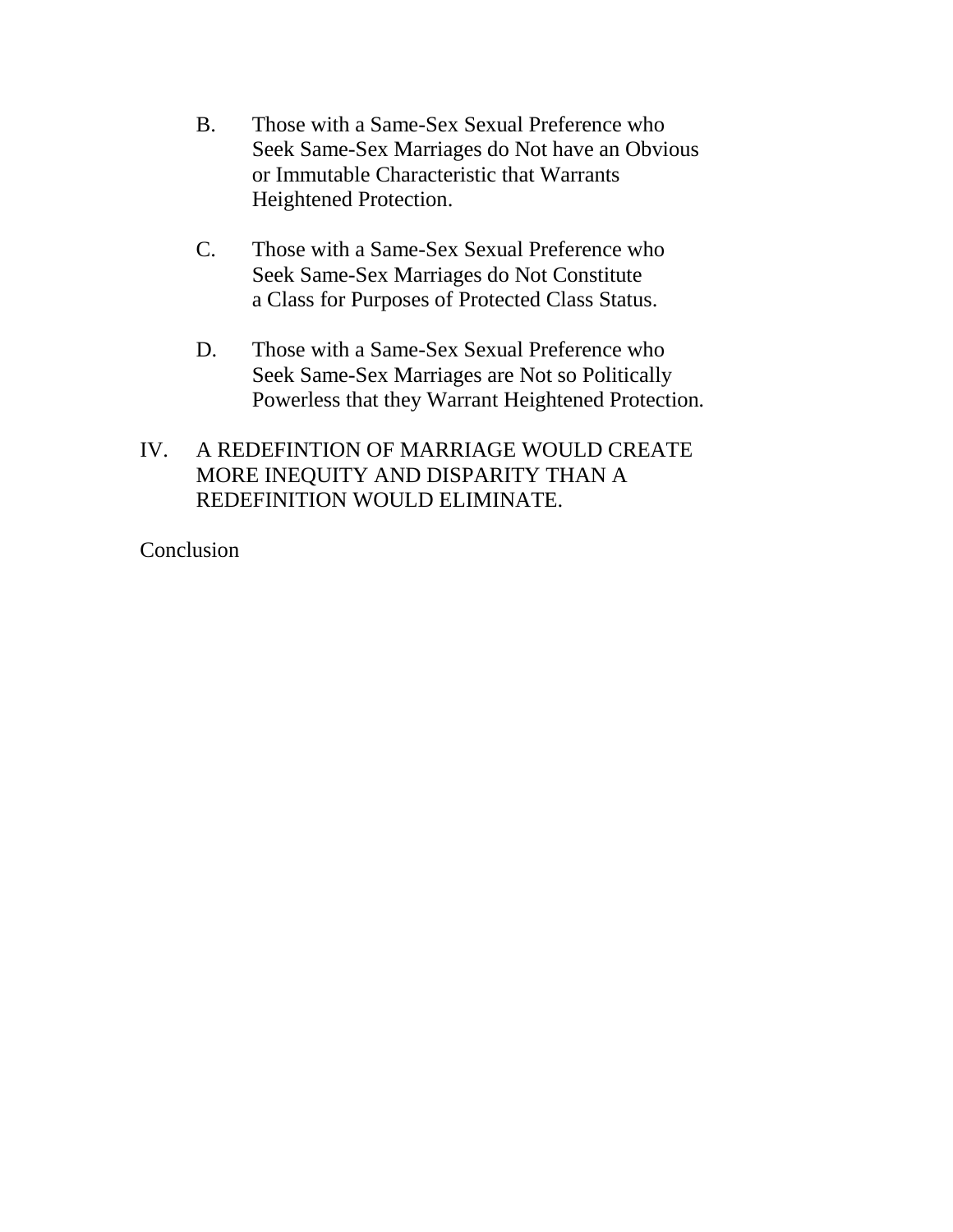### **TABLE OF AUTHORITIES**

#### **Cases**

### **Statutes**

Va. Const. art. I, § 15–A.

Va. Code Ann. §§ 20–45.2 and 20–45.3 (West 2014).

## **Other Authorities**

*Becket Fund for Religious Liberty Issues Brief: Same-Sex Marriage and State Anti-Discrimination Laws*, The Becket Fund for Religious Liberty (January 2009), http://www.becketfund.org/wpcontent/uploads/2011/04/Same-Sex-Marriage-and-State-Anti-Discrimination-Laws-with-Appendices.pdf.

Ben Johnson, *Judge Rules Christian Facility Cannot Ban Same-Sex Civil Union Ceremony on its Own Premises*, LifeSiteNews.com (January 13, 2012, 8:48 PM), http://www.lifesitenews.com/news/judge-rules-christianfacility-cannot-ban-same-sex-civil-union-ceremony-on/.

David Blankenhorn, *The Future of Marriage* (2007).

Cheryl K. Chumley, *Christian Bakers Who Refused Cake Order for Gay Wedding Forced to Close*, The Washington Times (September 2, 2013), shophttp://www.washingtontimes.com/news/2013/sep/2/christian-bakerswho-refused-cake-order-gay-wedding/.

Edwards Leo Lyman, *Struggle for Statehood*, Utah History to Go, http://historytogo.utah.gov/utah\_chapters/statehood\_and\_the\_progressive\_er a/struggleforstatehood.html (last visited Nov. 8, 2013).

Kevin M. Cathcart, *Form 990: Return of Organization Exempt from Income Tax,* Lambda Legal Defense & Education Fund, Inc. (April 8, 2013), http://www.lambdalegal.org/sites/default/files/anf\_fy2012\_990.pdf.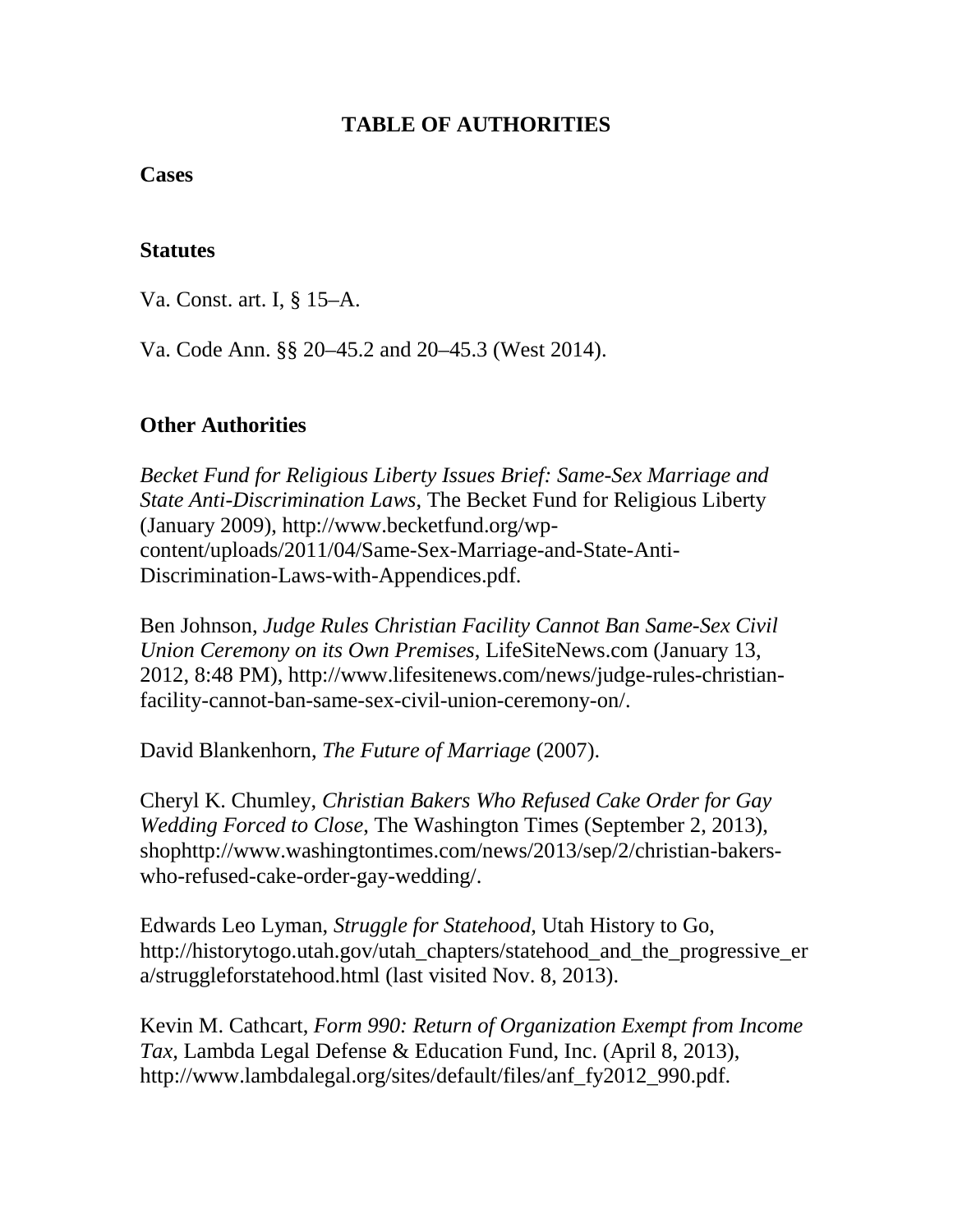James M. Rinefierd, *Form 990: Return of Organization Exempt from Income Tax*, Human Rights Campaign, Inc. (Aug. 14, 2013), http://www.hrc.org/files/assets/resources/HRC\_990\_2012.pdf.

Josh Weed, *Club Unicorn: In which I Come Out of the Closet On Our Ten Year Anniversary*, The Weed (June 7, 2012), http://www.joshweed.com/2012/06/club-unicorn-in-which-i-come-outof.html.

Lynn D. Wardle, *The "End" of Marriage*, 44 FAM. CT. REV. 45, 53 (2006).

Michael Bailey, Michael Dunne, & Nicholas Martin, *Genetic and Environmental Influences on Sexual Orientation and its Correlates in an Australian Twin Sample*, 78(3) Journal of Personality and Social Psychology 524-536 (2000).

Niklas Langstrom, Qazi Rahman, Eva Carlstrom, & Paul Lichtenstein, *Genetic and Environmental Effects on Same-Sex Sexual Behavior: A Population Study of Twins in Sweden,* 39 Archives of Sexual Behavior 75-80 (2010).

Peter Bearman & Hannah Brueckner, (*Opposite-Sex Twins and Adolescent Same-Sex Attraction,* 107 American Journal of Sociology 1179-1205 (2002).

Press Release, Oregon Bureau of Labor and Industry, BOLI Finds Substantial Evidence of Unlawful Discrimination in Bakery Civil Rights Complaint (January 17, 2014),

http://www.oregon.gov/boli/Audio%20and%20video/1\_17\_14\_BOLI%20fin ds%20substantial%20evidence%20of%20unlawful%20discrimination%20in %20bakery%20civil%20rights%20complaint.pdf.

*Report of the American Psychological Association Task Force on Appropriate Therapeutic Responses to Sexual Orientation,* American Psychological Association 2 (2009), available at http://www.apa.org/pi/lgbt/resources/therapeutic-response.pdf (last visited September 27, 2013).

*Sexual Orientation and Homosexuality,* American Psychological Association (2008), http://www.apa.org/helpcenter/sexual-orientation.aspx.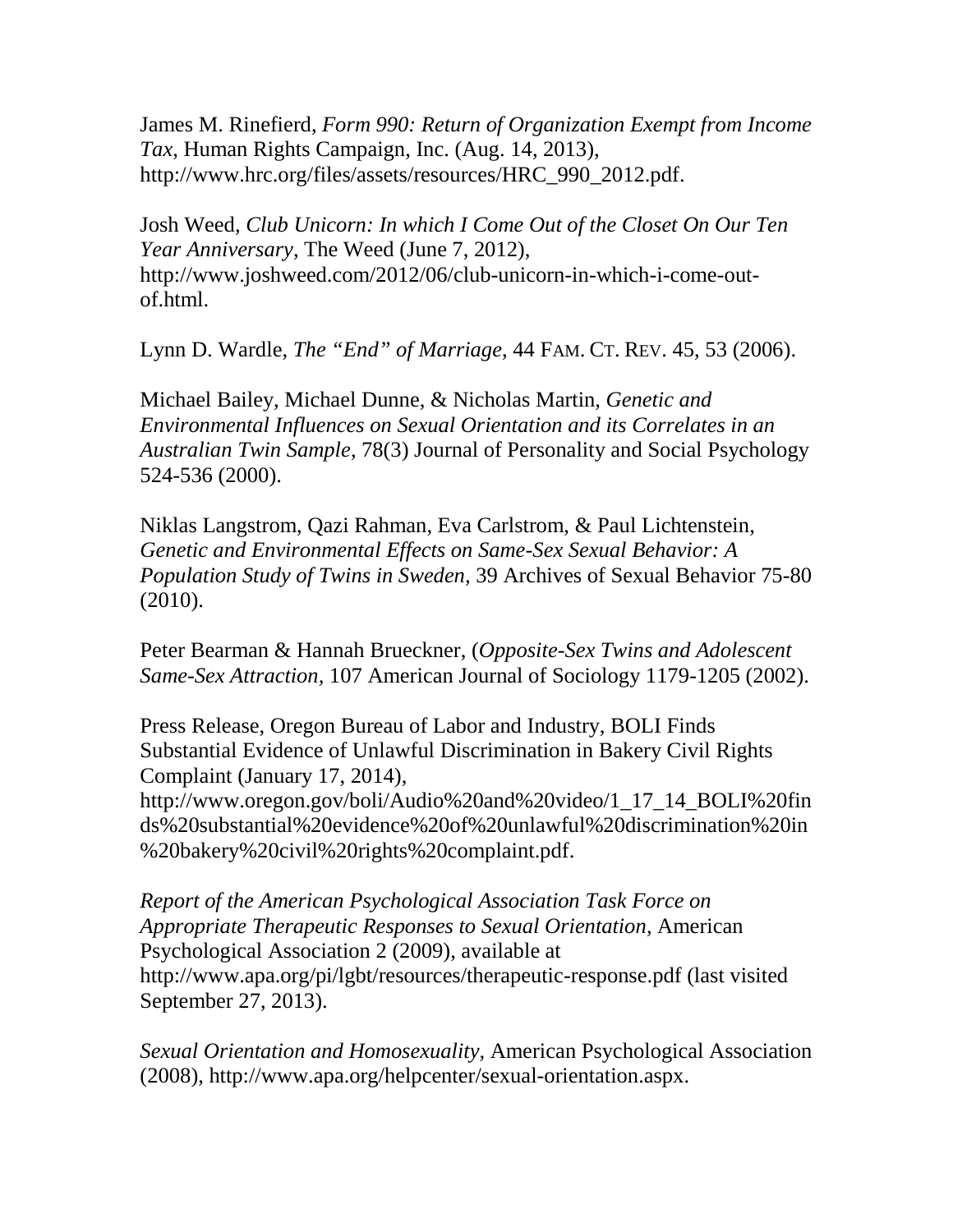*The HRC Story: About Us*, Human Rights Campaign, https://www.hrc.org/the-hrc-story/about-us (last visited Nov. 8, 2013).

Todd Starnes, *NM Court Says Christian Photographers Must Compromise Beliefs*, FOX News and Commentary (August 22, 2013), http://radio.foxnews.com/toddstarnes/top-stories/nm-court-says-christianphotographers-must-compromise-beliefs.html.

Tyler O'Neil, *Most Americans Say Christian Photographer Has Right to Deny Gay Wedding Request,* The Christian Post (July 17, 2013, 6:29 PM), http://www.christianpost.com/news/most-americans-say-christianphotographer-has-right-to-deny-gay-wedding-request-100334/.

*Winning the Future: President Obama and the LGBT Community*, The White House: President Barack Obama, http://www.whitehouse.gov/lgbt (last visited Nov. 8, 2013).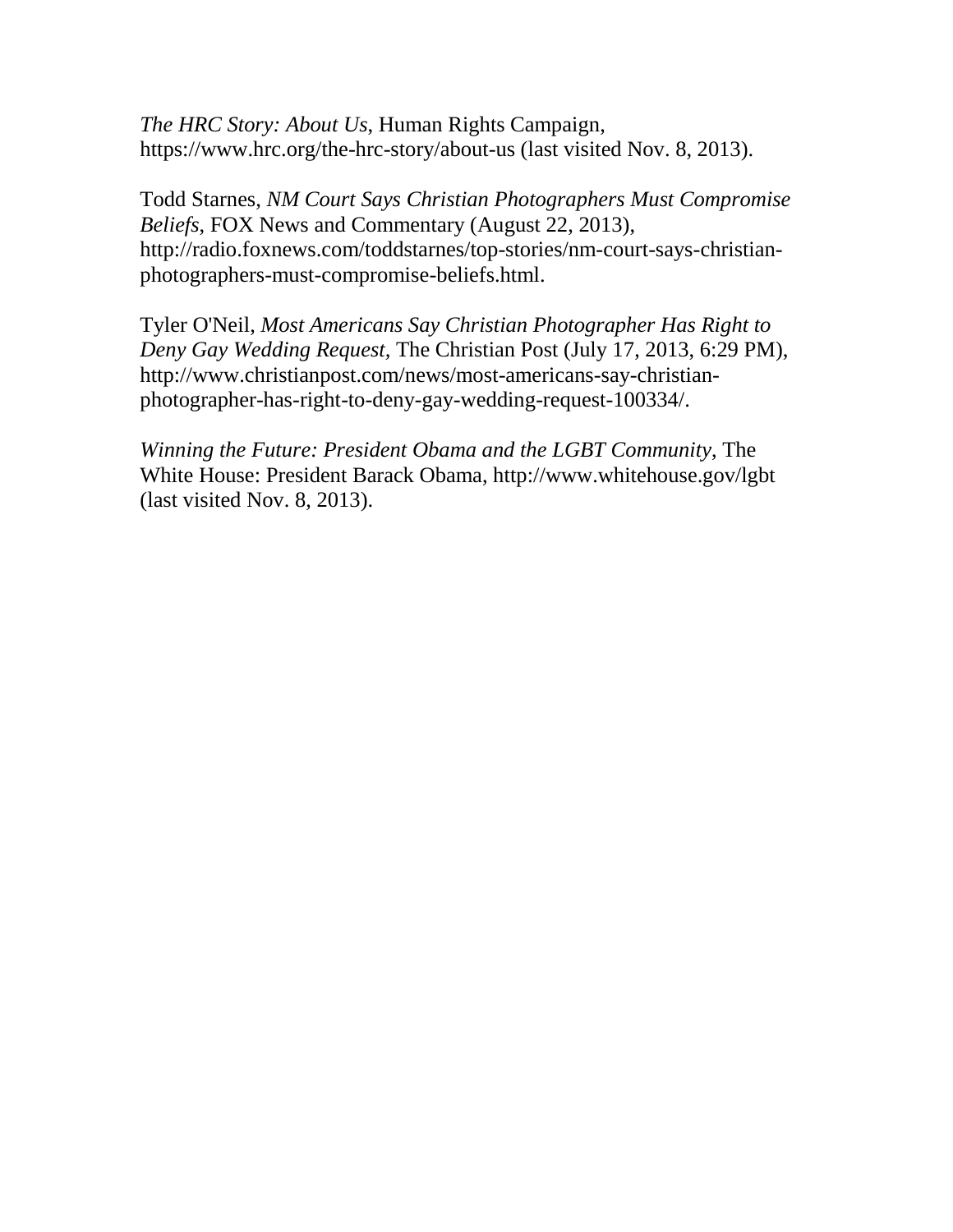#### **INTEREST OF THE AMICUS CURIAE**

Amicus Liberty Counsel has been substantially involved in advocating for marriage and the religious liberty of Americans whose faith speaks to marriage being the union of one man and one woman. Amicus Liberty Counsel has developed a substantial body of information regarding the issues presented by the ultimate question in this case. Amicus believes that the information provided in this Brief regarding the role of marriage, as the union of one man and one woman, in preserving equality and various freedoms guaranteed by the Bill of Rights, and the significant state interests served by marriage are critical to this Court's consideration of the important constitutional question at issue.

This Brief is submitted pursuant to Rule 29(a) of the Federal Rules of Appellate Procedure with the consent of all parties.

#### **STATEMENT OF COMPLIANCE WITH RULE 29(c)(5)**

No party's counsel authored this Brief in whole or in part; no party or party's counsel contributed money that was intended to fund preparing or submitting the Brief; and no person other than Amicus Curiae Liberty Counsel, its members, or its counsel contributed money that was intended to fund preparing or submitting the Brief.

#### **SUMMARY OF ARGUMENT**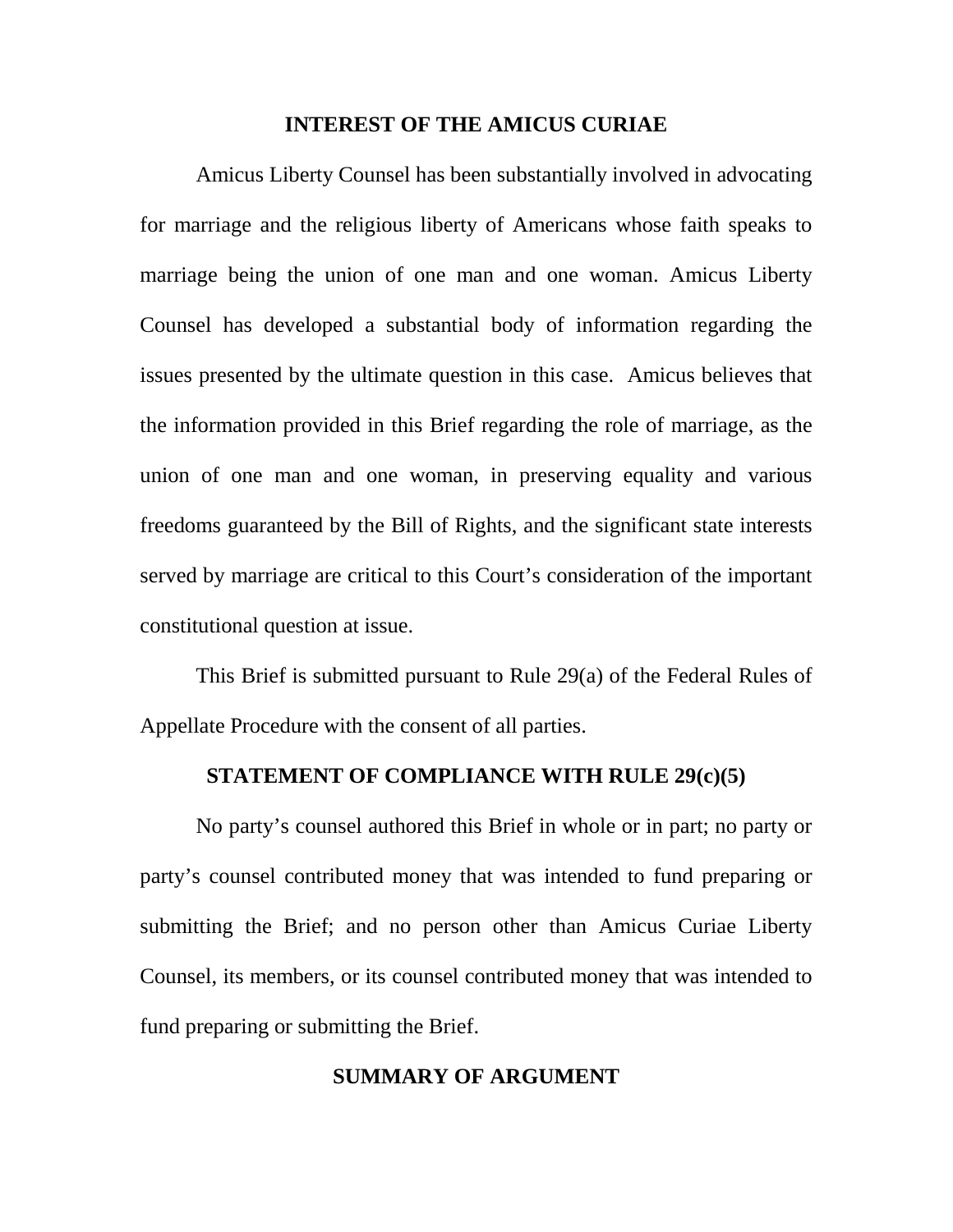At issue in this case is the question of whether the state's definition of marriage impermissibly discriminates against individuals with a same-sex sexual orientation. It does not. Nothing in this state's laws or Constitution prevents a person who identifies as a homosexual from marrying; rather, all people, homosexuals and heterosexuals alike, are prevented from marrying persons of the same-sex. Thus, preserving marriage as a union of one man and one woman does not alter, undermine, or withhold a fundamental right from homosexuals, a group of people who do not even constitute a protected class under an equal protection analysis. In fact, preserving marriage as the union of one man and one woman preserves equality and the freedoms guaranteed in the Bill of Rights, like the free exercise of religion, and encourages healthy behaviors.

#### **ARGUMENT**

There is no general right to marry anyone or anything.<sup>[1](#page-8-0)</sup> Defining marriage as the union of a man and a woman does not single out homosexuals for disfavored treatment, infringe on any fundamental rights, or discriminate against a suspect class, and therefore is constitutional.

<span id="page-8-0"></span> <sup>1</sup> *See Roper v. Simmons,* 125 S.Ct. 1183, 1204 (2005) (Listing state statutes that establish a minimum age for marriage without parental or judicial consent, inferring there is no general right for anyone to marry at any time); *U.S. v. Windsor,* 133 S.Ct. 2675, 2714 (2013) (Alito, J., dissenting) ("The Constitution does not guarantee the right to enter into a same-sex marriage. Indeed, no provision of the Constitution speaks to the issue.").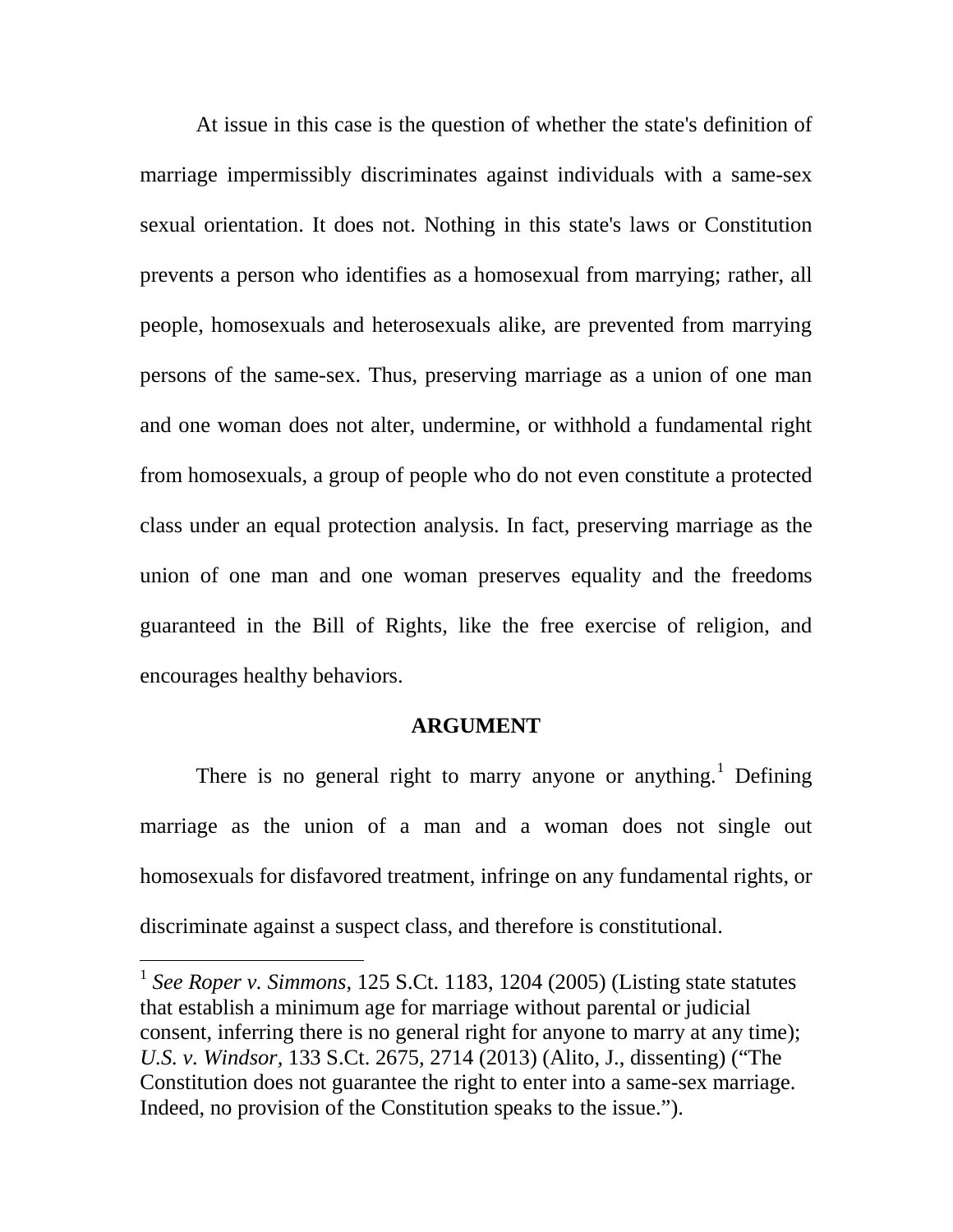# **I. DEFINING MARRIAGE AS THE UNION OF ONE MAN AND ONE WOMAN DOES NOT SINGLE OUT HOMOSEXUALS FOR DISFAVORED TREATMENT.**

As Mr. Blankenhorn observed, "marriage is institutionally deaf, blind and dumb" to sexual orientation. It doesn't ask tell, require, record, stipulate, accept, judge, or reject on the basis of individual sexual desire."<sup>[2](#page-9-0)</sup> A man and a woman who are of legal age, unmarried and not closely related can get married regardless of their sexual orientation. The New York Court of Appeals agrees, states laws that define marriage as the union of one man and one woman are facially neutral:

individuals who seek marriage licenses are not queried concerning their sexual orientation and are not precluded from marrying if they are not heterosexual. Regardless of sexual orientation, any person can marry a person of the opposite sex. Certainly, the marriage laws create a classification that distinguishes between opposite-sex and same-sex couples and this has a disparate impact on gays and lesbians. However, a claim that a facially-neutral statute enacted without an invidious discriminatory intent has a disparate impact on a class (even a suspect class, such as one defined by race) is insufficient to establish an equal protection violation.<sup>[3](#page-9-1)</sup>

In addition, in June of 2012, a man, Josh, who married to a woman,

Lolly, received national attention when he revealed that he has been sexually attracted to males since he was a child. $4$  He remains married to Lolly today

<span id="page-9-0"></span> <sup>2</sup> David Blankenhorn, *The Future of Marriage* 179 (2007).

<span id="page-9-1"></span><sup>3</sup> *Hernandez v. Robles,* 7 N.Y. 3d 338, 376-377 (2006).

<span id="page-9-2"></span><sup>4</sup> Josh Weed, *Club Unicorn: In which I Come Out of the Closet On Our Ten*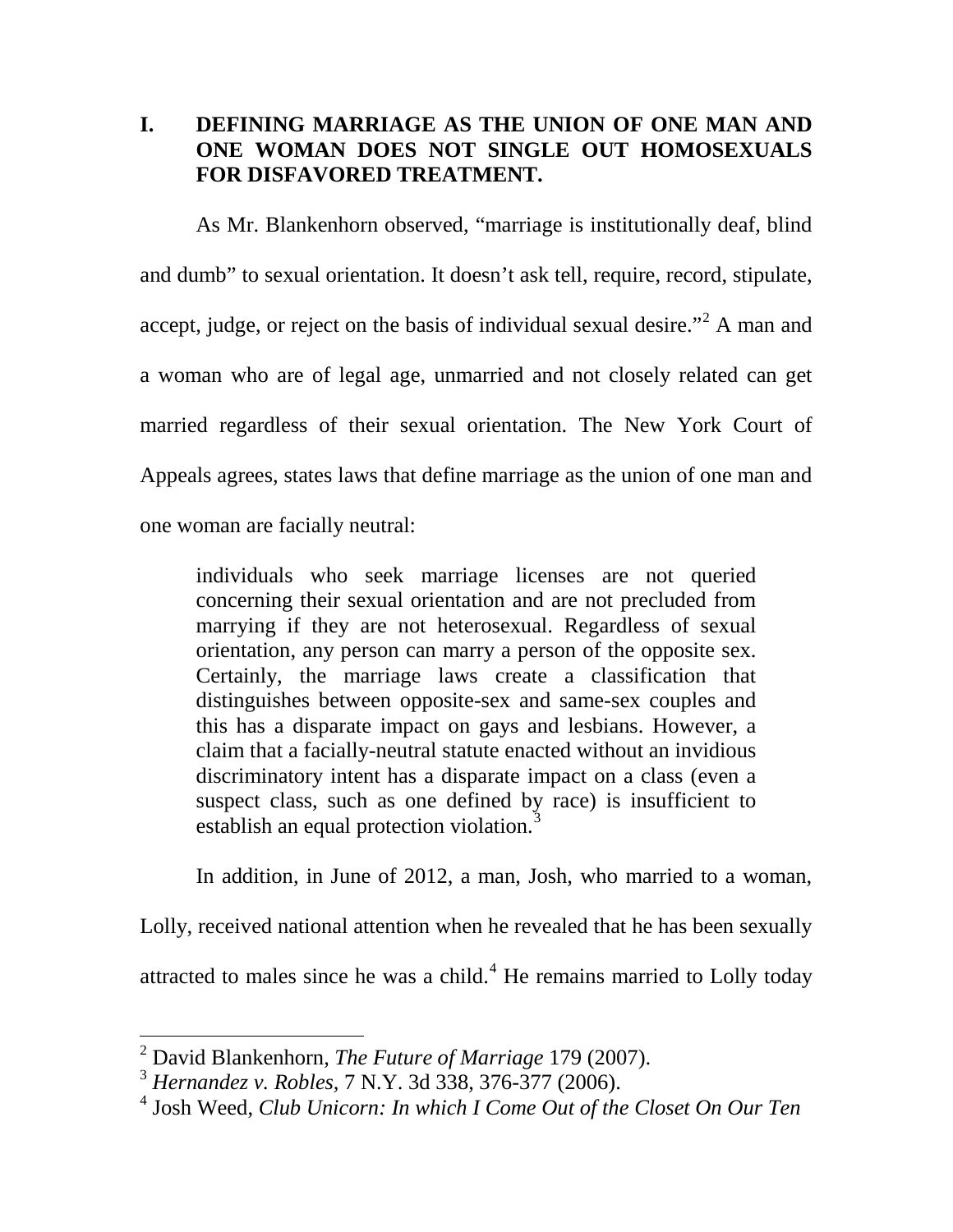and explained on his blog that

If you choose a same-sex partner, you are sacrificing the ability to have a biological family with the one you love. ... I chose not to "live the gay lifestyle," as it were, because I found that what I would have to give up to do so wasn't worth the sacrifice for  $me<sup>5</sup>$  $me<sup>5</sup>$  $me<sup>5</sup>$ 

Virginia's amendment and statutes defining marriage as the union of one man and one woman do not discriminate against folks like Josh because of their homosexual sexual orientation -- each person remains permitted to marry a person of the opposite sex. Therefore, homosexuals are not singled out for disfavored treatment.

# **II. DEFINING MARRIAGE AS THE UNION OF ONE MAN AND ONE WOMAN DOES NOT DEPRIVE HOMOSEXUALS OF A FUNDAMENTAL RIGHT.**

Courts are generally "reluctant to expand the catalog of rights protected as fundamental."[6](#page-10-1) That is particularly true since "only rights that are 'objectively, deeply rooted in this Nation's history and tradition, and implicit in the concept of ordered liberty, such that neither liberty nor justice would exist if they were sacrificed,' are regarded as fundamental."<sup>[7](#page-10-2)</sup>

 $\overline{a}$ 

*Year Anniversary*, The Weed (June 7, 2012),

http://www.joshweed.com/2012/06/club-unicorn-in-which-i-come-outof.html.

<span id="page-10-0"></span> $^5$  *Id.* 

<span id="page-10-1"></span><sup>6</sup> *Glucksberg*, 521 U.S. 702, 720 (1997).

<span id="page-10-2"></span><sup>7</sup> *Id.* at 720-721.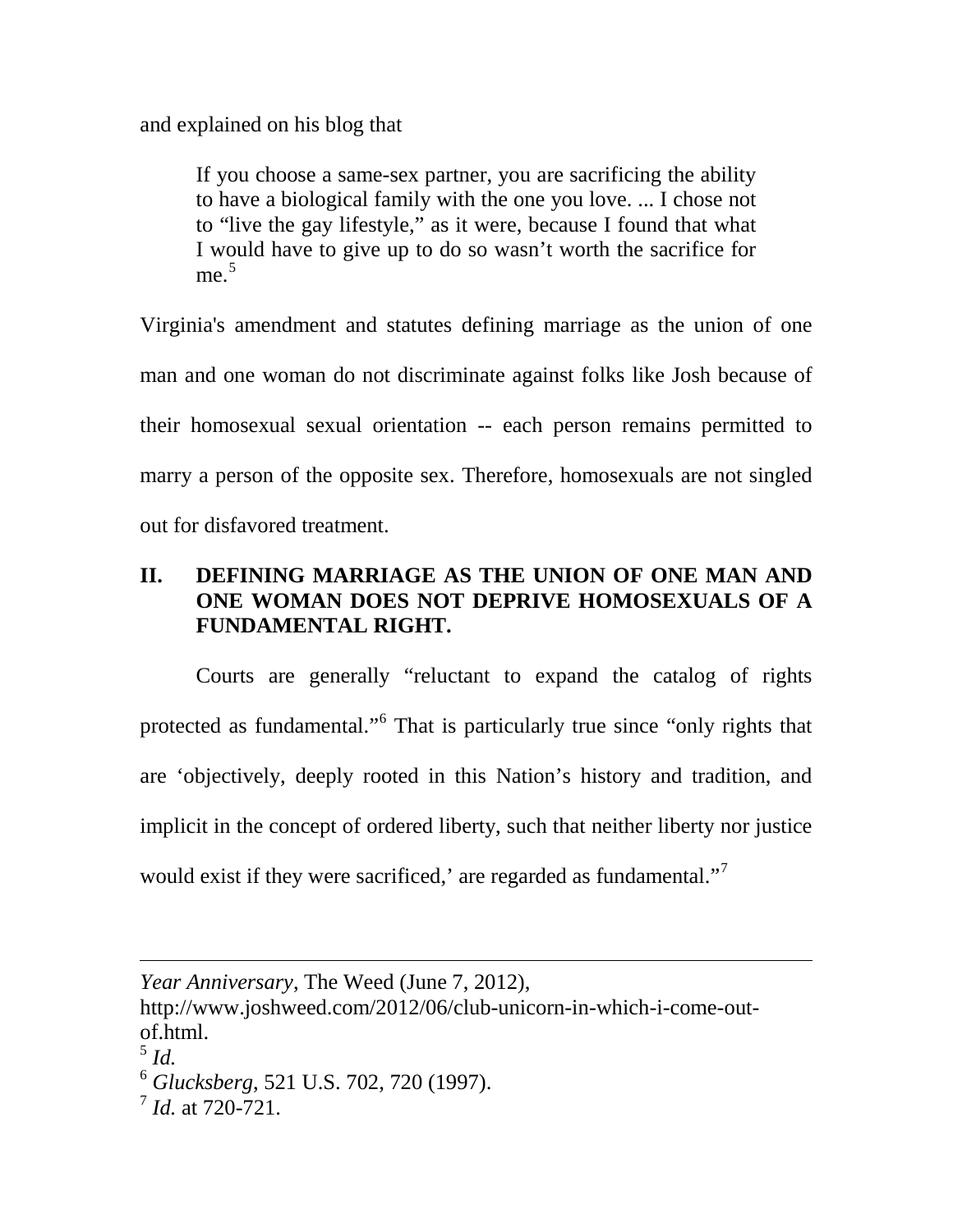While the Supreme Court of the United States did not directly address the question of fundamental rights in *United States v. Windsor,* the Court did not once refer to DOMA, which defined marriage for federal purposes as the union of one man and one woman, as infringing on a fundamental right. $8$ Justice Scalia indicated he agrees there is no fundamental right to same-sex marriage, noting cases involving the constitutionality of laws that define marriage as the union of one man and one woman should be reviewed only for their "rationality," and went on to say that as nearly as he could tell, "the Court agrees with that; its opinion does not apply strict scrutiny, and its central propositions are taken from rational-basis cases like *Moreno*."[9](#page-11-1) Justice Alito also agreed that the right to same-sex marriage is not a fundamental right, as ""the right to same-sex marriage is not deeply rooted in this Nation's history and tradition."[10](#page-11-2)

The Supreme Court of New York held,

While many U.S. Supreme Court decisions recognize marriage as a fundamental right protected under the Due Process Clause, all of these cases understood the marriage right as involving a union of one woman and one man. $^{11}$  $^{11}$  $^{11}$ 

## **[T]o ignore the meaning ascribed to the right to marry in**

<span id="page-11-0"></span> <sup>8</sup> *U.S. v. Windsor,* 133 S.Ct. 2675 (2013).

<span id="page-11-1"></span> $<sup>9</sup>$  *Id.* at 2707 (Scalia, J., dissenting).</sup>

<span id="page-11-2"></span><sup>10</sup> *Id.* at 2714-15 (Alito, J., dissenting).

<span id="page-11-3"></span><sup>11</sup> *Hernandez v. Robles,* 7 N.Y. 3d 338, 369 (2006) (Graffeo, J., concurring) (internal citations omitted).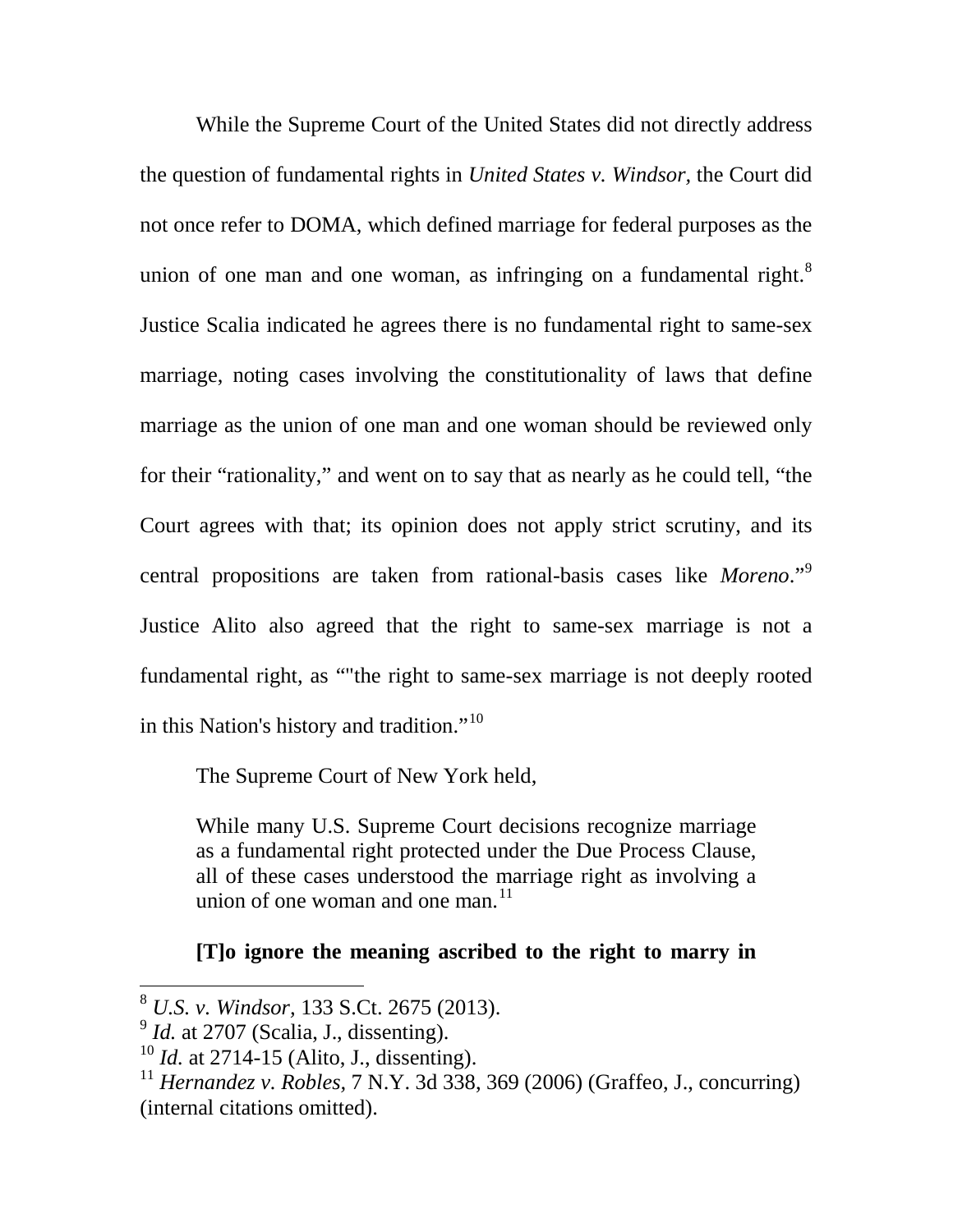**these cases and substitute another meaning in its place is to redefine the right in question and to tear the resulting new right away from the very roots that caused the U.S. Supreme Court and this Court to recognize marriage as a fundamental right in the first place**. [12](#page-12-0)

Thus, the *Hernandez* court found "the right to marry someone of the same sex ... is not 'deeply rooted'; it has not even been asserted until relatively recent times."<sup>[13](#page-12-1)</sup> The court noted the plaintiffs "seek from the courts access to a State-conferred benefit that the Legislature has rationally limited to opposite-sex couples," and concluded "by defining marriage as it has, the New York Legislature has not restricted the exercise of a fundamental right."<sup>[14](#page-12-2)</sup> Defining marriage as the union of one man and one woman does not deprive homosexuals of a fundamental right.

# **III. DEFINING MARRIAGE AS THE UNION OF ONE MAN AND ONE WOMAN DOES NOT VIOLATE EQUAL PROTECTION, AS HOMOSEXUALS SEEKING MARRIAGE LICENSES DO NOT CONSTITUTE A PROTECTED CLASS.**

The mere occasion of exclusion does not create actionable

discrimination.<sup>[15](#page-12-3)</sup> While a man who would prefer to marry a man or a woman

<span id="page-12-0"></span> <sup>12</sup> *Id.* (emphasis added).

<span id="page-12-1"></span><sup>13</sup> *Id.* at 362-63; *see also Andersen v. King County,* 138 P.3d 963, 979 (Wash. 2006) (holding history and tradition do not support finding a fundamental right to same-sex marriage).<br> $^{14}$  *Id.* 

<span id="page-12-3"></span><span id="page-12-2"></span><sup>&</sup>lt;sup>15</sup> See Warden v. State Bar, 982 P.2d 154 (1999) (explaining that an equal protection violation requires more than merely an allegation that a certain group is not included in a definition).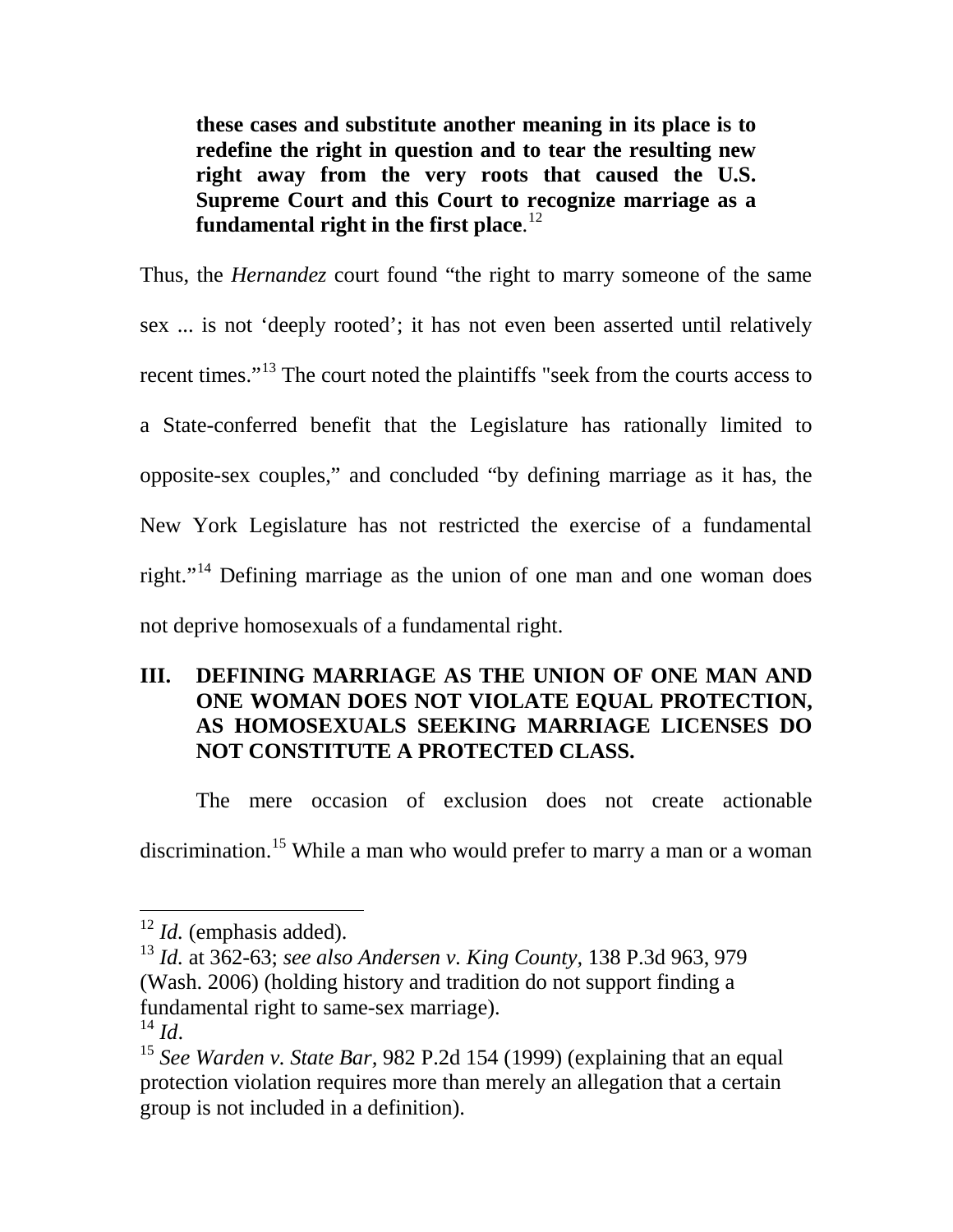who would prefer to marry a woman cannot satisfy his or her preferences, marriage is **not** offered to everyone so long as they are heterosexual. In fact, minors cannot marry, people cannot marry close relatives, and unemancipated minors cannot marry without the permission of their parents. "Laws that distinguish marriage from other bonds will *always* leave some arrangements out."<sup>[16](#page-13-0)</sup> In fact, to be admitted into the union states like Utah had to denounce polygamous relations and to accept the marital norm of one man and one woman unions.<sup>[17](#page-13-1)</sup> Thus, maintaining that marital norm does not violate equal protection.

A protected, suspect or quasi suspect class is a class that 1) has "been subjected to discrimination," 2) exhibits "obvious, immutable, or distinguishing characteristics that define them as a discrete group" or define the class, and 3) is "a minority or politically powerless."<sup>[18](#page-13-2)</sup>

# **A. Those with a Same-Sex Sexual Preference Who Seek Same-Sex Marriages, have Not been Subjected to the Type of Discrimination that Warrants Heightened Protection.**

<span id="page-13-0"></span> <sup>16</sup> Sherif Girgis et al., *What is Marriage? Man and Woman: A Defense* <sup>80</sup> (2012).

<span id="page-13-1"></span><sup>17</sup>Edwards Leo Lyman, *Struggle for Statehood*, Utah History to Go, http://historytogo.utah.gov/utah\_chapters/statehood\_and\_the\_progressive\_er a/struggleforstatehood.html (last visited Nov. 8, 2013).

<span id="page-13-2"></span><sup>18</sup> *Lyng v. Castillo*, 477 U.S. 635, 638 (1986) (citing *Massachusetts Board of Retirement v. Murgia,* 427 U.S. 307, 313–314 (1976)).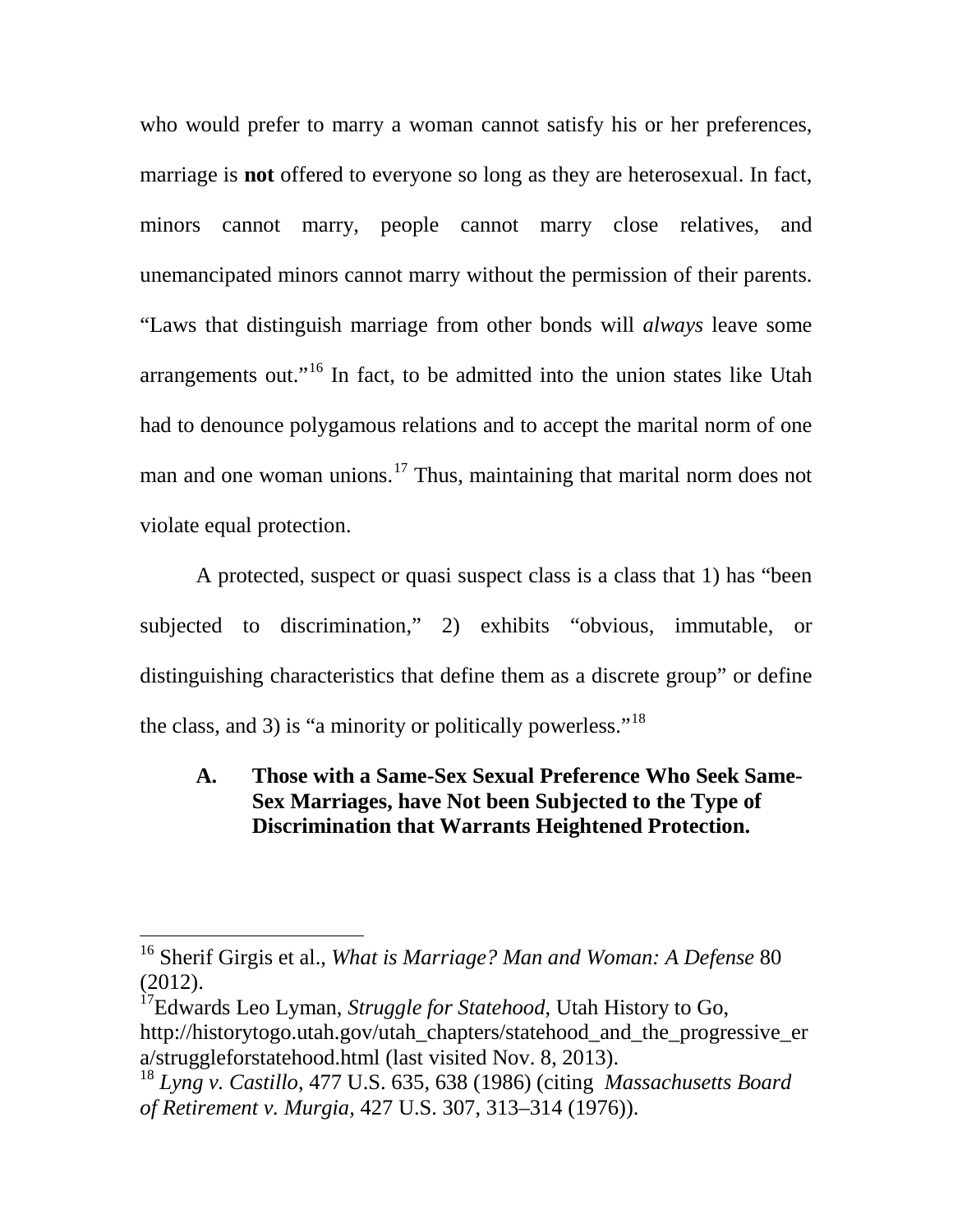"Statutes create many classifications which do not deny equal protection; it is only 'invidious discrimination' which offends the Constitution."[19](#page-14-0) "Equal Protection Clause does not mean that a State may not draw lines that treat one class of individuals or entities differently from the others. The test is whether the difference in treatment is an invidious discrimination." $^{20}$  $^{20}$  $^{20}$ 

The constitutional safeguard is offended only if the classification rests on grounds wholly irrelevant to the achievement of the State's objective. State legislatures are presumed to have acted within their constitutional power despite the fact that, in practice, their laws result in some inequality. A statutory discrimination will not be set aside if any state of facts reasonably may be conceived to justify it.<sup>[21](#page-14-2)</sup>

The Court clarified that invidious discrimination was present when there was not "even a colorably valid justification or explanation" for the disparate statutory treatment of the sexes, and that the justification had to be "irrational" to be invidiously discriminatory. $^{22}$  $^{22}$  $^{22}$ 

Contrary to the lower court's assertion, disapproval of behaviors that have historically been recognized as immoral is not necessarily an outgrowth of animus towards those who engage in those behaviors.

<span id="page-14-0"></span> <sup>19</sup> *Ferguson v. Skrupa*, 372 U.S. 726, 732 (1963).

<span id="page-14-1"></span><sup>20</sup> *Lehnhausen v. Lake Shore Auto Parts Co.,* 410 U.S. 356, 359 (1973).

<span id="page-14-2"></span><sup>21</sup> *Williams v. Rhodes*, 393 U.S. 23, 51 (1968) (citing *McGowan v. State of Maryland*, 366 U.S. 420, 425-426 (1961)).

<span id="page-14-3"></span><sup>22</sup> *Adarand Constructors, Inc. v. Pena*, 515 U.S. 200, 246 (1995); *Craig v. Boren*, 429 U.S. 190, 215 (1976).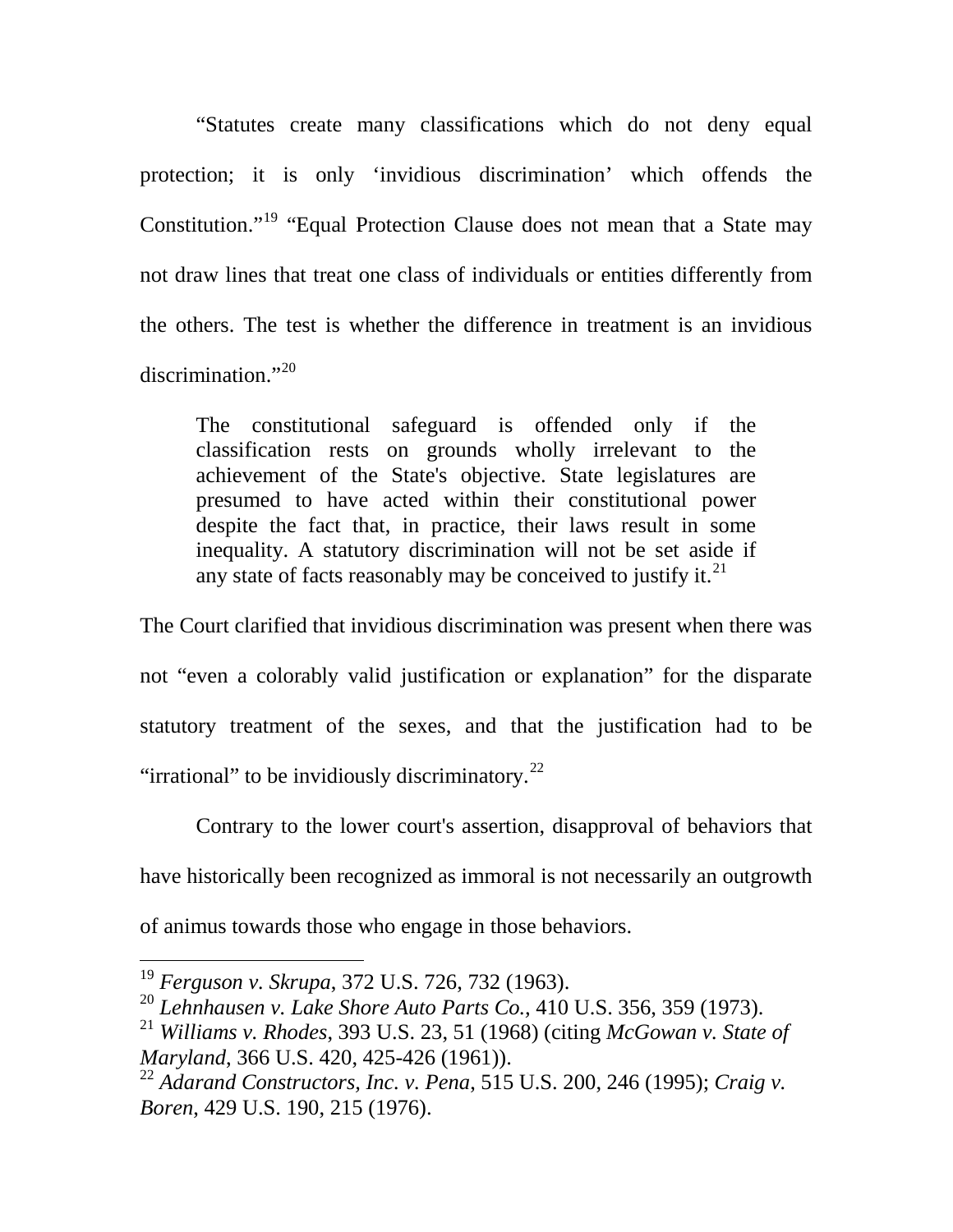The idea that same-sex marriage is even possible is a relatively new one. Until a few decades ago, it was an accepted truth for almost everyone who ever lived, in any society in which marriage existed, that there could be marriages only between participants of different sex. **A court should not lightly conclude that everyone who held this belief was irrational, ignorant or bigoted. We do not so conclude**. [23](#page-15-0)

In addition, as Justice Scalia noted,

[T]o defend traditional marriage is not to condemn, demean, or humiliate those who would prefer other arrangements, any more than to defend the Constitution of the United States is to condemn, demean, or humiliate other constitutions. ... It is one thing for a society to elect change; it is another for a court of law to impose change by adjudging those who oppose it *hostes humani generis*, enemies of the human race.<sup>[24](#page-15-1)</sup>

Here, there is a rational and even compelling justifications for the

Virginia amendment and statutes, namely, the inherent harms of living a homosexual lifestyle and the inherent benefits of encouraging intact

biological families for the rearing of children.

*1. Homosexual behavior involves inherent risks that make defining marriage as the union of one man and one woman imperative in order to foster and preserve responsible individuals.*

<span id="page-15-0"></span> <sup>23</sup> *Hernandez v. Robles,* 7 N.Y.3d 338, 361 (2006) (emphasis added); *see also U.S. v. Windsor,* 133 S.Ct. 2675, 2689 (2013) (regarding the recent invent of the concept of same-sex marriage) *.* <sup>24</sup> *U.S. v. Windsor,* 133 S.Ct. 2675, 2708 (2013).

<span id="page-15-1"></span>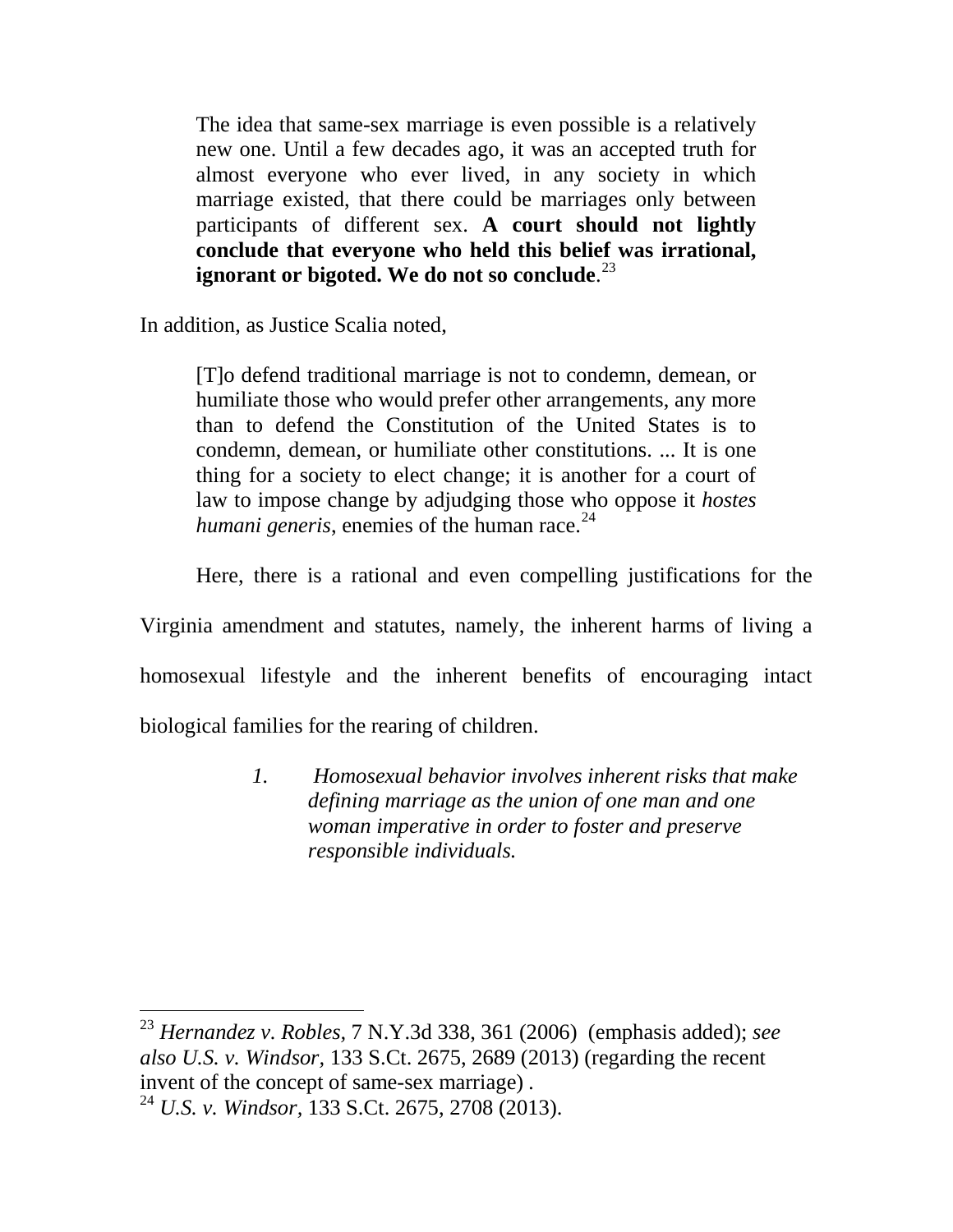While the essence of marriage requires exclusivity and permanence, statistically, same-sex unions are neither exclusive nor permanent.<sup>[25](#page-16-0)</sup> The lack of exclusivity and permanence in same-sex relationships and the irresponsible sexual practices associated therewith greatly affect the health, safety, and welfare of homosexuals. "Among adolescent males aged 13–19 years, **approximately 91%** of all diagnosed HIV infections **are from maleto-male sexual contact**," and between 2006 to 2009, young men who have sex with men had the greatest percentage increase in diagnosed HIV infections of all age groups."<sup>[26](#page-16-1)</sup> In addition, "[g]ay and bisexual men (who have sex with other men) are about **17 times more likely** to develop anal cancer than men who only have sex with women."<sup>[27](#page-16-2)</sup> There is a biological basis for this extraordinarily high incidence of anal cancer among men who have sex with men:

[T]he colonic and rectal mucosa has a barrier function that normally prevents overwhelming invasion by infective and toxic materials contained within the luminal contents. ... Human semen contains at least two components in sufficiently high concentrations to cause breakdown of the basement membrane

<span id="page-16-0"></span> <sup>25</sup> *Id.* at 71.

<span id="page-16-1"></span><sup>26</sup> *HIV and Young Men Who Have Sex with Men,* Centers for Disease Control and Prevention 1 (June 2012),

[http://www.cdc.gov/HealthyYouth/sexualbehaviors/pdf/hiv\\_factsheet\\_ymsm](http://www.cdc.gov/HealthyYouth/sexualbehaviors/pdf/hiv_factsheet_ymsm.pdf) [.pdf](http://www.cdc.gov/HealthyYouth/sexualbehaviors/pdf/hiv_factsheet_ymsm.pdf) (emphasis added).

<span id="page-16-2"></span><sup>27</sup> *Sexually Transmitted Diseases (STDs): HPV and Men - Fact Sheet*, Centers for Disease Control and Prevention (Feb. 23, 2012), http://www.cdc.gov/std/hpv/stdfact-hpv-and-men.htm (emphasis added).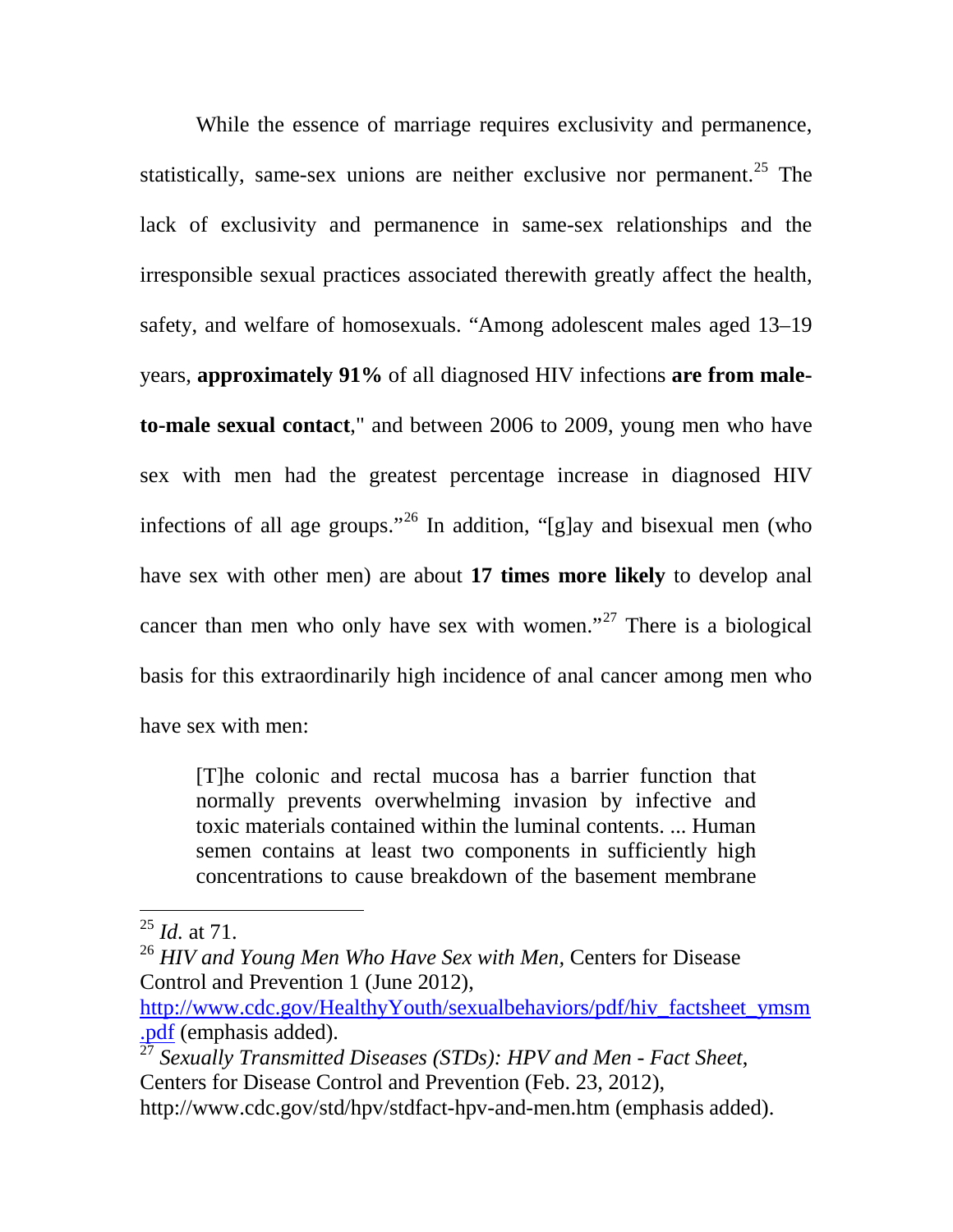that supports the colonic epithelial cell layer: collagenase ... and spermine. Spermine permeates through the colonic mucosa and neutralizes glycoseaminoglycans within the intestinal matrix - this triggers the activation of endrogenous collagenases which leads to loss of mucosal barrier function -- this allows seminal collagenase to penetrate the mucosa and hence to cause further damage and breakdown of the barrier function. ... Thus it is apparent that the colorectal mucosa is particularly susceptible to biochemical as well as the normally assumed mechanical t[r]auma consequent upon anal intercourse. $^{28}$  $^{28}$  $^{28}$ 

Dr. Diggs, a practicing medical doctor, an Internist, draws similar conclusions:

The rectum is significantly different from the vagina with regard to suitability for penetration by a penis. The vagina has natural lubricants and is supported by a network of muscles. It is composed of a mucus membrane with a multi-layer stratified squamous epithelium that allows it to endure friction without damage and to resist the immunological actions caused by semen and sperm. In comparison, the anus is a delicate mechanism of small muscles that comprise an "exit-only" passage. With repeated trauma, friction and stretching, the sphincter loses its tone and its ability to maintain a tight seal. Consequently, anal intercourse leads to leakage of fecal material that can easily become chronic.

The potential for injury is exacerbated by the fact that the intestine has only a single layer of cells separating it from highly vascular tissue, that is, blood. ... The single layer tissue cannot withstand the friction associated with penile penetration, resulting in traumas that expose both participants to blood, organisms in feces, and a mixing of bodily fluids.

Furthermore, ejaculate has components that are immunosuppressive. In the course of ordinary reproductive physiology, this allows the sperm to evade the immune

<span id="page-17-0"></span> <sup>28</sup> Richard J. Naftalln, *Correspondence: Anal Sex and AIDS,* 360.6399 Nature 10 (Nov. 5, 1992).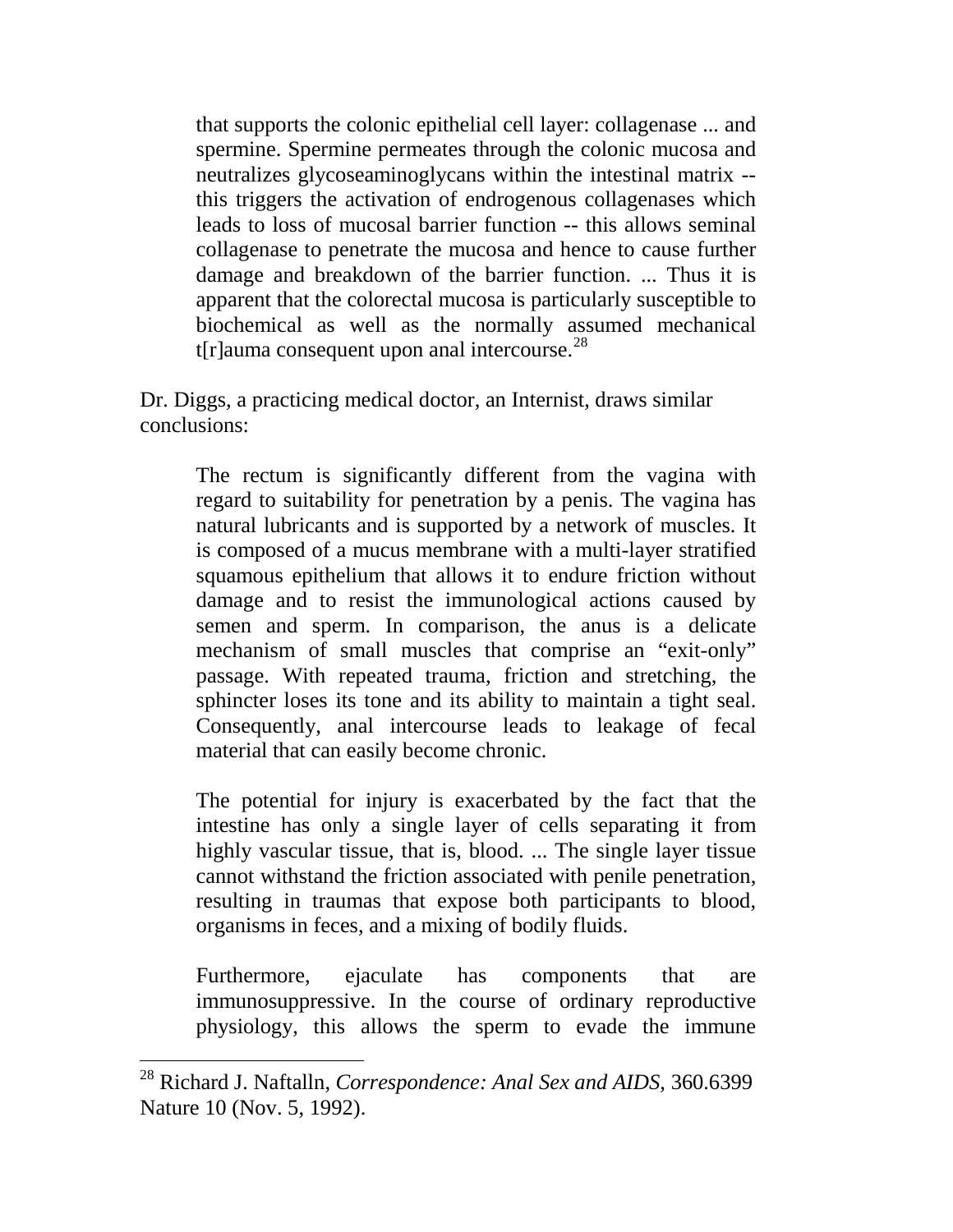defenses of the female. Rectal insemination of rabbits has shown that sperm impaired the immune defenses of the recipient. Semen may have a similar impact on humans.

The end result is that the fragility of the anus and rectum, along with the immunosuppressive effect of ejaculate, make analgenital intercourse a most efficient manner of transmitting HIV and other infections. The list of diseases found with extraordinary frequency among male homosexual practitioners as a result of anal intercourse is alarming: Anal Cancer, Chlamydia trachomatis, Cryptosporidium, Giardia lamblia, Herpes simplex virus, Human immunodeficiency virus, Human papilloma virus, Isospora belli, Microsporidia, Gonorrhea, Viral hepatitis types B & C, [and] Syphilis.<sup>[29](#page-18-0)</sup>

The Centers for Disease Control and Prevention reports:

[T]he rate of new HIV diagnoses among MSM, [men who have sex with men], is **more than 44 times** that of other men, while the rate of primary and secondary syphilis among MSM is **more than 46 times** that of other men. [30](#page-18-1)

Sadly, not only are homosexual males at higher risk of disease, but some

cancers and diseases, such as Bacterial Vaginosis, are also "more common in

lesbian and bisexual women than in other women."<sup>[31](#page-18-2)</sup>

<span id="page-18-0"></span> <sup>29</sup> John R. Diggs, Jr., *The Health Risks of Gay Sex,* Catholic Education Resource Center (2002),

http://www.catholiceducation.org/articles/homosexuality/ho0075.html (internal citations omitted).

<span id="page-18-1"></span><sup>&</sup>lt;sup>30</sup> Gay and Bisexual Men's Health: For Your Health: Recommendations for *A Healthier You,* Centers for Disease Control and Prevention (Jan. 21, 2011), http://www.cdc.gov/msmhealth/for-your-health.htm (emphasis added).

<span id="page-18-2"></span><sup>31</sup> *Lesbian and Bisexual Health Fact Sheet*, Womenshealth.gov (Feb. 17, 2011), http://womenshealth.gov/publications/our-publications/factsheet/lesbian-bisexual-health.cfm#d.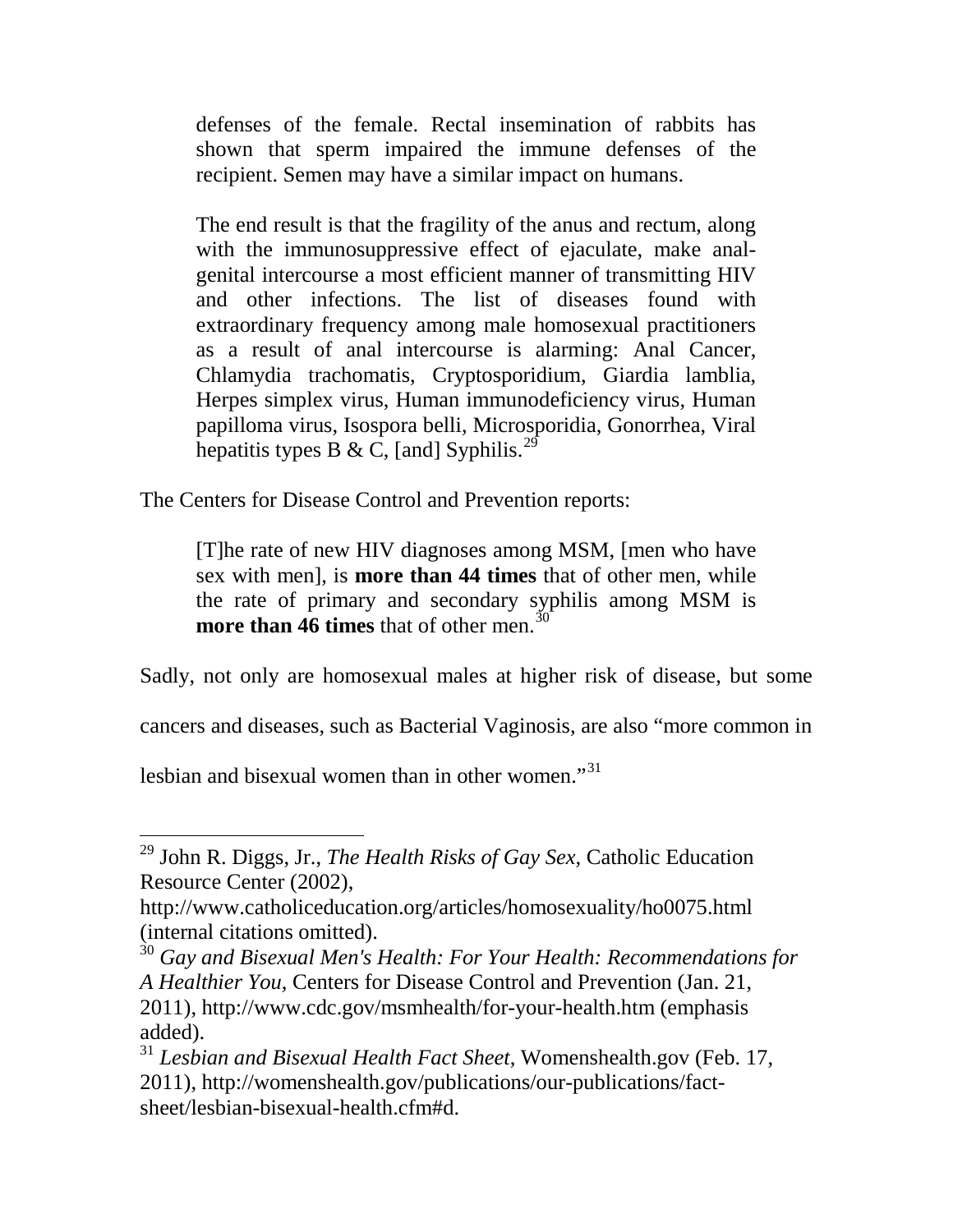In addition, not only are homosexuals of all sexes and ages more likely to contract a sexually transmitted disease, and thus, have more **physiological** problems than their heteroosexual counterparts, but they're also statistically more likely to have **psychological** disorders. Studies show

LGBQ individuals are **1.87 times as likely** to have a lifetime anxiety disorder and a full two times as likely to have a lifetime mood disorder compared to heterosexuals.<sup>[32](#page-19-0)</sup>

Recent surveys also suggest that "lesbian and gay youth and young adults are at greater risk for suicide ideation, suicide attempts, and completed suicides than their heterosexual counterparts."<sup>[33](#page-19-1)</sup> In one study of men aged 17 to 39 years, NHANES III, suggests homosexuals are "**more than 5 times as**  likely to have attempted suicide" than those reporting only opposite-sex sexual partners.<sup>[34](#page-19-2)</sup> Other studies have reported worse findings: "[In] a casecontrol study of students in Minnesota, 28% of self-identified homosexual/bisexual male students reported a history of suicide attempts. ... Furthermore, 41% of men with same-sex experience reported suicide at

<span id="page-19-0"></span> <sup>32</sup> Jordan Simonson, *Toward Understanding Elevated Depression and Anxiety Symptoms in LGBQ Youth: Integrating Minority Stress Theory and the Common Vulnerabilities Hypothesis* 2 (June 12, 2012) (internal citations omitted) (emphasis added).

<span id="page-19-2"></span><span id="page-19-1"></span><sup>33</sup> Susan D. Cochran & Vickie M. Mays, *Lifetime Prevalence of Suicide Symptoms and Affective Disorders Among Men Reporting Same-Sex Sexual Partners: Results from NHANES III,* 90 Am. J. of Pub. Health 573, 573 (Apr. 2000) (discussing the rates of suicidality in homosexual males).  $34$  *Id.* at 577 (discussing the rates of suicidality in homosexual males) (emphasis added).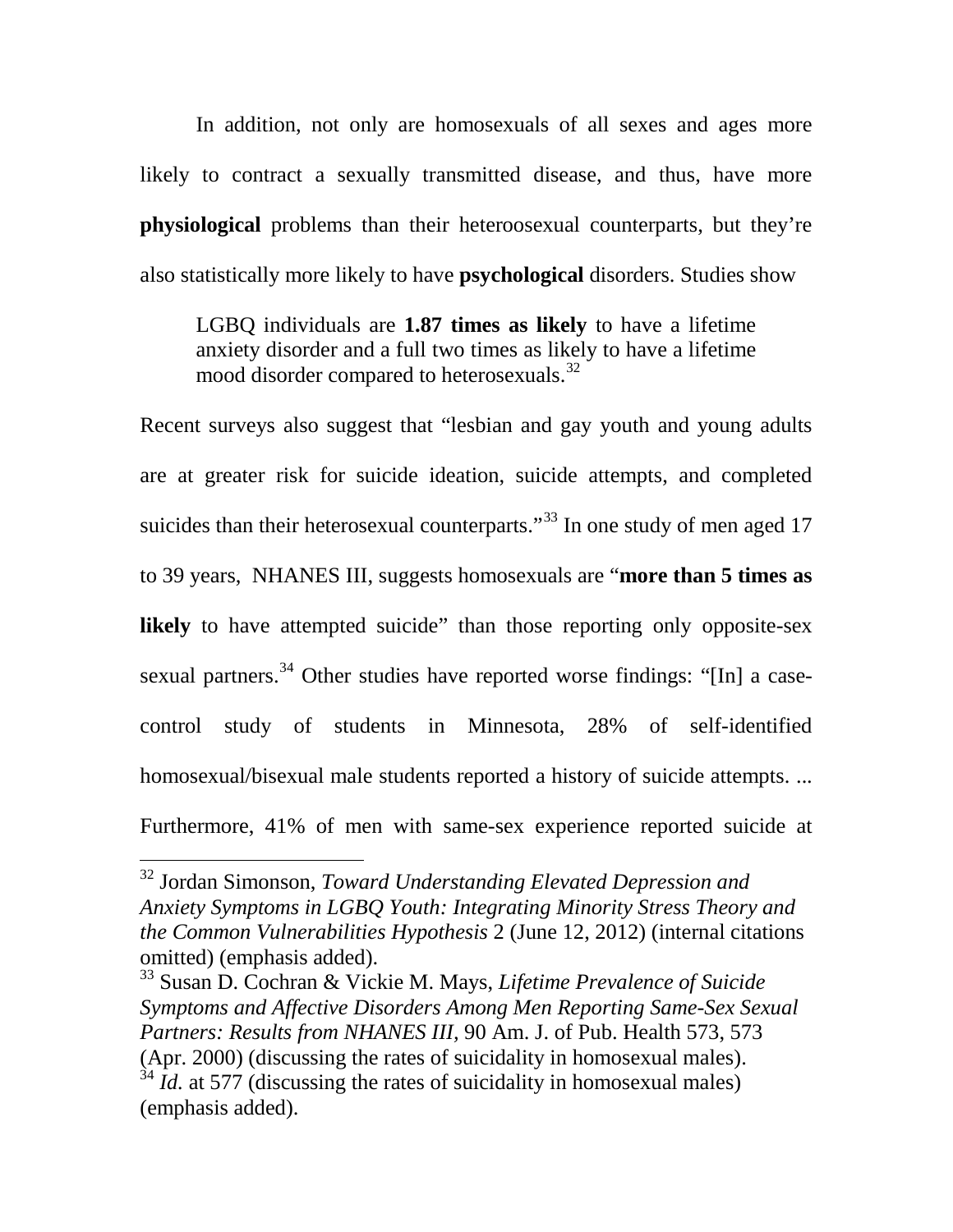some point in the past in NHANES  $III.^{35}$  $III.^{35}$  $III.^{35}$  In addition, according to NHANES III, "as many as 1 in 5 homosexually active men may have a lifetime history of an affective disorder, primary recurrent depression, and that the onset of these depressive symptoms occurs at a younger age than in exclusively heterosexually experienced men."<sup>[36](#page-20-1)</sup>

Heightened rates of psychological disorders are prevalent in homosexuals of all ages. In one study, "people with same-sex contact tended to report **higher levels of both depressive symptoms and drug use**, ... [and] **higher levels of stress exposure....** "<sup>[37](#page-20-2)</sup> Additionally, studies show,

<span id="page-20-0"></span><sup>&</sup>lt;sup>35</sup> *Id.* at 575 (discussing the rates of suicidality in homosexual males).

<span id="page-20-1"></span><sup>36</sup> *Id.* at 577; *see also Gay and Bisexual Men's Health: Suicide and Violence Prevention,* Centers for Disease Control and Prevention (May 15, 2013), http://www.cdc.gov/msmhealth/suicide-violence-prevention.htm.

<span id="page-20-2"></span><sup>37</sup> Koji Ueno, *Mental Health Differences between Young Adults with and without Same-Sex Contact: A Simulaneous Examination of Underlying Mechanisms,* 51(4) Journal of Health and Social Behavior 392, 397 (2010) (emphasis added); *see also* Jordan Simonson, *Toward Understanding Elevated Depression and Anxiety Symptoms in LGBQ Youth: Integrating Minority Stress Theory and the Common Vulnerabilities Hypothesis* 8 (June 12, 2012) (internal citations omitted), Martha W. Waller & Rebecca P. Sanchez, *The Association Between Same-Sex Romantic Attractions and Relationships and Running Away Among a Nationally Representative Sample of Adolescents*, 28 Child Adolescent Social Work Journal 475, 477- 78 (Aug. 6, 2011) ("Studies of LGBTQ youth found youth often have a poor relationship with their parents (Remafedi 1987b; Rew et al. 2005; Savin-Williams 1994), a high incidence of substance use (Garofalo et al. 1998; Russell et al. 2002), and worse mental health outcomes such as depression, suicidal ideation and attempts, low self-esteem, conduct disorders, and generalized anxiety disorders (Consolacion et al. 2004; D'Augelli and Hershberger 1993; Fergusson et al. 1999; Garofalo et al. 1998; Lock and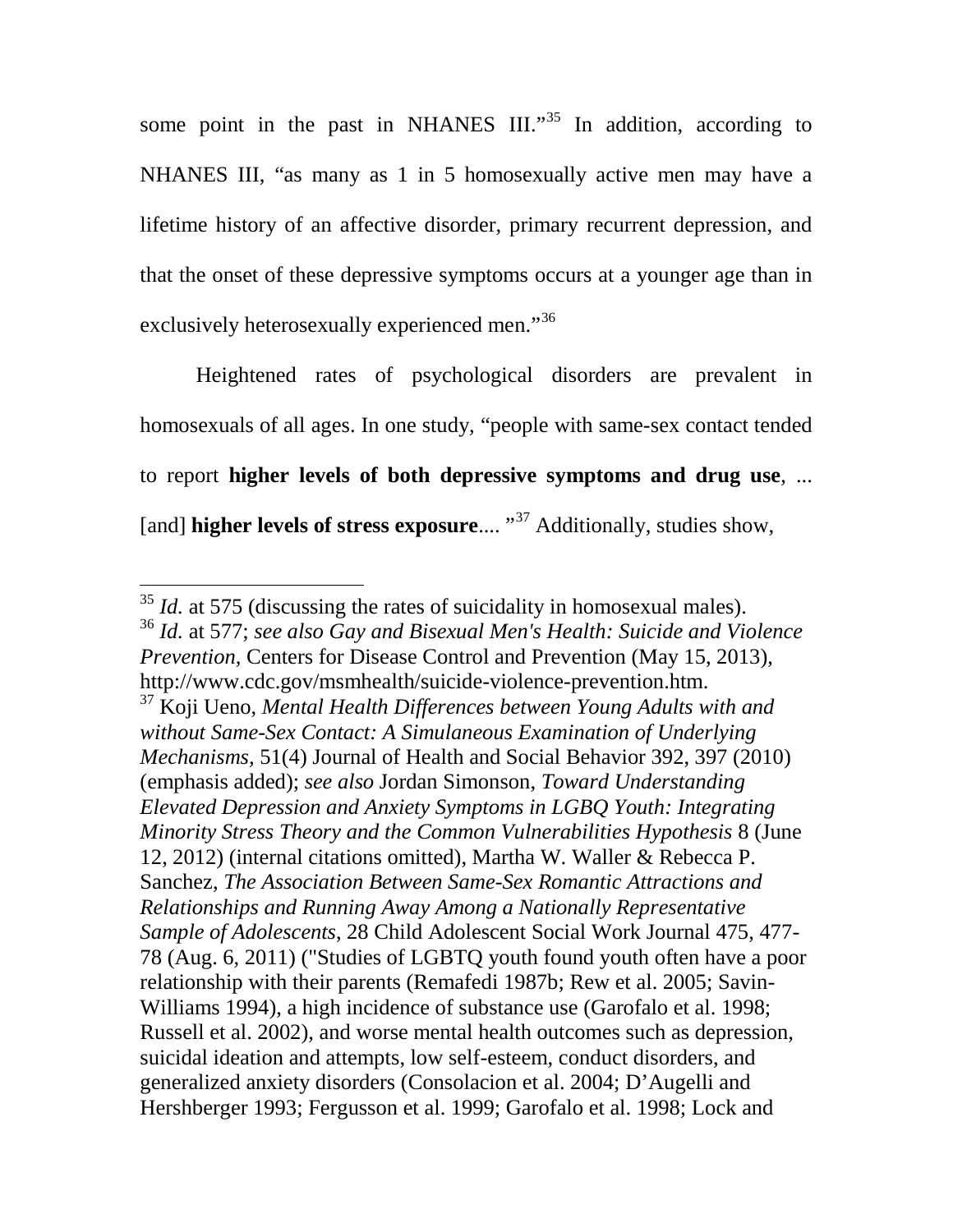when compared with the general population, gay and bisexual men, lesbian, and transgender individuals are **more likely to: Use alcohol and drugs; [h]ave higher rates of substance abuse**; [a]re **less likely to abstain from alcohol and drug use**; [and,] [a]re more likely to continue heavy drinking into later life. $38$ 

A 2009 study of a nationally representative sample showed:

Self-identified lesbians displayed **greater odds of past-year marijuana use, drug use, alcohol dependence, marijuana dependence, and other drug dependence** than heterosexual women did, and bisexual women displayed greater odds of past-year heavy drinking, marijuana use, other drug use, and alcohol dependence compared to heterosexual women. ... Men who identified as homosexual had **higher odds of past year marijuana use, other drug use, alcohol dependence, and other drug dependence** compared to heterosexual men. Adjusted odds of past-year other drug use, alcohol dependence, and other drug dependence among homosexual identified men were **more than three times** that of heterosexually identified men. $39$ 

Steiner 1999; Noell and Ochs 2001; Russell et al. 2002; Russell et al. 2001)."), T. Frisell, P. Lichtenstein, Q. Rahman, & N. Langstrom, *Psychiatric Morbidity Associated with Same-Sex Sexual Behaviour: Influence of Minority Stress and Familial Factors,* 40 Psychological Medicine 315, 318 (2010) ("Both men and women with any same-sex sexual partner had higher prevalences of psychiatric disorder than individuals with only opposite-sex sexual partners. After adjusting for age, education and relationship status, the risk increases remained for depression, GAD, eating disorder, alcohol dependence and ADHD among men and women with any same-sex sexual partner compared with individuals with only opposite-sex sexual partners.").

 $\overline{a}$ 

<span id="page-21-0"></span><sup>38</sup> Gay and Bisexual Men's Health: Substance Abuse, Centers for Disease Control and Prevention (March 22, 2013),

http://www.cdc.gov/msmhealth/substance-abuse.htm (emphasis added).

<span id="page-21-1"></span> $39$  Maurice N. Gattis, Paul Sacco, & Renee M. Cunningham-Williams, *Substance Use and Mental Health Disorders Among Heterosexual Identified Men and Women Who Have Same-sex Partners or Attraction: Results from*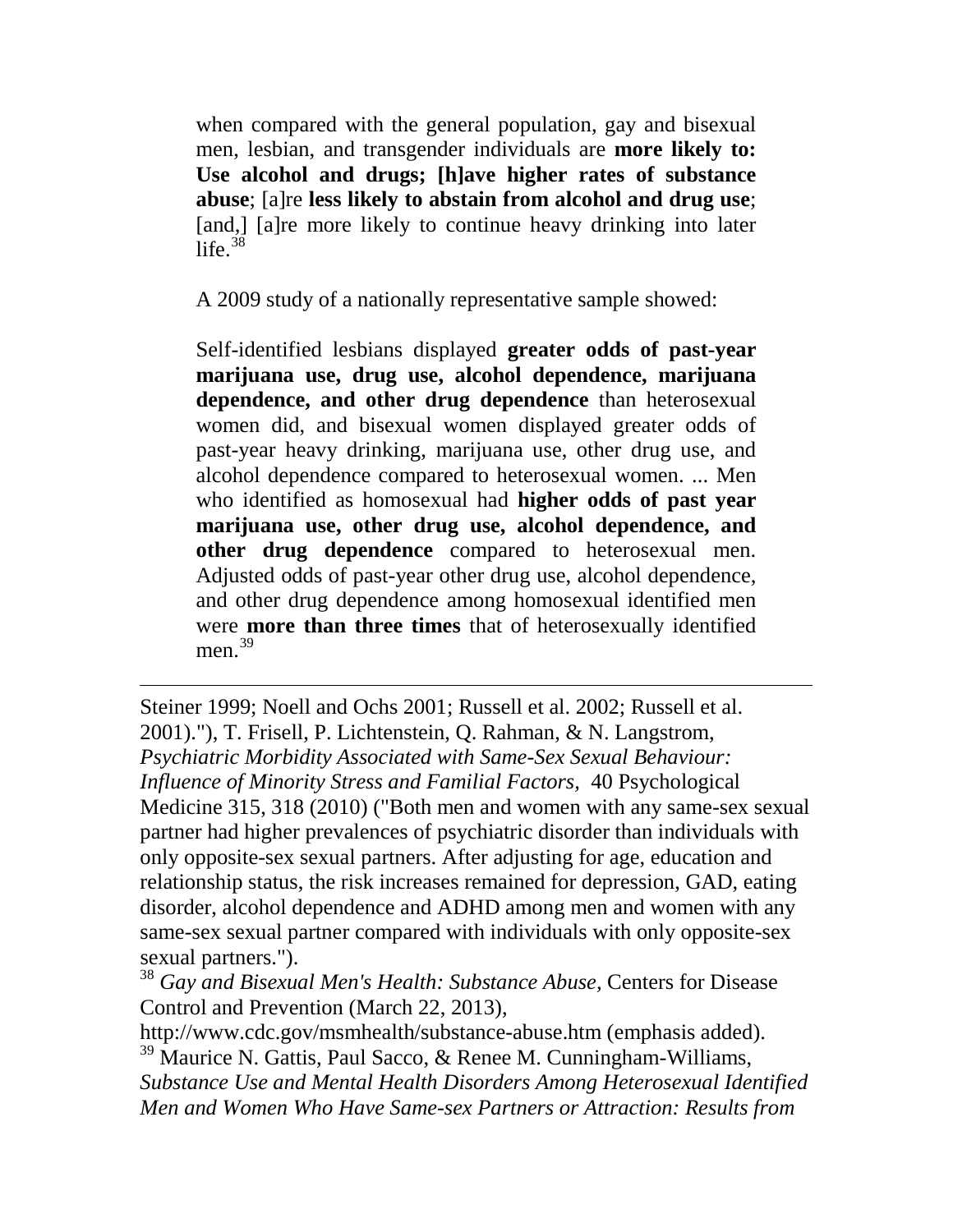In an analysis of the data from the National Epidemiological Survey of Alcohol and Related Conditions (NESARC), researchers looked at the alcohol and drug use and mental stability of persons in three distinct categories, homosexuals, heterosexuals, and the discordant, defined as those who identified as heterosexual but reported being attracted to people of the same sex (attraction discordance) or having sex with people of the same sex (behavior discordance). $40$  In regard to behavior discordance in men,

Rates of lifetime alcohol dependence were lower among discordant men than among both heterosexual and gay men. ... Discordant males had lower rates of having a lifetime depressive episode, generalized anxiety disorder, and posttraumatic stress disorder than gay individuals, but higher than heterosexual participants. ... Heterosexual men had the highest levels of social support and lowest stress, while discordant men had lower support and higher stress, and **gay/bisexual men had the highest levels of stress** and the lowest levels of social support.<sup>[41](#page-22-1)</sup>

In regard to behavior discordant females,

 $\overline{a}$ 

Substance use disorders were present in higher percentages in the discordant women than in heterosexual women; lesbians or bisexual women experienced lifetime [substance use disorders]

<span id="page-22-1"></span><span id="page-22-0"></span>*the National Epidemiological Survey on Alcohol and Related Conditions,* 41 Archives of Sexual Behavior 1185, 1186 (2012) (emphasis added).  $40$  Maurice N. Gattis, Paul Sacco, & Renee M. Cunningham-Williams, *Substance Use and Mental Health Disorders Among Heterosexual Identified Men and Women Who Have Same-sex Partners or Attraction: Results from the National Epidemiological Survey on Alcohol and Related Conditions,* 41 Archives of Sexual Behavior 1185, 1187 (2012) (emphasis added). <sup>41</sup> *Id.* at 1189-90 (emphasis added).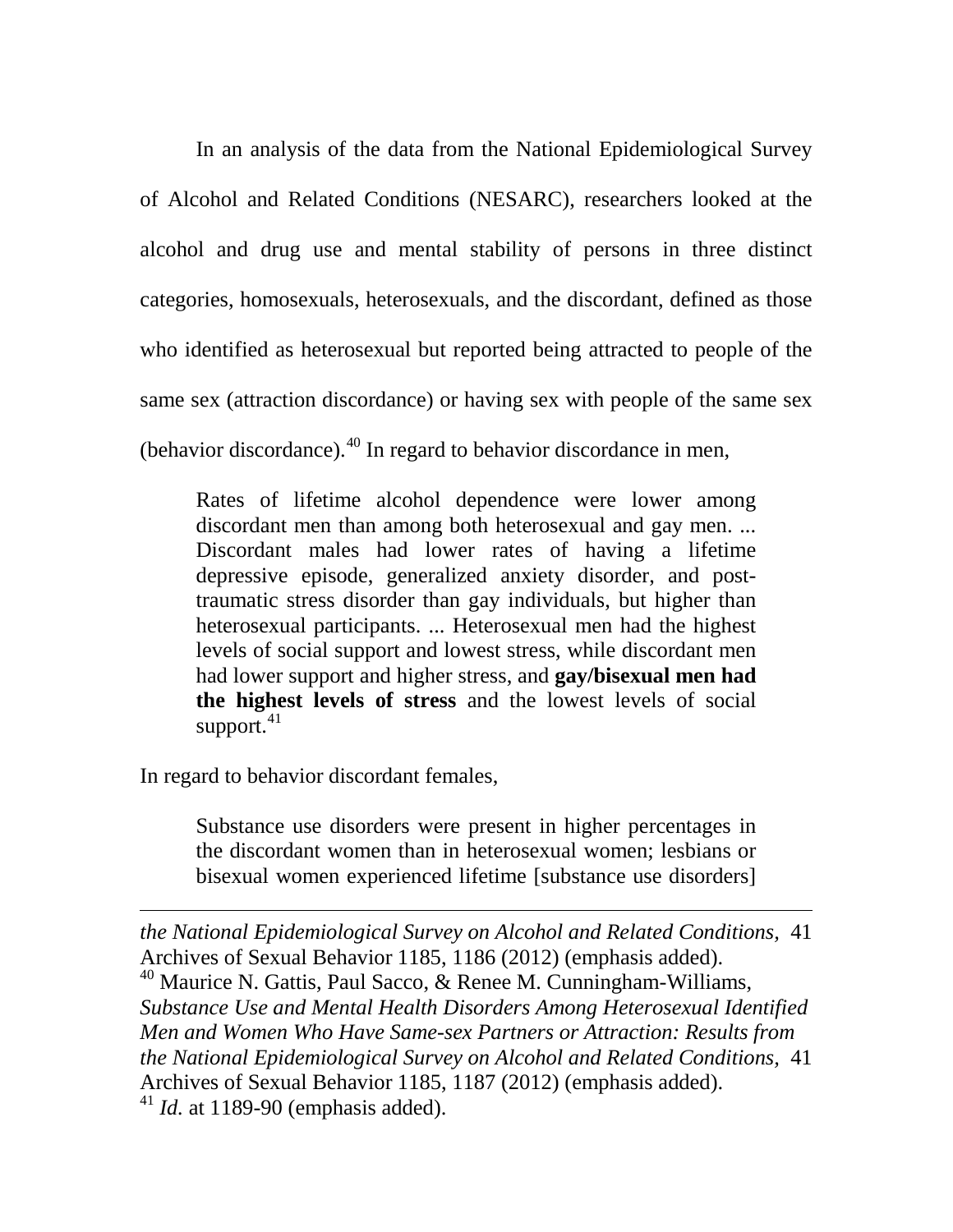at the highest rates. Rates of major depressive episode showed a similar pattern, but discordant women experienced lifetime Generalized Anxiety Disorder and PTSD at lower rates than both heterosexual and lesbian/bisexual women did. ... Discordant women reported higher levels of stress than heterosexual women did, but **lesbian women had the highest mean levels of stress**. ... Overall, mental health functioning was the lowest among lesbians with progressively higher levels in discordant and heterosexual women. $42$ 

In regard to attraction discordance in men,

Discordant men had lower rates of life-time substance use disorders than both heterosexual and gay/bisexual men. Rates of mental health diagnoses were lower among heterosexual men and discordant men including lifetime major depressive episode, generalized anxiety disorder, and PTSD; **higher rates were present among gay/bisexual men**. ... Discordant men drank less on average and exceeded drinking guidelines at lower rates than both heterosexual and gay/bisexual men. ... Discordant and gay men reported higher levels of perceived stress and lower levels of social support than heterosexual men $43$ 

In regard to attraction discordance in women,

Discordant women had significantly lower rates of alcohol, stimulant, cannabis, and inhalant disorders (lifetime) than heterosexuals and lesbians. The same pattern was found in mental health. Discordant women had the lowest rates of Major Depressive Episode, Generalized Anxiety Disorder, and PTSD, and few differences were found on health measures. ...

<span id="page-23-0"></span><sup>&</sup>lt;sup>42</sup> *Id.* at 1190 (emphasis added).

<span id="page-23-1"></span><sup>&</sup>lt;sup>43</sup> Maurice N. Gattis, Paul Sacco, & Renee M. Cunningham-Williams, *Substance Use and Mental Health Disorders Among Heterosexual Identified Men and Women Who Have Same-sex Partners or Attraction: Results from the National Epidemiological Survey on Alcohol and Related Conditions,* 41 Archives of Sexual Behavior 1185, 1192 (2012).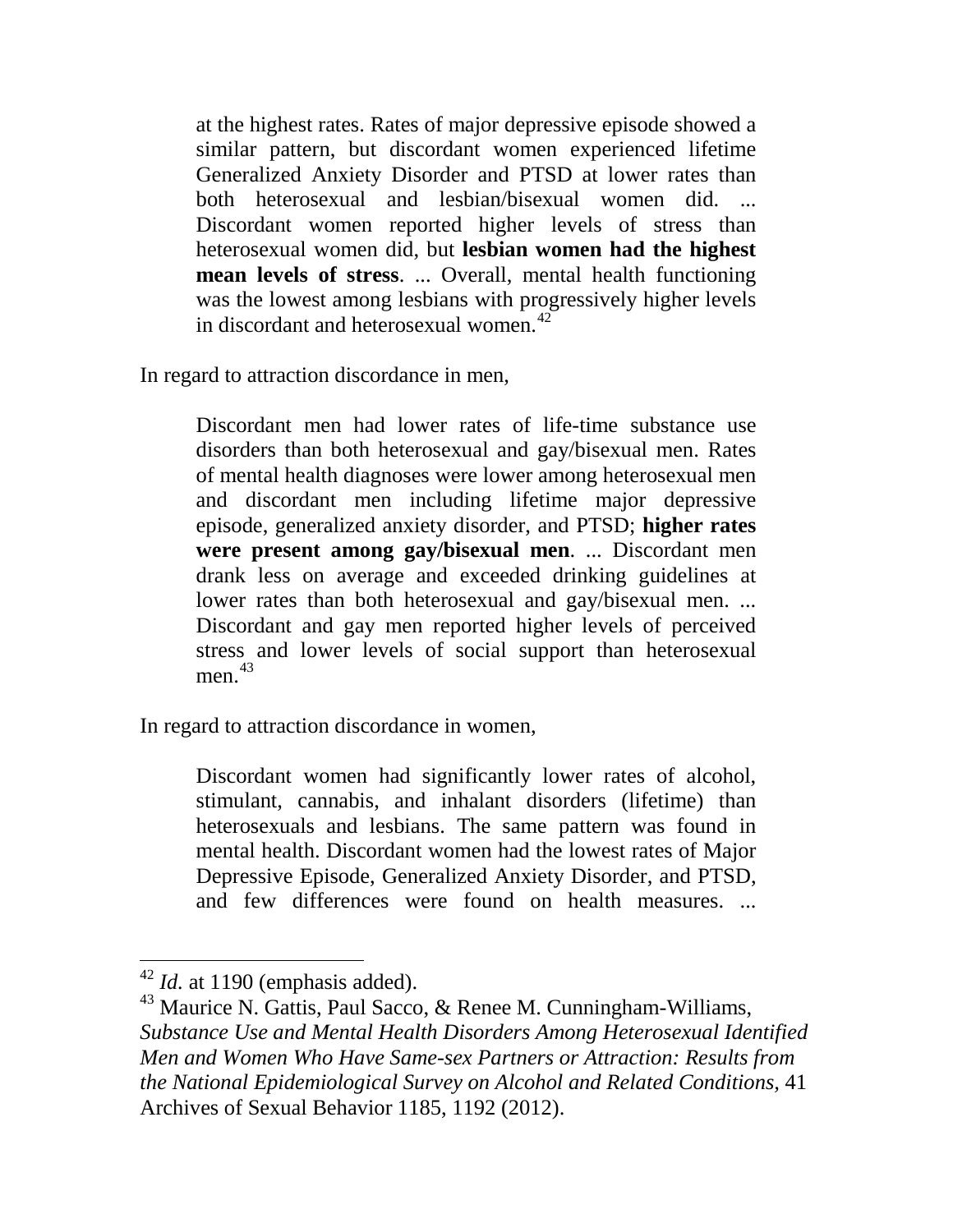Discordant women had lower support and perceived stress, but less mental health disability.<sup>[44](#page-24-0)</sup>

Thus, those with homosexual attractions, but who did not **act** on those attractions, instead pursuing heterosexual romantic and sexual relationships, fare better psychologically than even heterosexuals, and heterosexuals fare significantly better than homosexuals. Engaging in homosexual conduct is dangerous physiologically and psychologically, and endorsing and subsidizing same-sex unions does not benefit society, but harms it by enabling irresponsible and unhealthy lifestyles.

# *2. Defining marriage as the union of one man and one woman promotes the optimal environment for rearing children.*

Numerous courts have recognized that a state's purpose of defining marriage to further procreation, where both the mother and father are present to raise the child, is at least rational, if not compelling:

It is cardinal with us that the custody, care and nurture of the child reside first in the parents, whose primary function and freedom include preparation for obligations the state can neither supply nor hinder. **The law does not create families**, it creates a structure in which family life can be legally recognized and protected. Redefining marriage by court decree would change this orientation. It would shift the legal posture of the state from recognizing a naturally recurring relationship (the joining of men and women in a relationship open to creating new life) to creating the institution (any two people whom the law

<span id="page-24-0"></span> <sup>44</sup> *Id.* at 1192.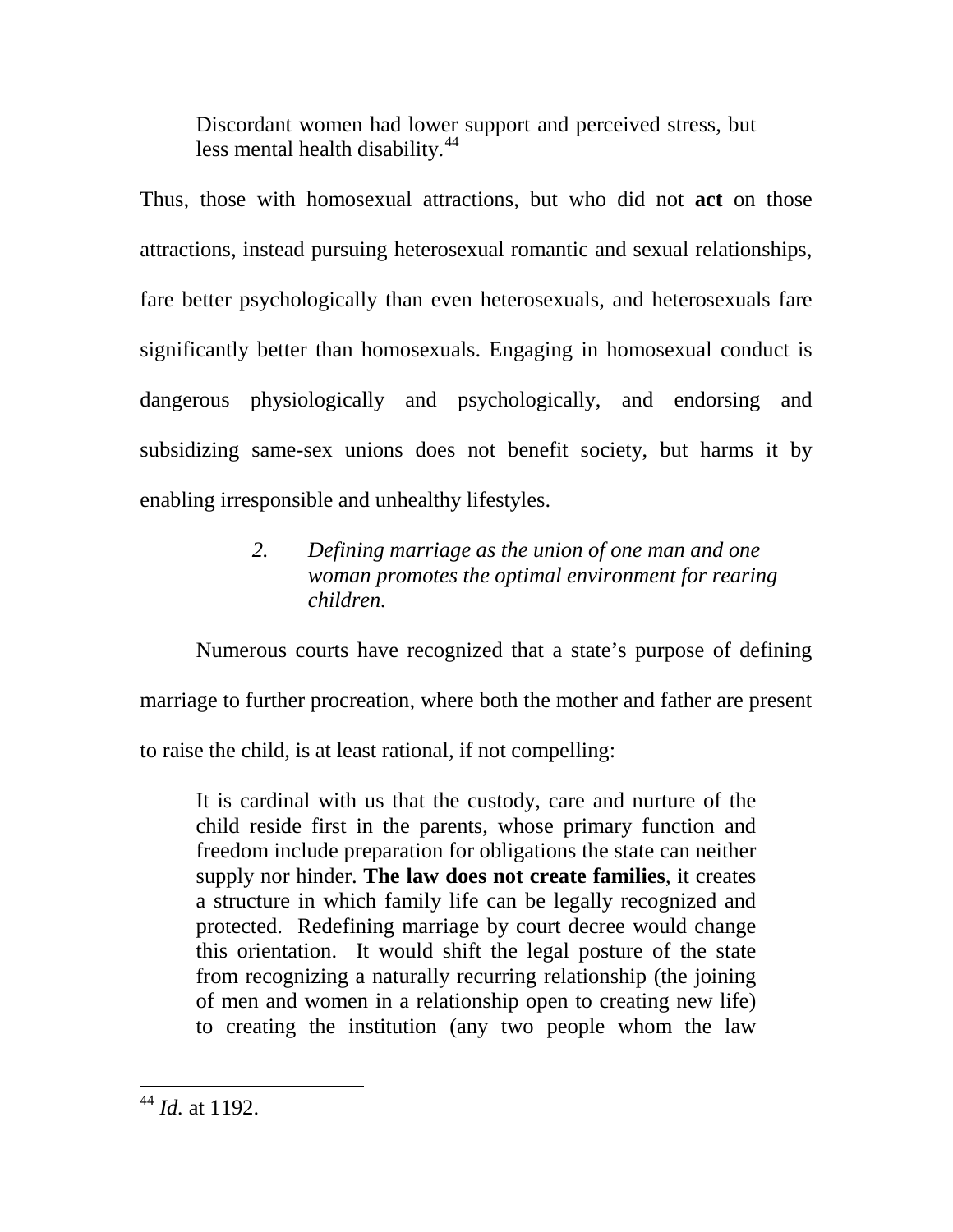chooses to recognize). [45](#page-25-0)

The Washington Supreme Court held that "the legislature was entitled to believe that providing that only opposite-sex couples may marry will encourage procreation and child-rearing in a 'traditional' nuclear family where children tend to thrive."<sup>[46](#page-25-1)</sup> The New York Court of Appeals discussed in detail how defining marriage as the union of one man and one woman is rationally related to the state's interest in promoting the welfare of children.

First, the Legislature could rationally decide that, for the welfare of children, it is more important to promote stability, and to avoid instability, in opposite-sex than in same-sex relationships. Heterosexual intercourse has a natural tendency to lead to the birth of children; homosexual intercourse does not. Despite the advances of science, it remains true that the vast majority of children are born as a result of a sexual relationship between a man and a woman, and the Legislature could find that this will continue to be true. The Legislature could also find that such relationships are all too often casual or temporary. It could find that an important function of marriage is to create more stability and permanence in the relationships that cause children to be born. It thus could choose to offer an inducement -- in the form of marriage and its attendant benefits -- to opposite-sex couples who make a solemn, long-term commitment to each other. The Legislature could find that this rationale for marriage does not apply with comparable force to same-sex couples. These couples can become parents by adoption, or by artificial insemination or other technological marvels, but they do not become parents as a result of accident or impulse. The Legislature could find that unstable relationships between people of the opposite sex present a

<span id="page-25-1"></span><span id="page-25-0"></span> <sup>45</sup> *Bellotti v. Baird*, 443 U.S. 622, 638 (1979) (plurality opinion) (quoting *Prince v. Massachusetts*, 321 U.S. 158, 166 (1944)) (emphasis added). <sup>46</sup> *Andersen v. King County,* 138 P.3d 963, 983 (Wash. 2006).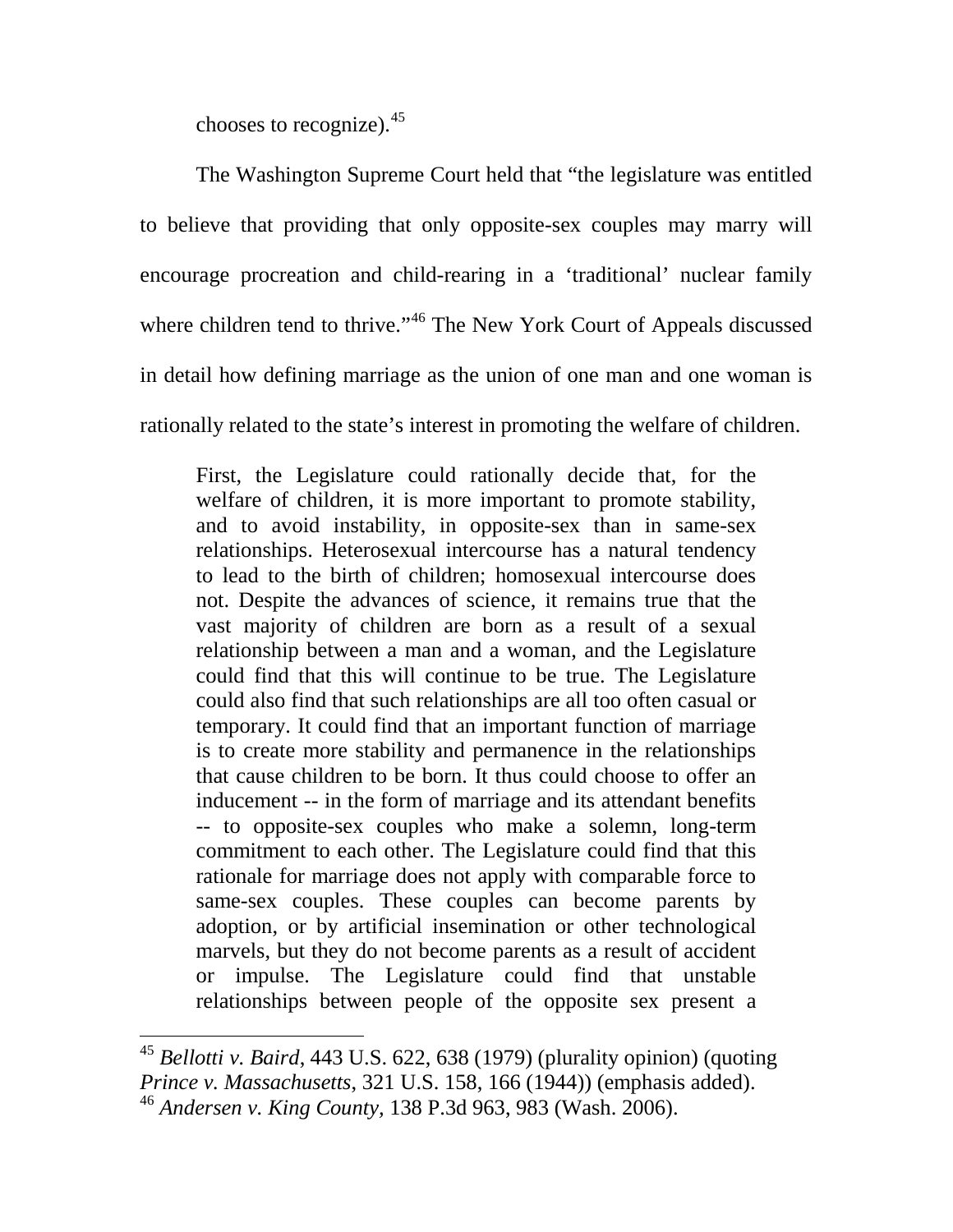greater danger that children will be born into or grow up in unstable homes than is the case with same-sex couples, and thus that promoting stability in opposite-sex relationships will help children more. This is one reason why the Legislature could rationally offer the benefits of marriage to opposite-sex couples only.

There is a second reason: The Legislature could rationally believe that it is better, other things being equal, for children to grow up with both a mother and a father. Intuition and experience suggest that a child benefits from having before his or her eyes, every day, living models of what both a man and a woman are like. It is obvious that there are exceptions to this general rule-some children who never know their fathers, or their mothers, do far better than some who grow up with parents of both sexes-but the Legislature could find that the general rule will usually hold.<sup>[47](#page-26-0)</sup>

In fact, studies show children raised by their wedded biological parents fare

best in

*educational achievement*: literacy and graduation rates, *emotional health*: rates of anxiety, depression, substance abuse, and suicide, *familial and sexual development*: strong sense of identity, timing of onset of puberty, rates of teen and out-ofwedlock pregnancy, and rates of sexual abuse, and *child and adult behavior*: rates of aggression, attention deficit disorder, delinquency, and incarceration."[48](#page-26-1)

In addition, Rutgers University sociologist David Popenoe concluded, "**The** 

### **two sexes are different to the core, each is necessary** -- culturally and

biologically -- **for the optimal development of a human being**."[49](#page-26-2)

<span id="page-26-0"></span> <sup>47</sup> *Hernandez v. Robles* (N.Y. 2006) 7 N.Y.3d 338, 359-360.

<span id="page-26-1"></span><sup>48</sup> Sherif Girgis et al., *What is Marriage? Man and Woman: A Defense* 42 (2012) (emphasis in original).

<span id="page-26-2"></span><sup>49</sup> David Popenoe, *Life without Father: Compelling New Evidence that*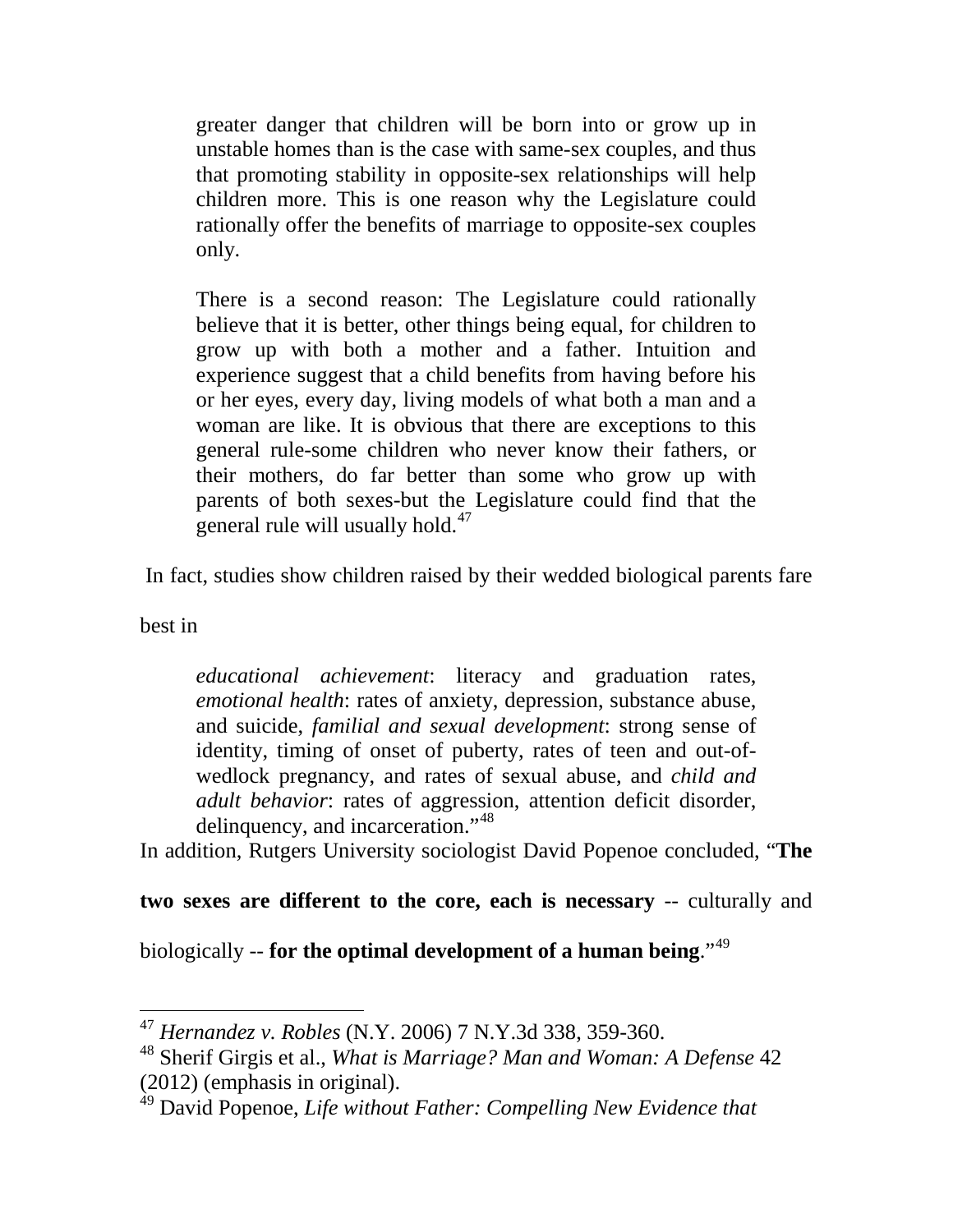The "Regnerus study," published in the Journal of Social Science Research, also found that children raised by lesbian mothers ("LM") and gay fathers ("GF") fared far worse than children raise by their biological intact families ("IBF").<sup>[50](#page-27-0)</sup> The Regnerus study is a population-based cross-sectional study of 3000 young adults between the ages of eighteen and thirty-nine.<sup>[51](#page-27-1)</sup> The study revealed:

Just under half of all IBFs reported being employed full-time at present, compared with 26% of LMs. While only 8% of IBF respondents said they were currently unemployed, 28% of LM respondents said the same. LMs were statistically less likely than IBFs to have voted in the 2008 presidential election (41% vs. 57%), and more than twice as likely --19% vs. 8%--to report being currently (or within the past year) in counseling or therapy 'for a problem connected with anxiety, depression, relationships, etc.,' an outcome that was significantly different after including control variables.<sup>[52](#page-27-2)</sup>

Children raised by biological intact families are more likely to become productive, employed citizens who vote, are mentally stable, and have more stable relationships.

In addition, children raised by lesbians fare worse on educational

attainment, family-of-origin safety/security, negative impact of family-of-

*Fatherhood and Marriage are Indispensable for the Good for Children and Society* 146, 197 (1996) (emphasis added).

<span id="page-27-0"></span><sup>50</sup> Mark Regnerus, *How Different are the Adult Children of Parents Who have Same-sex Relationships? Findings from the New Family Structures Study,* 41 Journal of Social Science Research 752, 761 (2012).

<sup>51</sup> *Regnerus, supra* note 105*,* at 755, 757.

 $\overline{a}$ 

<span id="page-27-2"></span><span id="page-27-1"></span><sup>52</sup> *Regnerus, supra* note 105*,* at 761-62.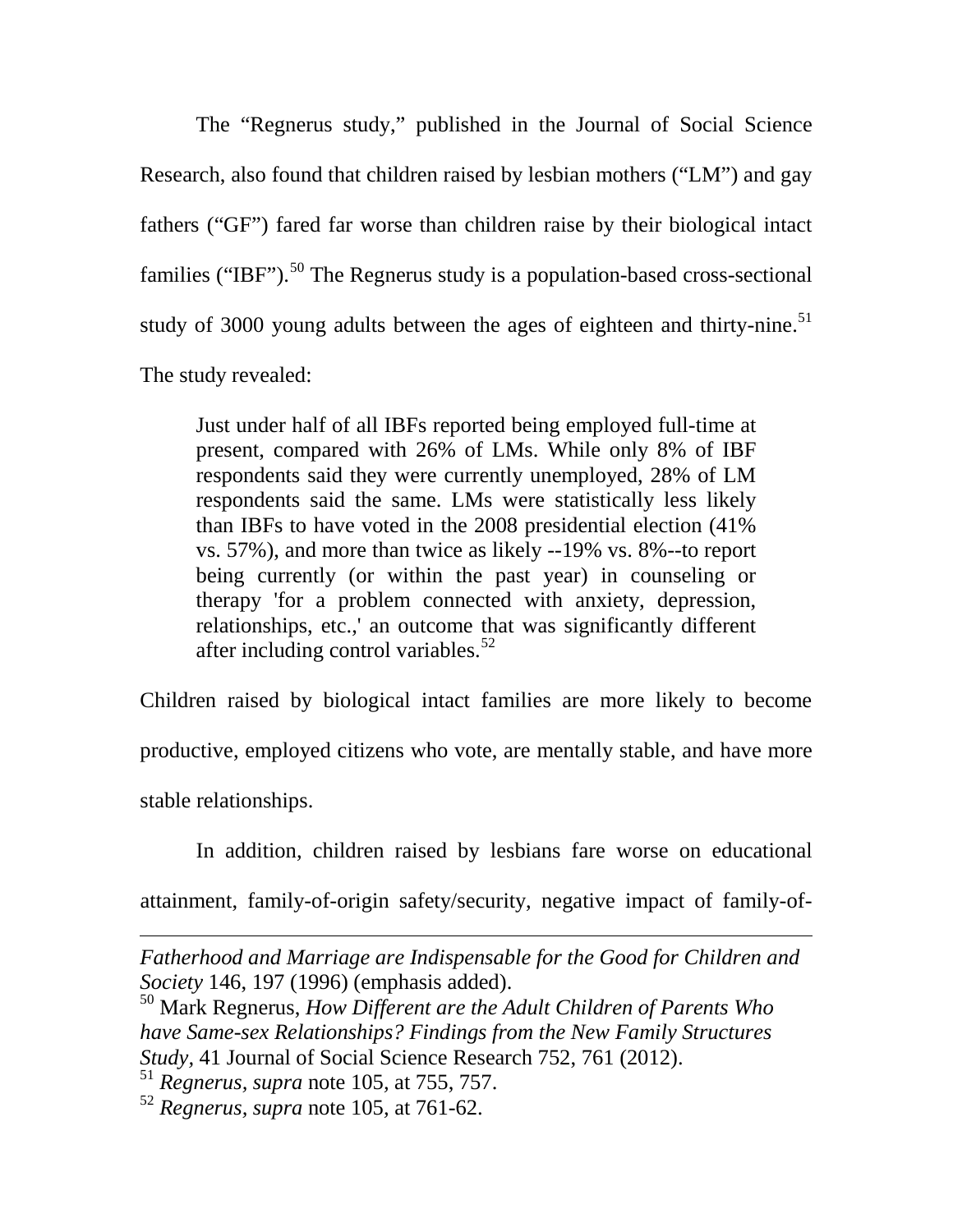origin, a depression index, physical health, and household incomes than to do respondents from still-intact biological families.<sup>[53](#page-28-0)</sup> They also think their current romantic relationships are in trouble more frequently.<sup>[54](#page-28-1)</sup> Those raised by gay fathers also reported less education, worse scores on the family-oforigin safety/security indexes, greater depression, and think their current relationship is in trouble more frequently.<sup>[55](#page-28-2)</sup> In addition, those raised by both lesbian mothers and gay fathers were more likely than those raised in biological intact families to smoke, have been arrested, and to have pled guilty to non-minor offenses.<sup>[56](#page-28-3)</sup> Thus, "children appear most apt to succeed well as adults -- on multiple counts and across a variety of domains -- when they spend their entire childhood with their married mother and father, and especially when the parents remain married to the present day."<sup>[57](#page-28-4)</sup>

While the Regnerus study is one of the most methodologically sound studies on the influence of family structures on children, for its sample size and its representative nature, the Regnerus study does not purport to prove causality and it is not longitudinal.<sup>[58](#page-28-5)</sup> Even so, in critiquing the Regnerus study and analyzing its "limitations, Pennsylvania State University Professor

<span id="page-28-2"></span><sup>55</sup> *Id.*

 <sup>53</sup> *Regnerus, supra* note 105*,* at 763.

<span id="page-28-1"></span><span id="page-28-0"></span><sup>54</sup> *Id.*

<span id="page-28-3"></span><sup>56</sup> *Regnerus, supra* note 105*,* at 764.

<span id="page-28-4"></span><sup>57</sup> *Regnerus, supra* note 105*,* at 766.

<span id="page-28-5"></span><sup>58</sup> *Regnerus, supra* note 105*,* at 766.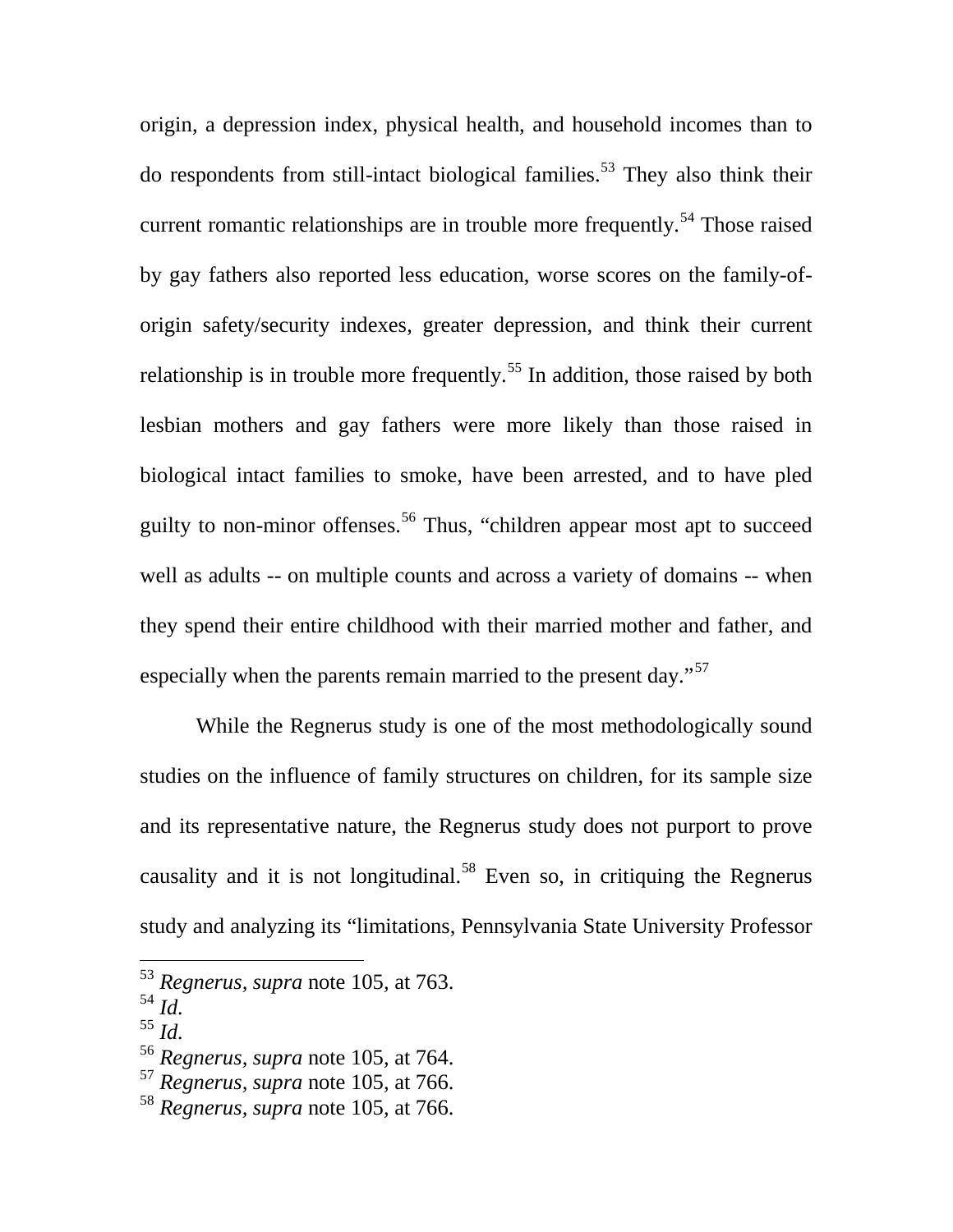Paul Amato maintained that the study's methodological advantages still make it 'probably the best that we can hope for, at least in the near future. $\cdot$ <sup>[59](#page-29-0)</sup>. In addition, understanding the deficiencies of parenting by single parents, divorced parents, step-parents, and adopted parents makes it clear that same-sex parents cannot provide the optimal environment for rearing children, and treating same-sex unions as marriages "would undermined marital stability in ways that we know do hurt children."<sup>[60](#page-29-1)</sup>

So, "not only does childrearing deepen and extend a marriage; children also benefit from marriage."<sup>[61](#page-29-2)</sup> The "state of economic and social development we call '**civilization' depends on healthy, upright, productive citizens; ... [thus,] civilization depends on strong marriages**."[62](#page-29-3)

Thus, despite the lower court's disregard for the "for-the-children" arguments, children have historically and continue to provide rational, and even compelling, justification for defining marriage as the union of one man and one woman, as does the health of individuals with same-sex attraction. In fact, there are countless loving, compassionate, and logical reasons to

<span id="page-29-3"></span><sup>62</sup> *Id.* at 38 (emphasis added).

<span id="page-29-0"></span> <sup>59</sup> Sherif Girgis et al., *What is Marriage? Man and Woman: A Defense* <sup>61</sup> (2012).

<span id="page-29-1"></span><sup>60</sup> *Id.* at 59.

<span id="page-29-2"></span><sup>61</sup> *Id.* at 32.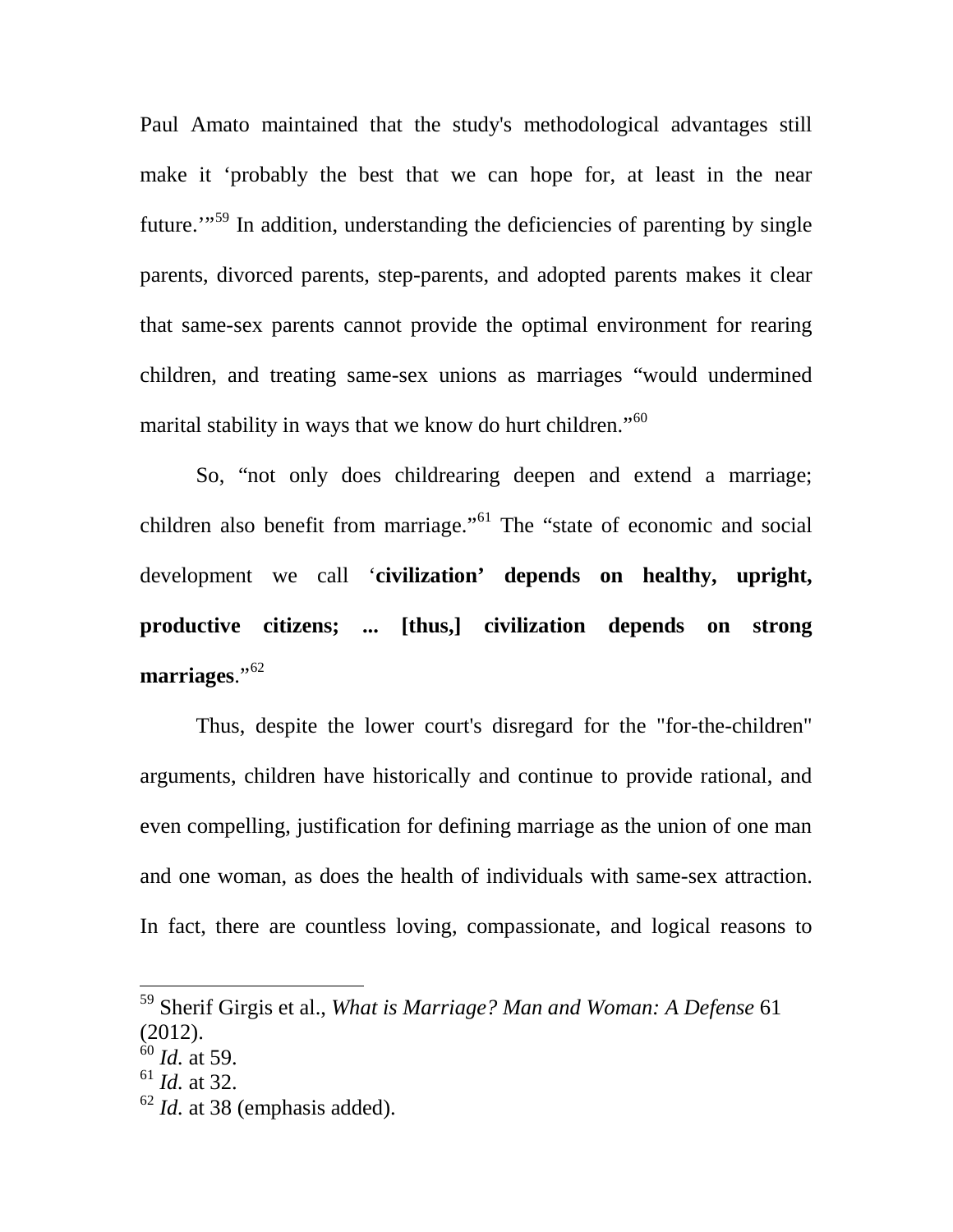maintain the historical, legal, philosophical, and cultural definition of marriage as the union of one man and one woman.

# **B. Those with a Same-Sex Sexual Preference who Seek Same-Sex Marriages do Not have an Obvious or Immutable Characteristic that Warrants Heightened Protection.**

Only race, ethnicity, national origin, and lawful resident alienage have been held to be immutable characteristics deserving of strict scrutiny.<sup>[63](#page-30-0)</sup> The Supreme Court held characteristics that are the product of "conscious" actions are not absolutely immutable.<sup>[64](#page-30-1)</sup> In *Plyler*, the Court examined whether undocumented immigrant status was an immutable characteristic.<sup>[65](#page-30-2)</sup> The Court ultimately determined he undocumented status of adults who chose to engage in unlawful behavior that created their status was not immutable.<sup>[66](#page-30-3)</sup> Whether to engage in a homosexual relationship is similarly a choice. In fact, the Federal Circuit Court of Appeals, when faced with a group of homosexuals urging recognition as a suspect class, observed:

Homosexuality, as a definitive trait, differs fundamentally from those defining any of the recognized suspect or quasi-suspect classes. Members of recognized suspect or quasi-suspect classes, e.g., blacks or women, exhibit immutable

<span id="page-30-0"></span>63 *Washington v. Davis,* 426 U.S. 229 (1976); *Castenada v. Partida,* <sup>430</sup>

U.S. 482 (1977); *Nyquist v. Mauclet,* 432 U.S. 1 (1977).

<span id="page-30-1"></span><sup>64</sup> *Plyler v. Doe,* 457 U.S. 202, 220 (1892).

<span id="page-30-2"></span><sup>65</sup> *Id.* 

<span id="page-30-3"></span><sup>66</sup> *Id.*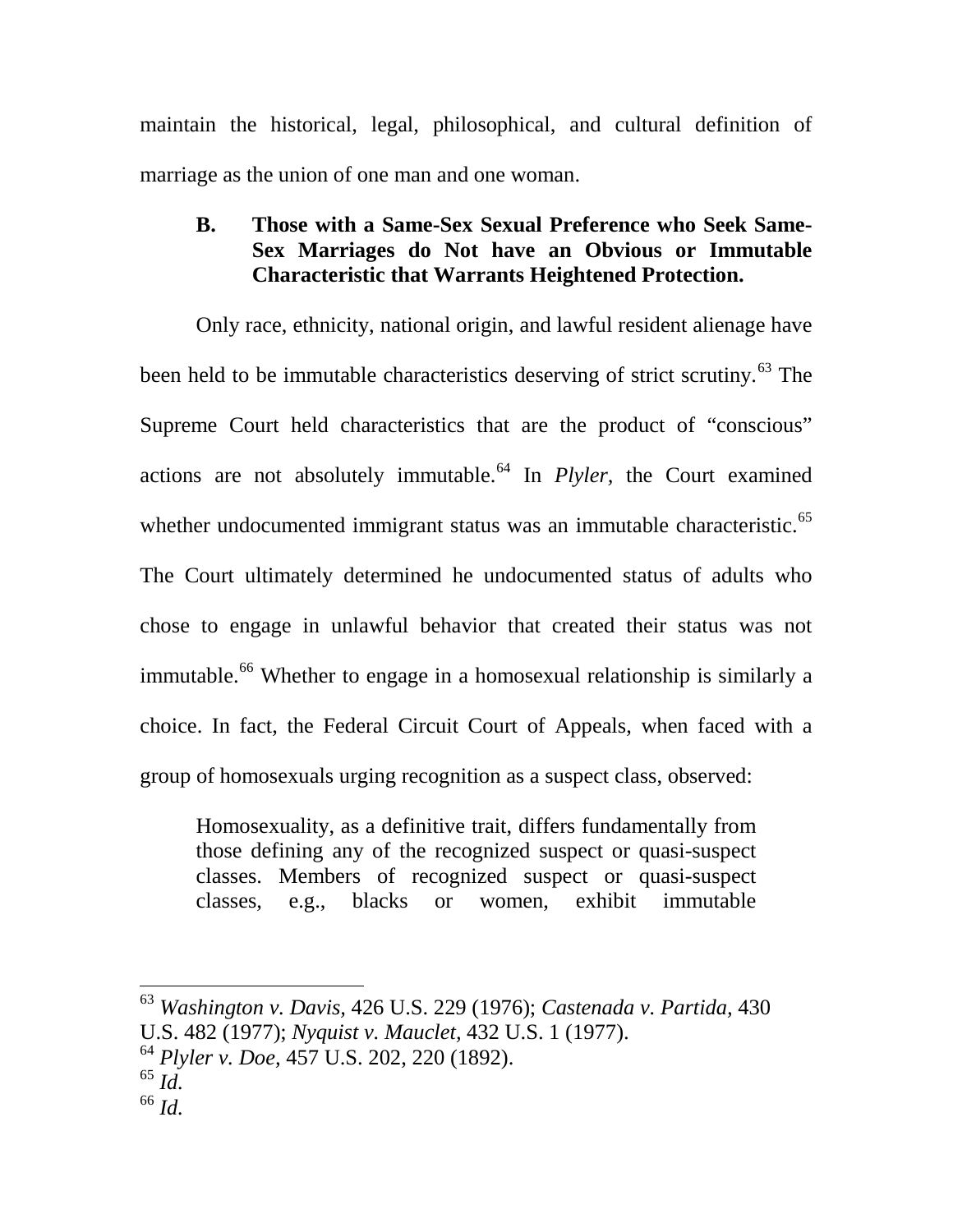### characteristics, whereas **homosexuality is primarily behavioral in nature**."[67](#page-31-0)

The court further noted that whereas homosexuals are defined based on their conduct, "[t]he conduct or behavior of the members of a recognized suspect or quasi-suspect class has no relevance to the identification of those groups."[68](#page-31-1)

Not only is homosexuality not immutable, but sexual orientation is not immutable and in fact, is very fluid. The American Psychological Association report states: "Same-sex sexual attractions and behavior occur in the context of a variety of sexual orientations and sexual orientation identities, and for some, **sexual orientation identity** ... **is fluid** or has an indefinite outcome."[69](#page-31-2)

The fact that sexual orientation is not immutable is underscored by large scale studies of identical twins. These studies indicate when one twin sibling has a non-heterosexual orientation, the other sibling shares this

<span id="page-31-2"></span><sup>69</sup> *Report of the American Psychological Association Task Force on Appropriate Therapeutic Responses to Sexual Orientation,* American Psychological Association 2 (2009), available at http://www.apa.org/pi/lgbt/resources/therapeutic-response.pdf (last visited September 27, 2013) (emphasis added).

<span id="page-31-0"></span> <sup>67</sup> *Woodward v. United States*, 871 F.2d 1068, 1076 (Fed. Cir. 1989) (emphasis added).

<span id="page-31-1"></span><sup>68</sup> *Id.*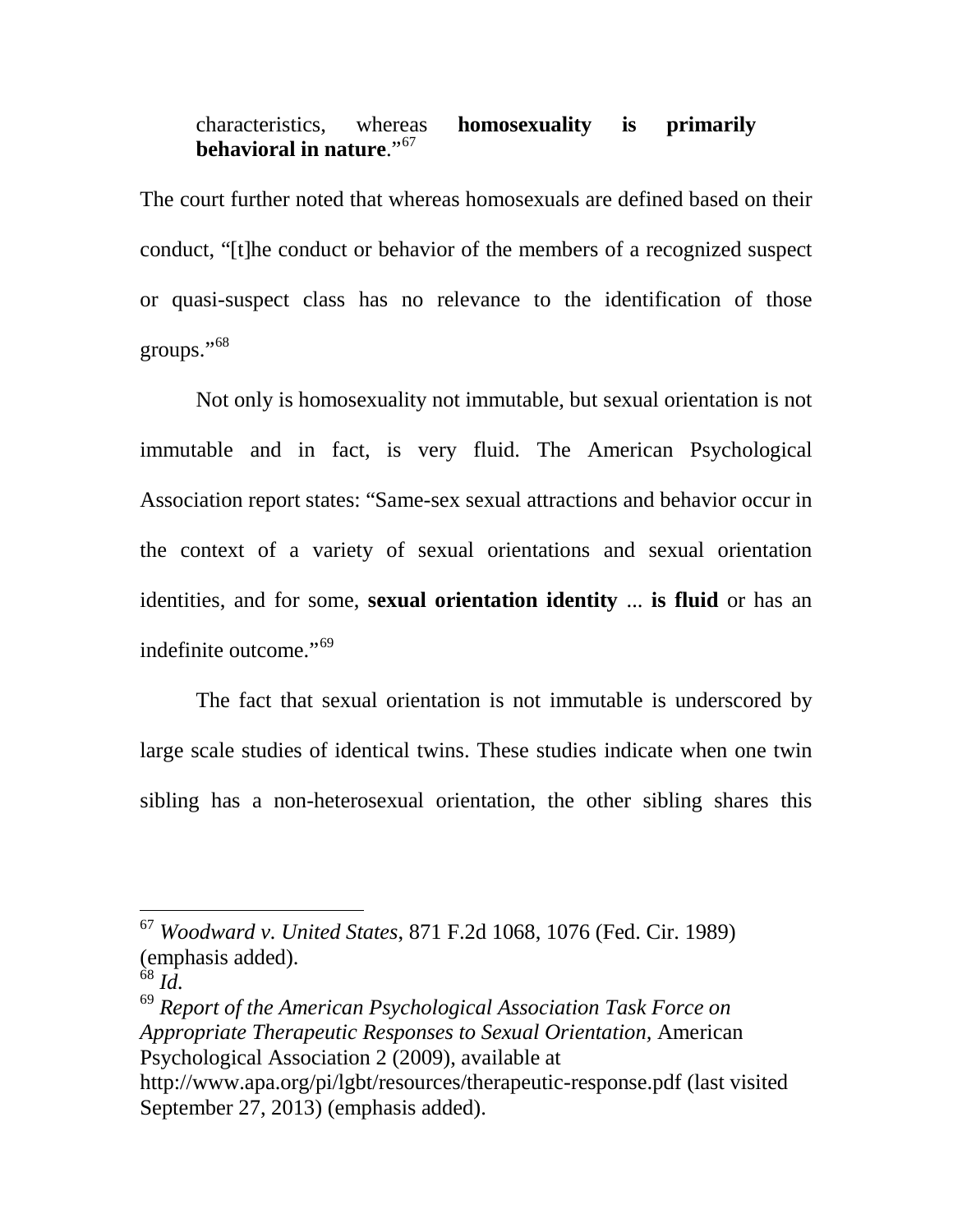orientation only about 11% of the time.<sup>[70](#page-32-0)</sup> If factors in common, like genetics or conditions in the womb, overwhelmingly caused same-sex attractions, identical twins would always have the same sexual orientation. However, these studies suggest the largest influence in the development of same-sex attractions is environmental factors that affect one twin sibling but not the other.

Additionally, courts have explicitly rejected claims that *Loving* supports a finding that statutes defining marriage as the union of one man and one woman discriminate on the basis of an immutable characteristic, and thus, have held such statutes did not violate Equal Protection or Due Process under the United States Constitution.<sup>[71](#page-32-1)</sup>

Defining marriage as the union of one man and one woman is not an exclusionary rule akin to the anti-miscegenation laws that were borne of animus toward racial minorities. As David Blankenhorn observes, "two men

<span id="page-32-0"></span> <sup>70</sup> Michael Bailey, Michael Dunne, & Nicholas Martin, *Genetic and Environmental Influences on Sexual Orientation and its Correlates in an Australian Twin Sample*, 78(3) Journal of Personality and Social Psychology 524-536 (2000); Peter Bearman & Hannah Brueckner, (*Opposite-Sex Twins and Adolescent Same-Sex Attraction,* 107 American Journal of Sociology 1179-1205 (2002); Niklas Langstrom, Qazi Rahman, Eva Carlstrom, & Paul Lichtenstein, *Genetic and Environmental Effects on Same-Sex Sexual Behavior: A Population Study of Twins in Sweden,* 39 Archives of Sexual Behavior 75-80 (2010).

<span id="page-32-1"></span><sup>71</sup> *Hernandez v. Robles,* 7 N.Y.3d 338, 360-361 (2006); *Baker v. Nelson,* 291 Minn. 310, 314 (1971), *appeal dismissed for want of substantial federal question*, 409 U.S. 810 (1972); *Baker v. State,* 170 Vt. 194, 215 n.13 (1999).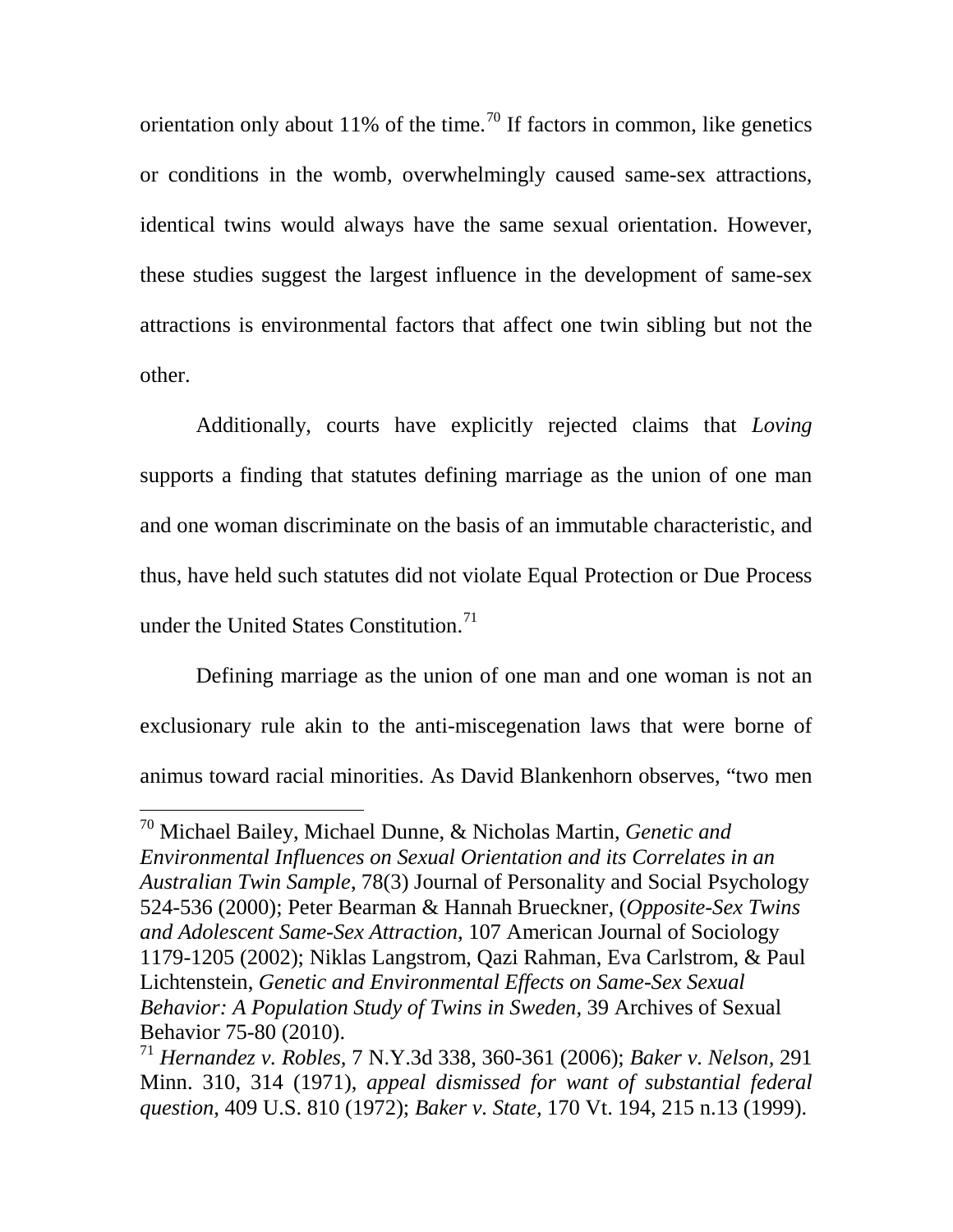(or two women) seeking to marry one another is not remotely similar to a black person of one sex seeking to marry a white person of the other sex."<sup>[72](#page-33-0)</sup>

If a white person of one sex aims to marry a black person of the other sex, we have not the slightest reason to believe that marriage's fundamental forms are being weakened or violated, or that the institution's fundamental purposes are being challenged or denied. On the contrary, we have every reason to assume that such a marriage would be fully consistent with the core forms, meanings, and purposes of marriage as a human and social institution. But whenever someone seeks to *prevent* an interracial couple from marrying – say, by passing antimiscegenation laws – that person is weakening the institution of marriage .... They are manipulating marriage for their own purposes, turning an institution designed to bring women and men together into one that often keeps them apart.<sup>[73](#page-33-1)</sup>

Defining marriage as the union of one man and one woman simply acknowledges that human beings are comprised of two sexes – male and female – and that society has built an institution upon the integration of those two sexes. Centuries of human history have demonstrated that marriage is a social institution aimed at bridging the sexual divide so as to provide for the perpetuation of society.<sup>[74](#page-33-2)</sup> It is the latter view that is memorialized in the Virginia amendment and statutes and which should inform this Court's analysis. Thus, there is sound justification for the definition and it does not discriminate on the basis of an immutable

<span id="page-33-0"></span> <sup>72</sup> Blankenhorn at p. 174.

<span id="page-33-1"></span> $^{73}$  *Id.* at 175-176 (emphasis in original).

<span id="page-33-2"></span><sup>74</sup> *See Id.*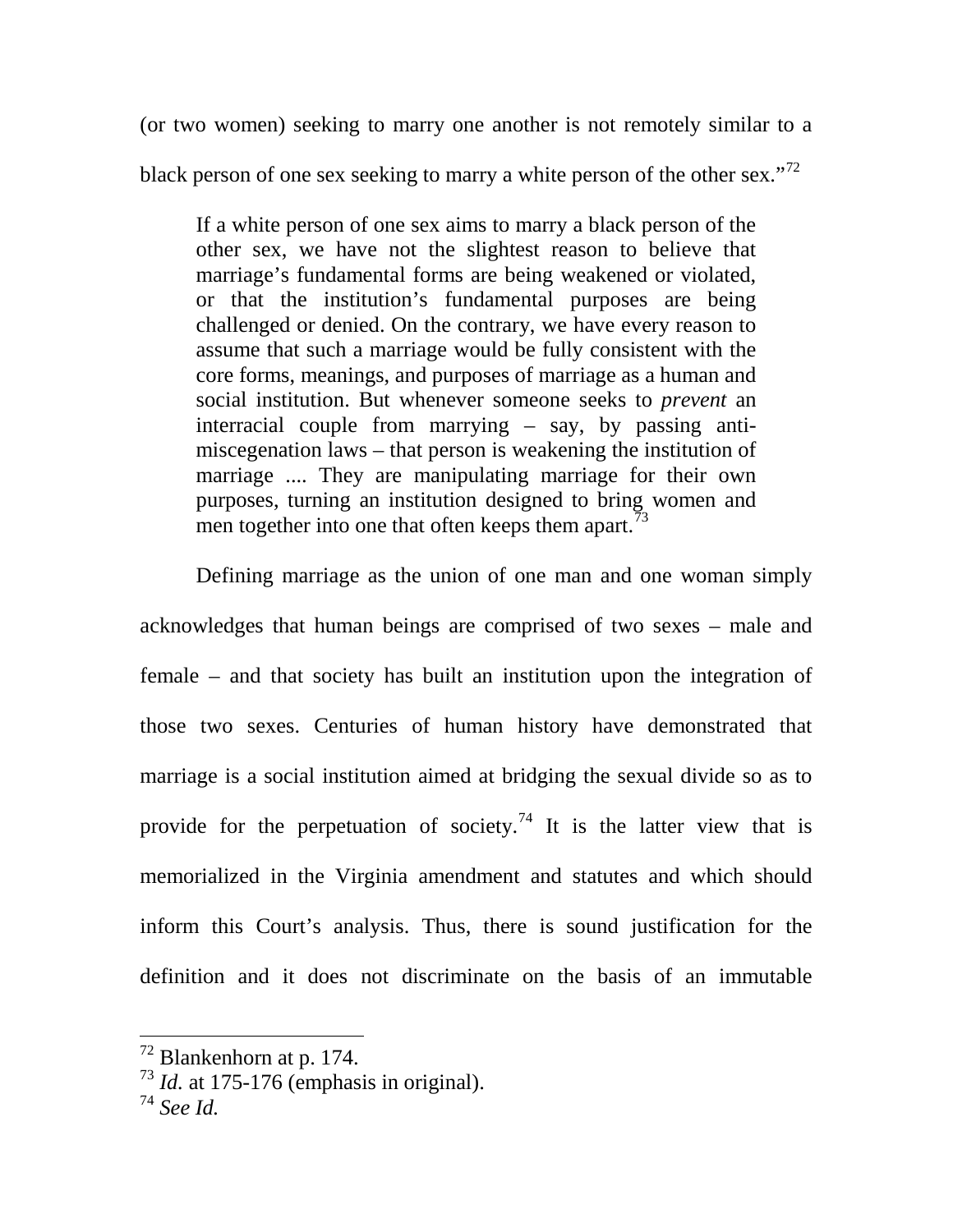characteristic. It is therefore subject only to rational basis review.

# **C. Those with a Same-Sex Sexual Preference who Seek Same-Sex Marriages do Not Constitute a Class for Purposes of Protected Class Status.**

All persons with a same-sex sexual preference are not "cut from the same pattern."[75](#page-34-0) In *City of Cleburne,* the Supreme Court used this phrase in its equal protection analysis of laws regarding persons with mental disabilities, and the Court noted that persons of disabilities have unique problems that the government was addressing; that such qualities did not merit heightened scrutiny.<sup>[76](#page-34-1)</sup> The same is true here. Not all persons with same-sex attraction are interested in living out homosexual lifestyles and having states recognize same-sex unions as marriages.<sup>[77](#page-34-2)</sup> Some same-sex partners are satisfied with civil unions, domestic partnerships, and other legal constructs that afford persons with same-sex sexual preferences with certain legal classifications. Still others are content with no legal recognition of their relationships. Thus, not all persons with a homosexual sexual orientation are cut from the same pattern and therefore, homosexuals do not make up a class that merits heightened scrutiny.

<span id="page-34-1"></span><span id="page-34-0"></span> <sup>75</sup> *City of Cleburne, Tex. v. Cleburne Living Ctr.,* 473 U.S. 432, 442 (1985). <sup>76</sup> *City of Cleburne, Tex. v. Cleburne Living Ctr.,* 473 U.S. 432, 442-43 (1985).

<span id="page-34-2"></span><sup>77</sup> Josh Weed, *The Weed: All Kinds of Real* (June 7, 2012), http://www.joshweed.com/2012/06/club-unicorn-in-which-i-come-outof.html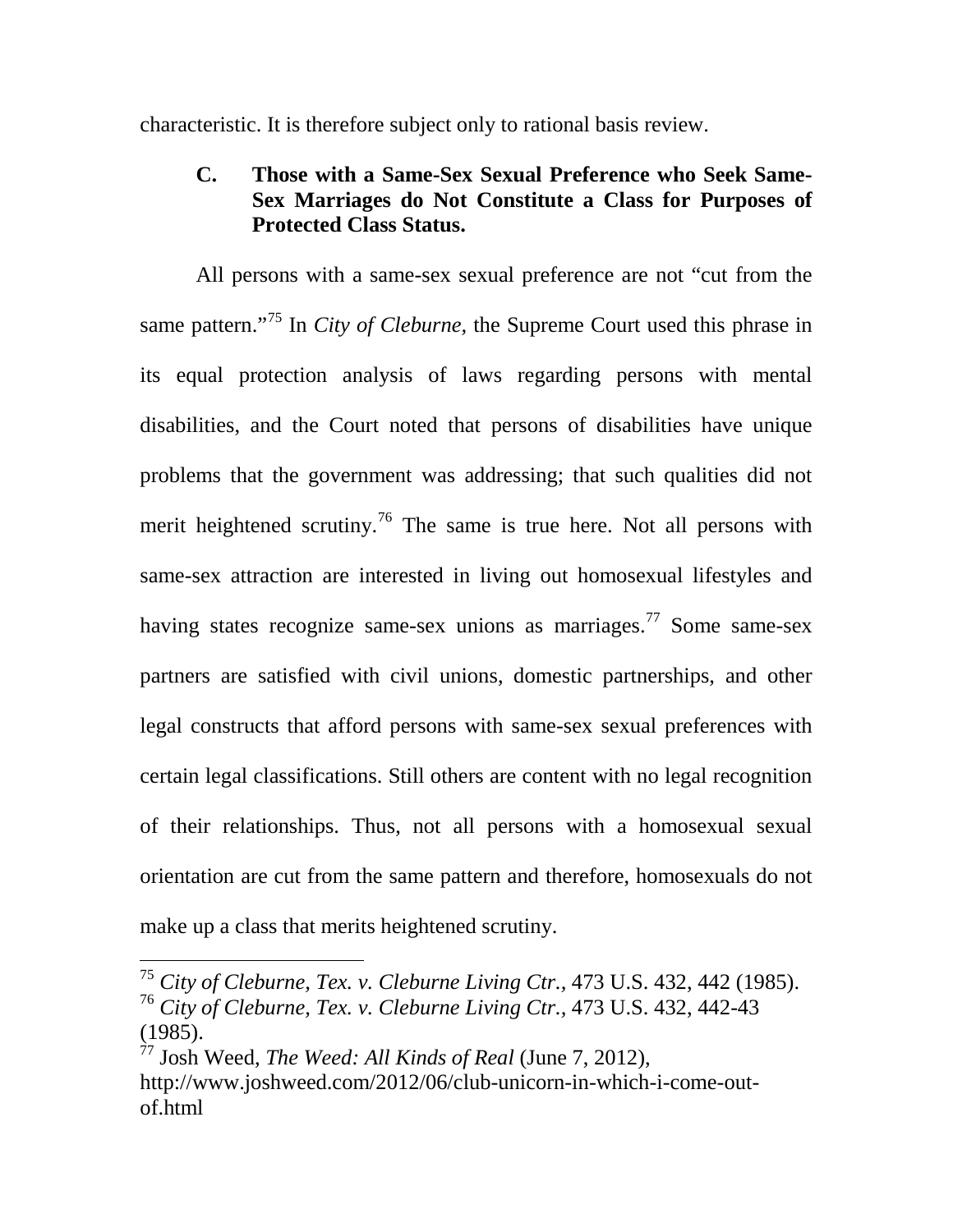## **D. Those with a Same-Sex Sexual Preference who Seek Same-Sex Marriages are Not so Politically Powerless that they Warrant Heightened Protection***.*

"Any minority can be said to be powerless to assert direct control over the legislature, but if that were a criterion for higher level scrutiny by the courts, much economic and social legislation would now be suspect."[78](#page-35-0) In *City of Cleburne,* the Supreme Court discredited the argument that the mentally disabled were politically powerless and deserving of heightened scrutiny by highlighting the public support and legislative responses to the desires of the mentally disabled.<sup>[79](#page-35-1)</sup> The homosexual lobby is also not politically powerless and should not be granted heightened scrutiny. The Human Rights Campaign, a homosexual activist organization, reported total contributions and grants in the amount of  $$28,939,547$  in 2012,<sup>[80](#page-35-2)</sup> and boasts more than a million members and supporters nationwide.<sup>[81](#page-35-3)</sup> Lambda Legal Defense & Education Fund, Inc., a legal organization dedicated exclusively to assisting homosexuals and those with HIV, reported total contributions

<span id="page-35-0"></span> <sup>78</sup> *Id*. at 445.

<span id="page-35-1"></span><sup>79</sup>*Id.* at 445.

<span id="page-35-2"></span><sup>80</sup> James M. Rinefierd, *Form 990: Return of Organization Exempt from Income Tax*, Human Rights Campaign, Inc. (Aug. 14, 2013), http://www.hrc.org/files/assets/resources/HRC\_990\_2012.pdf. <sup>81</sup> *The HRC Story: About Us*, Human Rights Campaign,

<span id="page-35-3"></span>https://www.hrc.org/the-hrc-story/about-us (last visited Nov. 8, 2013).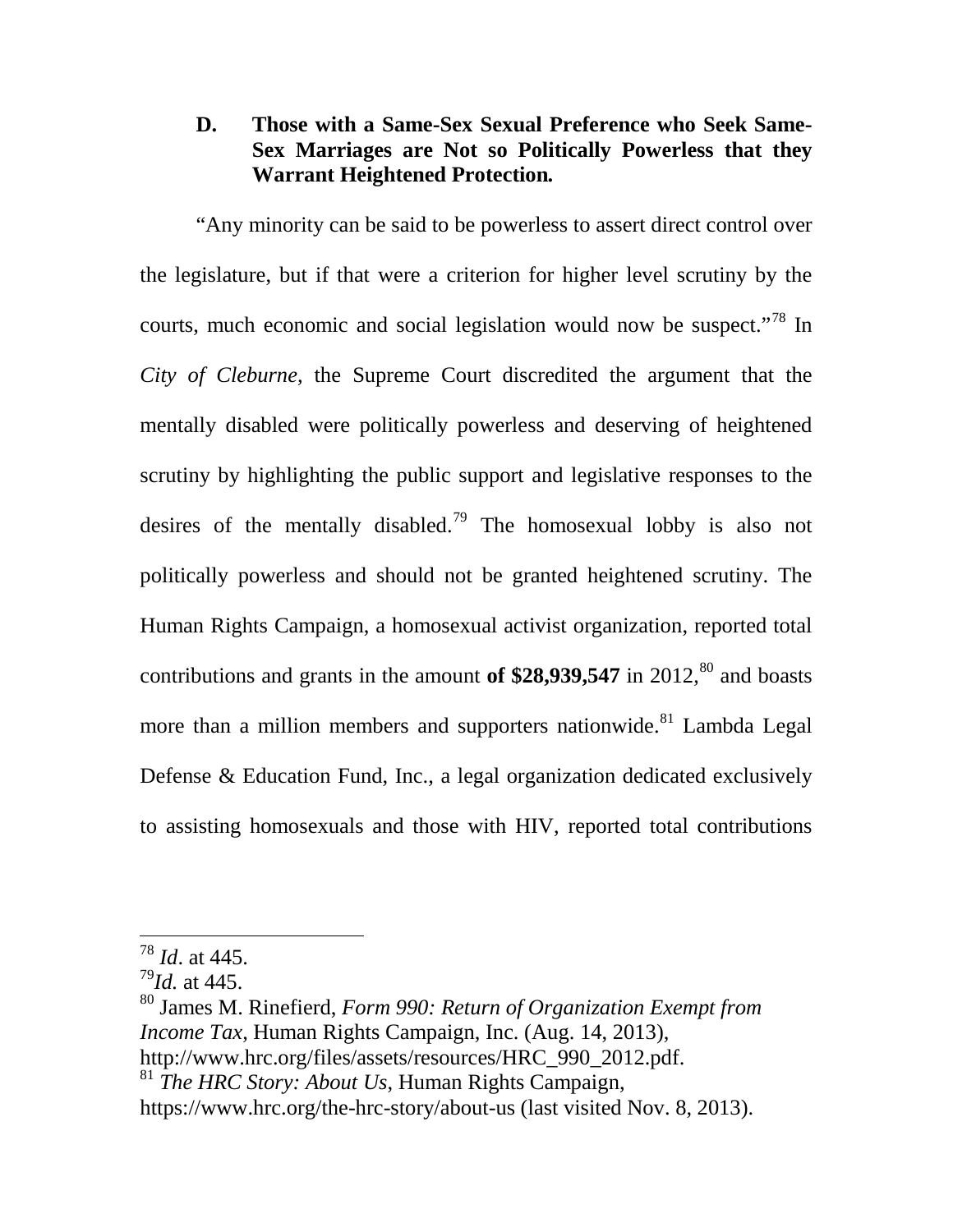and grants in the amount of  $$16,008,476$  in 2012.<sup>[82](#page-36-0)</sup> The White House has an entire page dedicated to LGBT efforts, and the President of the United States regularly meets with members of the LGBT community.<sup>[83](#page-36-1)</sup> The homosexual activist movement is very well funded and very politically powerful.

# **IV. A REDEFINTION OF MARRIAGE WOULD CREATE MORE INEQUITY AND DISPARITY THAN A REDEFINITION WOULD ELIMINATE.**

Attempting to redefine marriage presents a serious threat to religious liberty. If same-sex attraction or orientation is determined to require the heightened scrutiny that is currently applied when laws target people on the basis of sex, race, and ethnicity, people endorsing marriage as a comprehensive union, "believing what virtually every human society once believed about marriage," will soon be treated like racists, marginalized and stigmatized.<sup>[84](#page-36-2)</sup>

A number of individuals who withhold professional endorsement of same-sex unions because of religious convictions have contacted Liberty Counsel after being threatened with lawsuits from homosexuals. In fact,

<span id="page-36-0"></span> 82 Kevin M. Cathcart, *Form 990: Return of Organization Exempt from Income Tax, Lambda Legal Defense & Education Fund, Inc. (April 8, 2013),* http://www.lambdalegal.org/sites/default/files/anf\_fy2012\_990.pdf <sup>83</sup> *Winning the Future: President Obama and the LGBT Community*, The White House: President Barack Obama, http://www.whitehouse.gov/lgbt (last visited Nov. 8, 2013).

<span id="page-36-2"></span><span id="page-36-1"></span> $^{84}$  *Id.* at 63.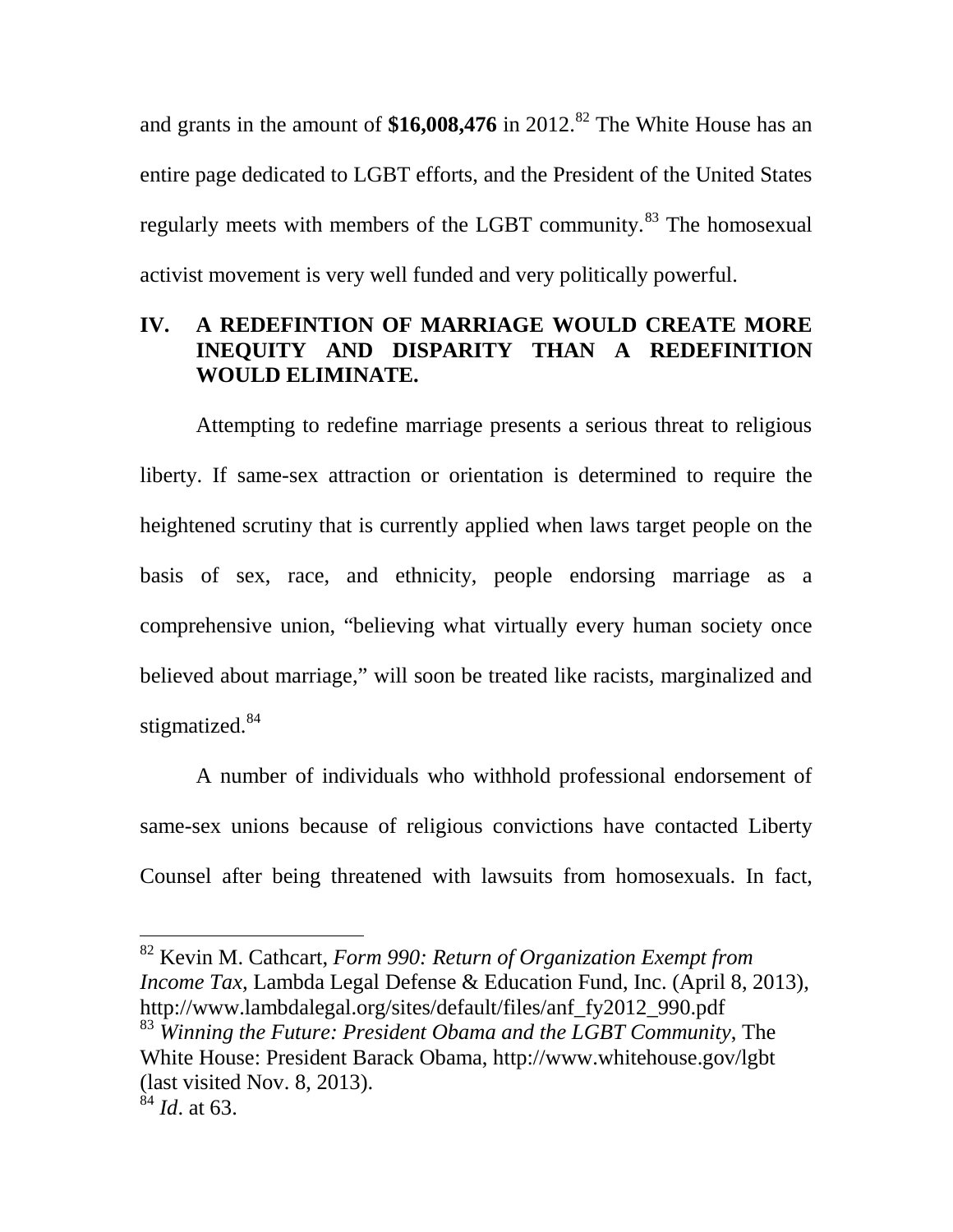there is a growing body of public cases addressing this issue as well.

In 2013, a Christian couple in Oregon, which operated Sweet Cakes by Melissa, was forced to close its doors after a lesbian couple filed a complaint with the state alleging discrimination when the couple cited religious reasons for refusing to bake a cake for their lesbian wedding.<sup>[85](#page-37-0)</sup> The Oregon Bureau of Labor and Industry ("BOLI") reviewed the case and determined Sweet Cakes by Melissa violated a non-discrimination law, and the lesbian couple and Sweet Cakes by Melissa were ordered to settlement negotiations.<sup>[86](#page-37-1)</sup> If the parties do not reach an agreement, the bureau may bring formal charges and move the issue to BOLI's Administrative Prosecution Unit, responsible for processing contested civil rights division cases pursuant to the Administrative Procedures Act (APA) and BOLI contested case hearing rules.<sup>[87](#page-37-2)</sup> In its press release, BOLI noted "[p]ublic

<span id="page-37-0"></span> <sup>85</sup> Cheryl K. Chumley, *Christian Bakers Who Refused Cake Order for Gay Wedding Forced to Close*, The Washington Times (September 2, 2013), shophttp://www.washingtontimes.com/news/2013/sep/2/christian-bakerswho-refused-cake-order-gay-wedding/.

<span id="page-37-1"></span><sup>86</sup> Press Release, Oregon Bureau of Labor and Industry, BOLI Finds Substantial Evidence of Unlawful Discrimination in Bakery Civil Rights Complaint (January 17, 2014),

<span id="page-37-2"></span>http://www.oregon.gov/boli/Audio%20and%20video/1\_17\_14\_BOLI%20fin ds%20substantial%20evidence%20of%20unlawful%20discrimination%20in %20bakery%20civil%20rights%20complaint.pdf <sup>87</sup> *Id.*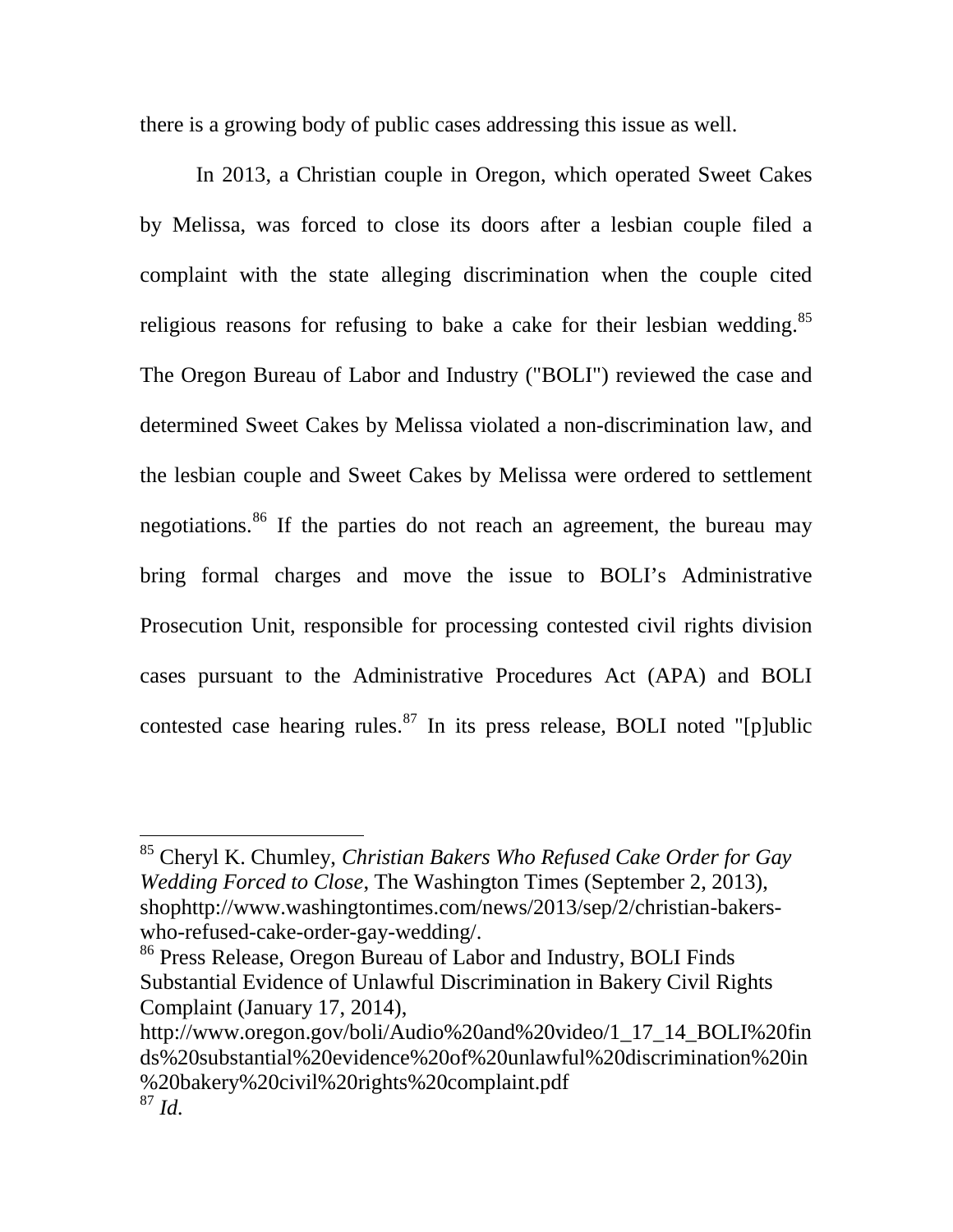accommodations complaints under the equality act are rare;"<sup>[88](#page-38-0)</sup> however, that is likely to change with government affirmation of same-sex unions and the influx of same-sex ceremonies that are likely to follow a transition in the government's position on the importance of marriage and biological intact family units.

Similarly, a cake shop in Colorado also faced charges. In December, Colorado Administrative Law Judge Robert Spencer determined a Christian cake-baker in Colorado who owns Masterpiece Cakeshop, Inc., is required to bake cakes for same-sex weddings. [89](#page-38-1) Judge Spencer ruled that despite the fact that the laws of Colorado do not recognize same-sex marriages, folks who provide public accommodations are required to provide their services for same-sex couples' weddings.<sup>[90](#page-38-2)</sup>

In Washington, on April 9, 2014, the Washington Attorney General filed a complaint against Arlene's Flowers, Inc., after the florist declined to provide flowers for a same-sex wedding.<sup>[91](#page-38-3)</sup> The florist provided flowers to the gay couple, knowing they were gay, but when she was asked to provide

<span id="page-38-0"></span> <sup>88</sup> *Id.*

<span id="page-38-1"></span><sup>89</sup> *Craig v. Masterpiece Cakeshop, Inc.,* Case No. CR 2013-0008 (Col. Admin. Ct. Dec. 6, 2013), *available at* 

https://www.aclu.org/sites/default/files/assets/initial\_decision\_case\_no.\_cr\_2 013-0008.pdf.

<span id="page-38-2"></span><sup>90</sup> *Id.* at 6.

<span id="page-38-3"></span><sup>91</sup> Complaint at 3, *Washington v. Arlene's Flowers, Inc.,* No. 13-2-0081-5 (Was. Sup. Ct. April 9, 2013).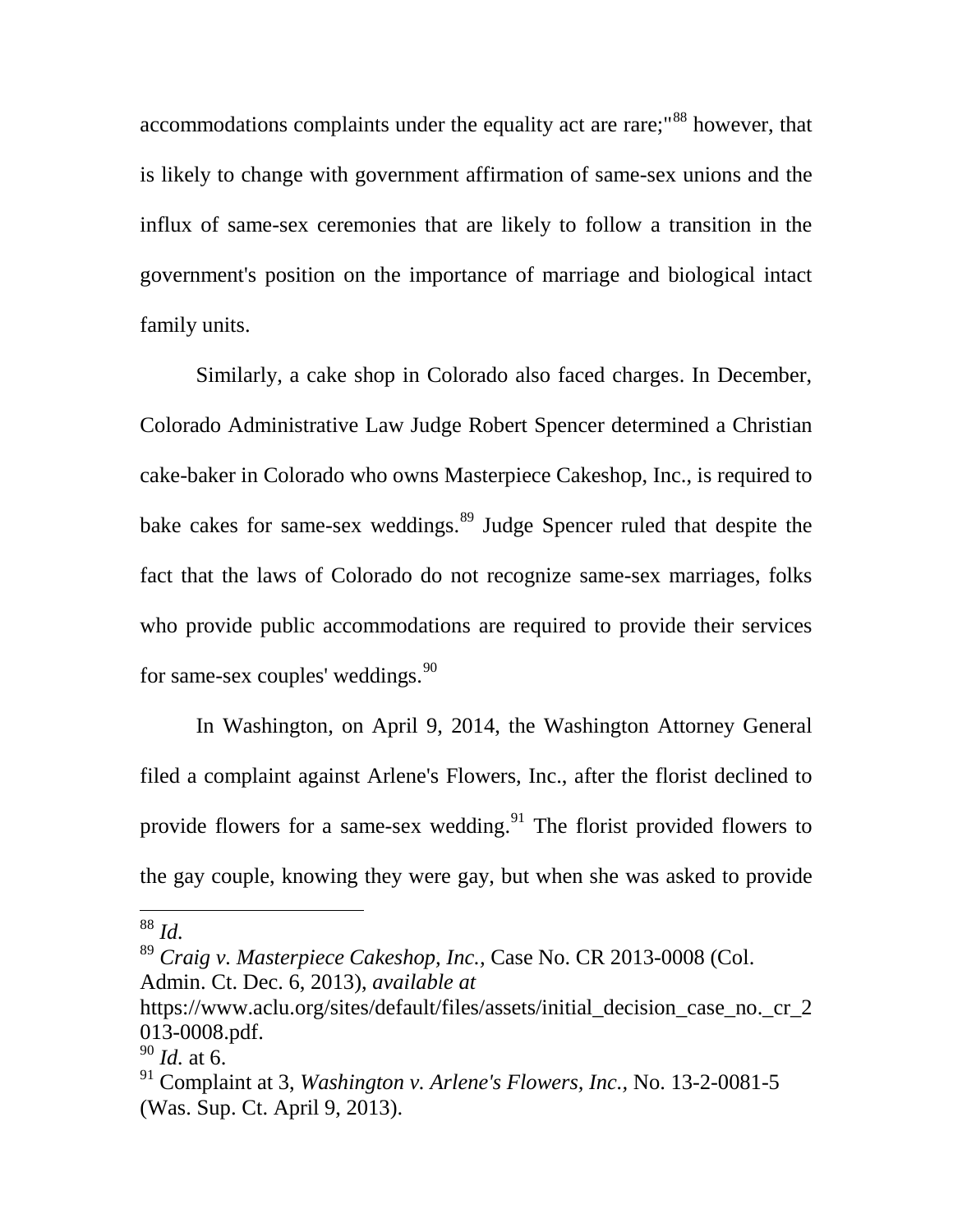flowers for their wedding, she cited her religious beliefs and declined to provide her services.<sup>[92](#page-39-0)</sup> The Attorney General filed a complaint under the Unfair Business Practices-Consumer Protection Act, RCW 19.86, asking the court to force business like Alrene's Flowers, Inc. to provide their services for same-sex weddings, to impose a \$2,000 fine on the florist, and to have the florist pay the Attorney General's court fees.<sup>[93](#page-39-1)</sup> Thereafter, the homosexual man seeking flowers for his wedding, also filed suit; these cases were consolidated and are ongoing.<sup>[94](#page-39-2)</sup>

In Hawaii and Illinois, Bed and Breakfasts were sued for declining to issue a room to a homosexual couple and declining to provide the Bed and Breakfast as wedding venues for a same-sex wedding, respectively.<sup>[95](#page-39-3)</sup> The Hawaiian court found for the homosexual couple and issued an order requiring the Bed and Breakfast to allow homosexuals to rent rooms; the

<span id="page-39-0"></span> <sup>92</sup> *Id.* at 1.

<span id="page-39-1"></span><sup>93</sup> *Id.* at 4.

<span id="page-39-2"></span><sup>94</sup> Complaint at 4-6, *Ingersoll v. Arlene's Flowers, Inc.,* No. 13-2-0081-5 (Was. Sup. Ct. May 13, 2013).

<span id="page-39-3"></span><sup>&</sup>lt;sup>95</sup> Order Granting Plaintiffs and Plaintiff-Intervenors' Motion for Partial Summary Judgment for Declaratory and Injunctive Relief and Denying Defendant's Motion for Summary Judgment at 3, *Cervelli v Aloha Bed and Breakfast,* No. 11-1-3103-12 (Haw. Cir. Ct. Apr. 15, 2013), *available at*  http://www.lambdalegal.org/in-court/legal-

docs/cervelli\_hi\_20130415\_order; Complaint at 2-7, *Wathen v. Timber Creek Bed and Breakfast,* No. 2011-SP-2486 (Ill. Human Rights Comm. November 1, 2011), *available at* http://www.aclu-il.org/wpcontent/uploads/2013/05/Wathen-Complaint-Beall-Mark.pdf.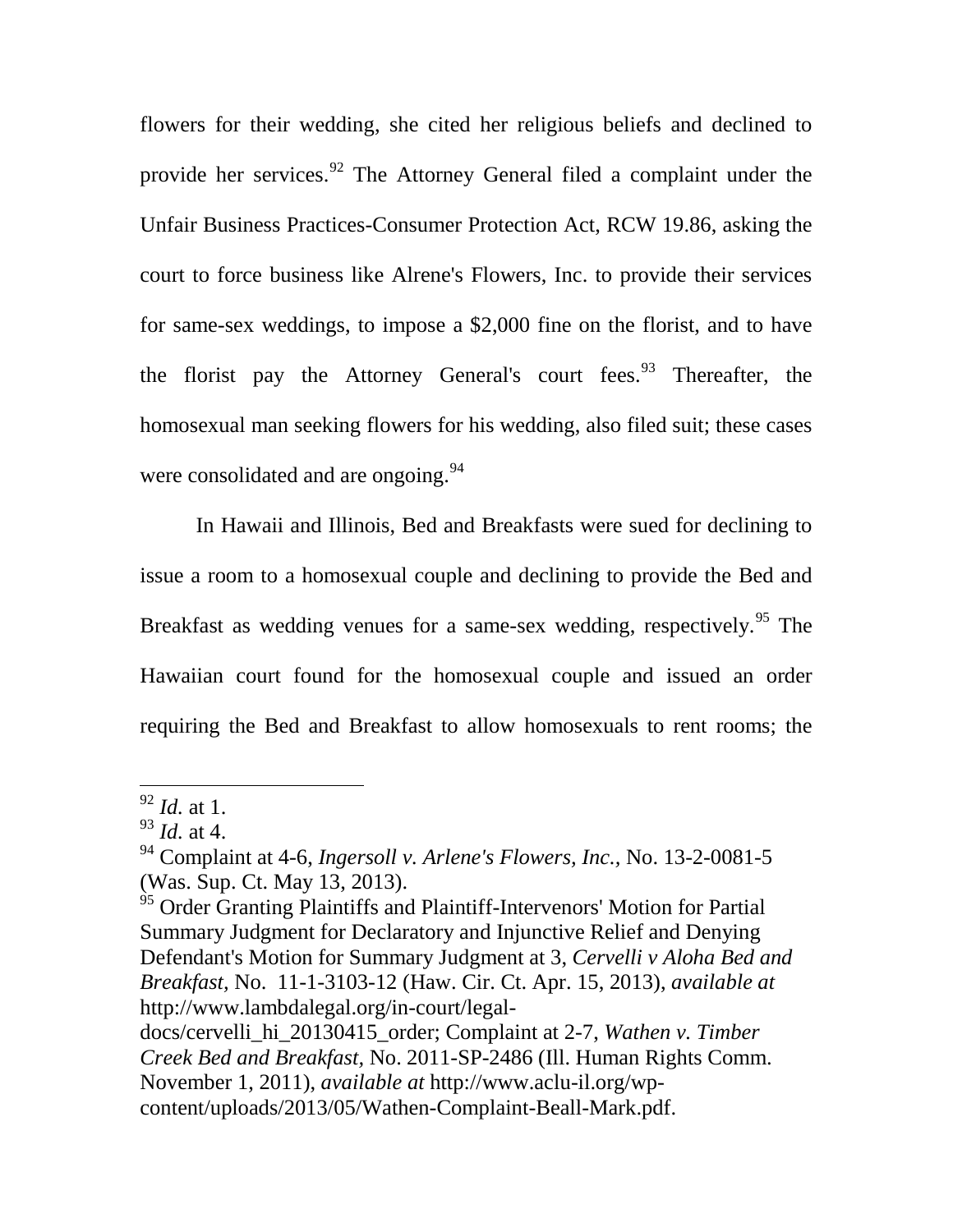Illinois case is ongoing.  $96$ 

These cases are increasing in frequency and are costing Christian business owners their livelihoods. This is occurring despite the fact that 85 percent of Americans agree that, if a Christian wedding photographer has deeply held religious beliefs opposing same-sex marriage, the wedding photographer should have the right to say no if asked to work a same-sex wedding ceremony.<sup>[97](#page-40-1)</sup> Further erosion of the objective standard of marriage as the union of one man and one woman will only exacerbate the unequal treatment between religious adherents and non-adherents.

The Supreme Court of the United States is even involved in discussions of threats to the religious liberties of wedding vendors, as the *Elane Photography* case, regarding whether the First Amendment protects the right of a photographer to refuse to take a photograph, currently awaits a decision regarding certiorari. [98](#page-40-2) In *Elane Photography,* the Supreme Court of New Mexico determined the rights of the same-sex couple wanting photography services trumped the religious and artistic liberties of the

<span id="page-40-1"></span><sup>97</sup> Tyler O'Neil, *Most Americans Say Christian Photographer Has Right to Deny Gay Wedding Request,* The Christian Post (July 17, 2013, 6:29 PM), http://www.christianpost.com/news/most-americans-say-christianphotographer-has-right-to-deny-gay-wedding-request-100334/.

<span id="page-40-0"></span> <sup>96</sup> *Id.*

<span id="page-40-2"></span><sup>98</sup> Petition for a Writ of Certiorari at i, *Elane Photography, LLC v. Vanessa Willock,* No. 13-585 (S.Ct. Dec. 13, 2013).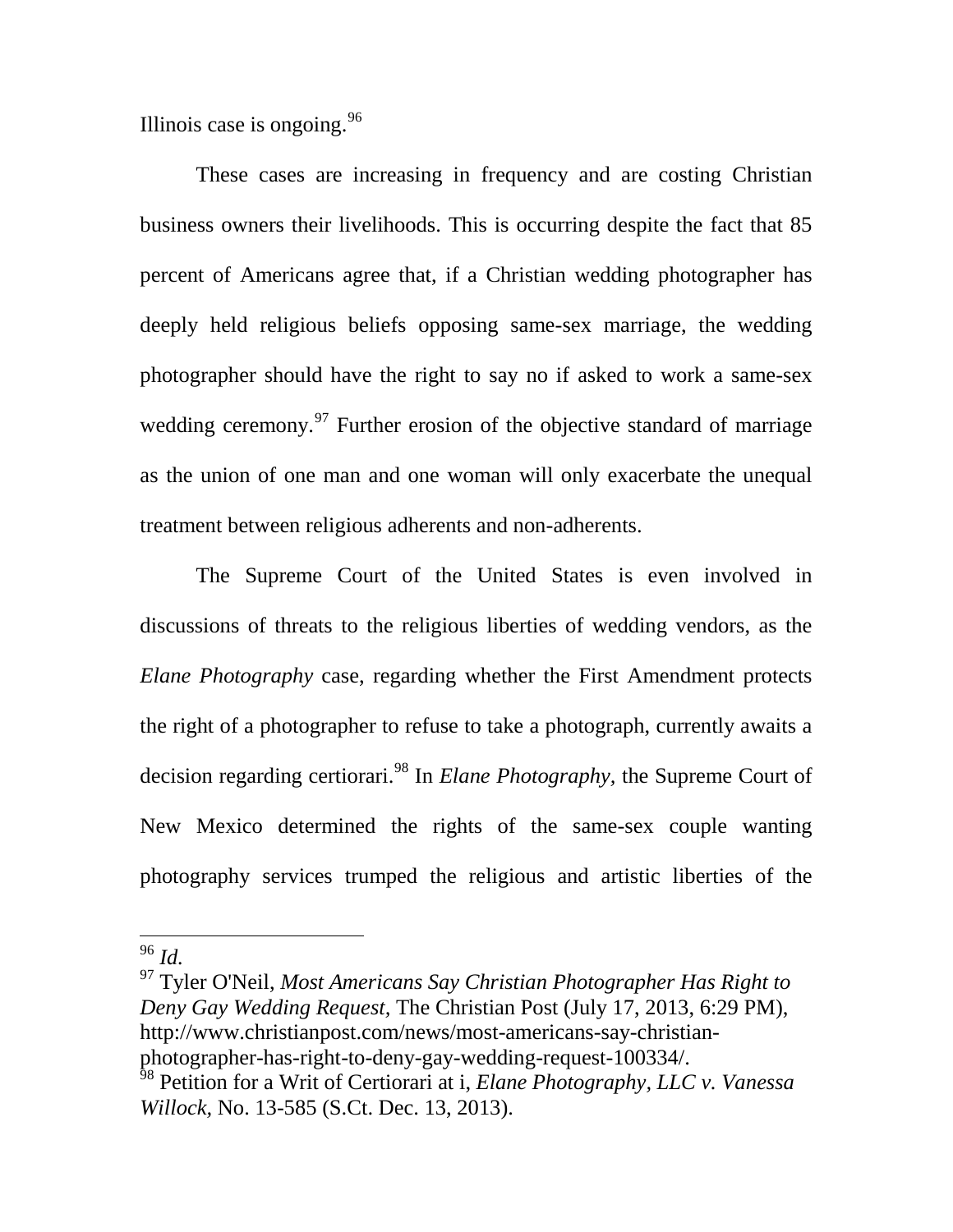Christian photographers.<sup>[99](#page-41-0)</sup>

If the courts redefine marriage, which is not a power of the courts but of the people and their representatives, those with a religious objection to same-sex unions being recognized as marriages will suffer. The Becket Fund for Religious Liberty conducted a survey and found "350 separate state antidiscrimination provisions would likely be triggered by recognition of samesex marriage. The survey found that ... sexual orientation laws are [] far more likely to feature religious or conscience exemptions than laws governing gender or marital status discrimination."[100](#page-41-1) Thus, while many anti-discrimination statutes currently protect the consciences of religious people who wish to withhold professional endorsement of a particular sexual orientation,<sup>[101](#page-41-2)</sup> such exemptions are not available based on marital status discrimination.

<span id="page-41-0"></span> <sup>99</sup> Todd Starnes, *NM Court Says Christian Photographers Must Compromise Beliefs*, FOX News and Commentary (August 22, 2013),

http://radio.foxnews.com/toddstarnes/top-stories/nm-court-says-christianphotographers-must-compromise-beliefs.html.

<span id="page-41-1"></span><sup>100</sup> *Becket Fund for Religious Liberty Issues Brief: Same-Sex Marriage and State Anti-Discrimination Laws*, The Becket Fund for Religious Liberty (January 2009), http://www.becketfund.org/wp-

content/uploads/2011/04/Same-Sex-Marriage-and-State-Anti-Discrimination-Laws-with-Appendices.pdf.

<span id="page-41-2"></span><sup>&</sup>lt;sup>101</sup> In the past year states have injected themselves into the relationship between minors and their professional counselors by prohibiting counselors, despite the religious convictions and consciences of the professionals, their minor patients, and the minors' parents, from counseling minor patients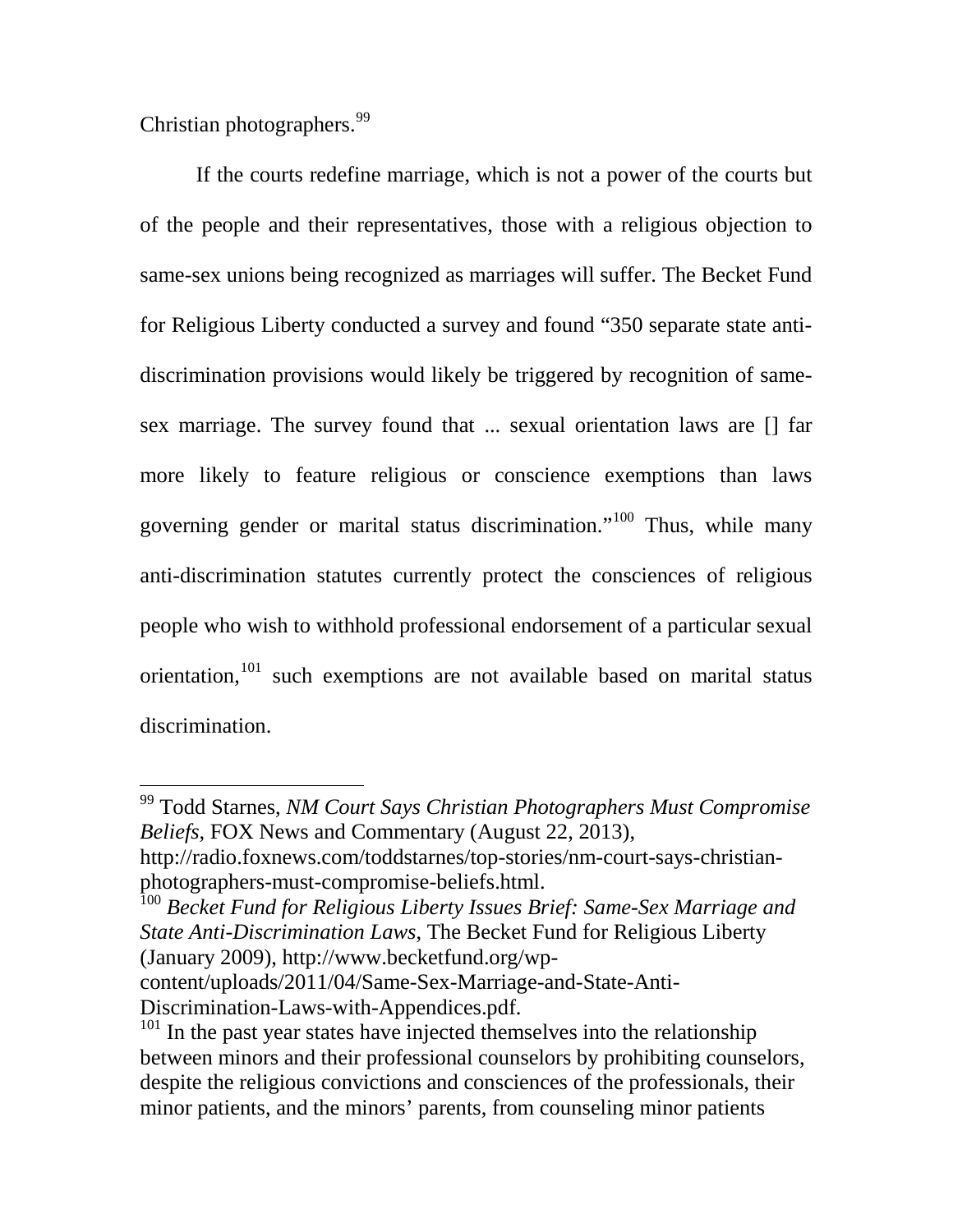If the state recognizes same-sex unions as marriages, the state would imply that viewing marriage as a comprehensive union "makes *arbitrary*  distinctions," and "marriage supporters would become, in the state's eyes, champions of 'invidious discrimination.' This idea would lead to violations of the rights of conscience and religious freedom, and of parents' rights to direct their children's education."<sup>[102](#page-42-0)</sup>

#### **CONCLUSION**

Civil government has profound interests in preserving marriage for the benefit of society. Defining marriage as the union of one man and one woman does not discriminate against any particular class of people; rather, maintaining a traditional definition of marriage helps to preserve a healthy society and the rights and freedoms of all people. Should the civil government divert to a subjective structure of marriage in the interest of equality, all of society will suffer.

about how to choose a heterosexual sexual orientation. Cal. Bus. and Prof. Code §§ 865, 865.1, 865.2; N.J. Rev. Stat. §§ 45:1-54, 55 (2013). Thus, while many anti-discrimination statutes do protect religious liberty, the fight for the religious liberty of professional counselors, their minor patients, and the parents of those minors is currently raging in the courts.

 $\overline{a}$ 

<span id="page-42-0"></span><sup>102</sup> Sherif Girgis et al., *What is Marriage? Man and Woman: A Defense* 63 (2012).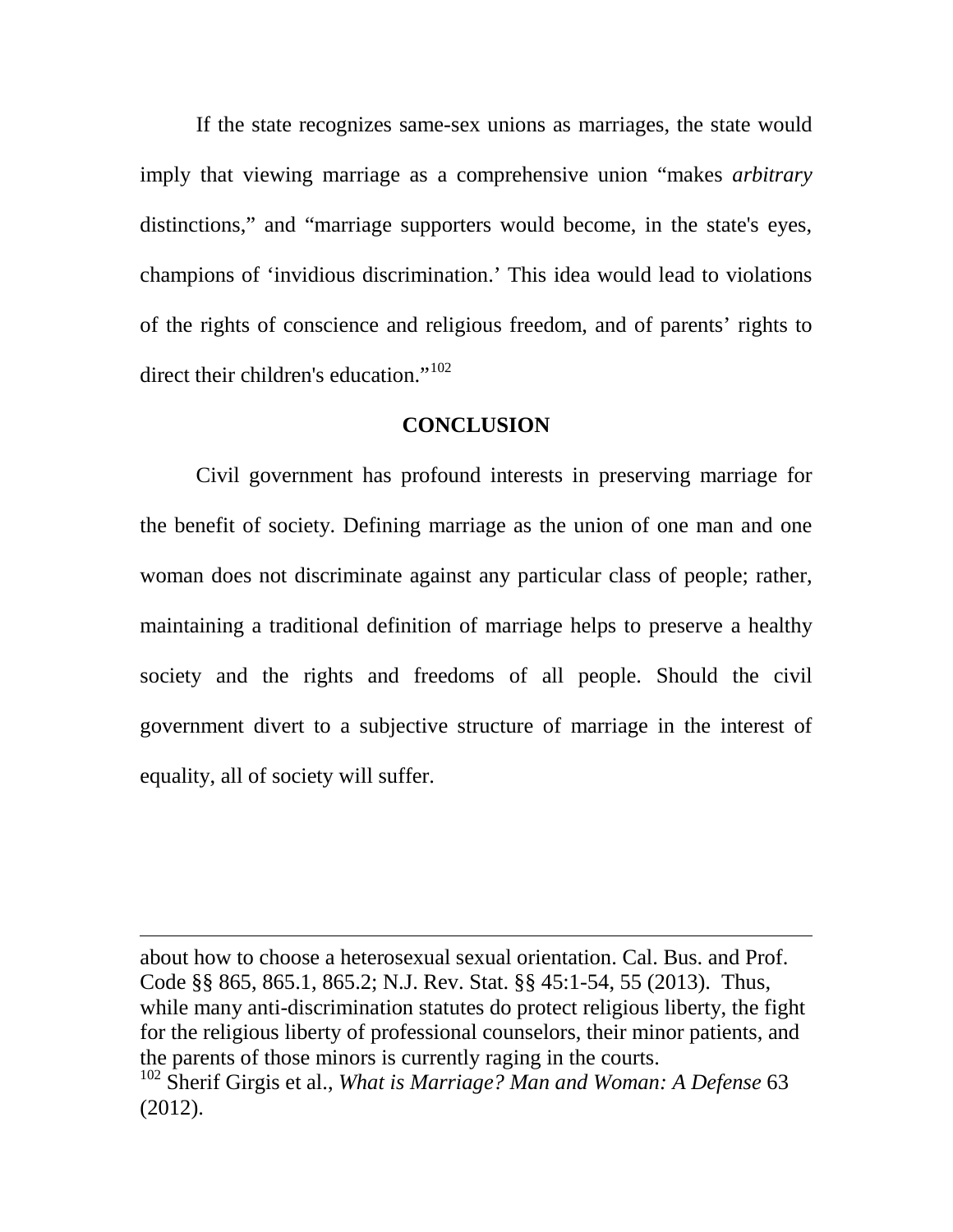MANDI D. CAMPBELL STEPHEN M. CRAMPTON MARY E. McALISTER Liberty Counsel P.O. Box 11108 Lynchburg, VA 24506 (434) 592-7000 Telephone (434) 592-7700 Facsimile email [court@lc.org](mailto:court@lc.org)

Dated: April \_\_, 2014 Respectfully submitted,

 $\overline{\phantom{a}}$  , where  $\overline{\phantom{a}}$ MATHEW D. STAVER ANITA L. STAVER Liberty Counsel P.O. Box 540774 Orlando, FL 32854 (800) 671-1776 Telephone (407) 875-0770 Facsimile email [court@lc.org](mailto:court@lc.org)

*Attorneys for Amicus Curiae Liberty Counsel*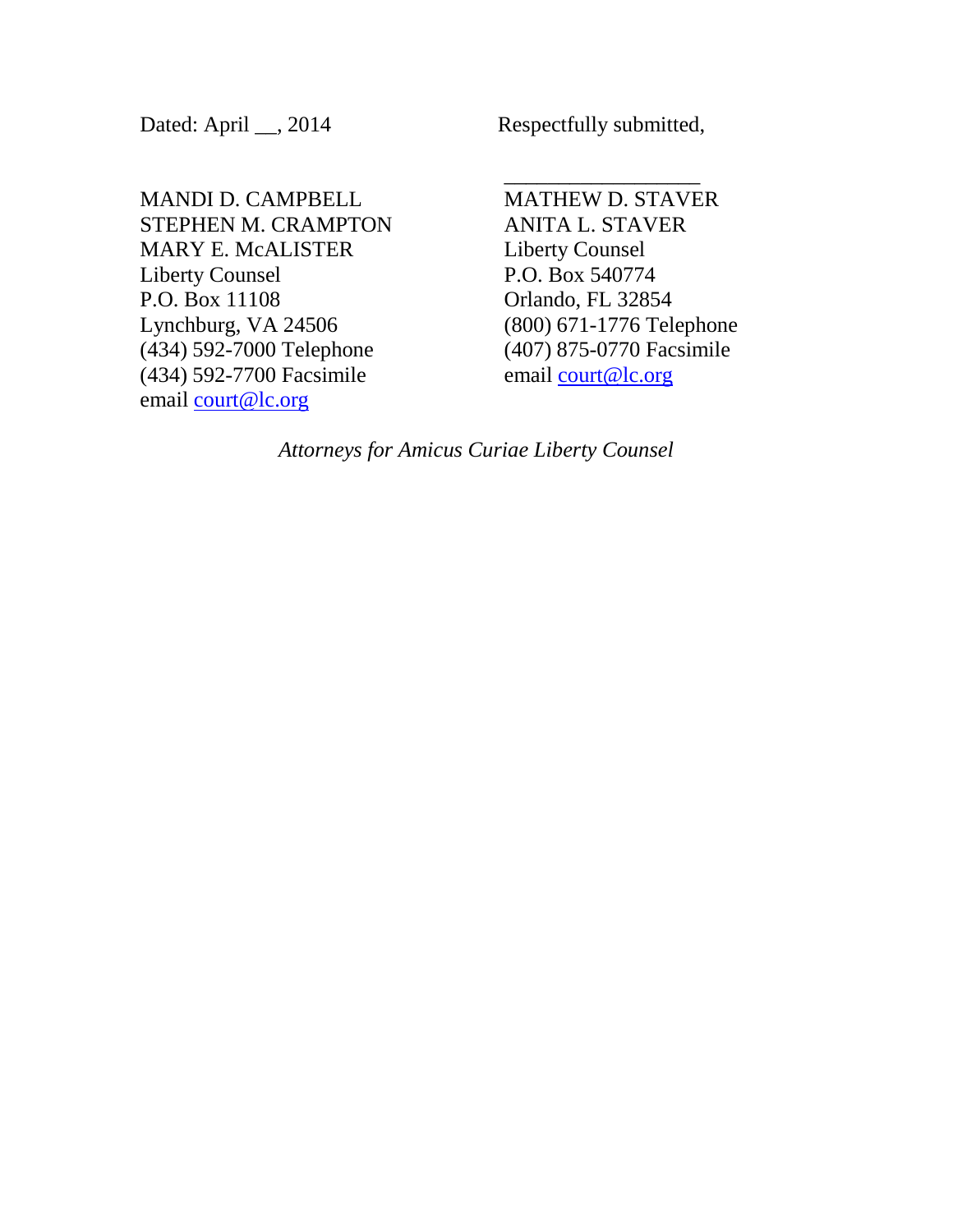# **CERTIFICATE OF COMPLIANCE WITH FEDERAL RULE OF APPELLATE PROCEDURE 32(a)(7)(C)**

I hereby certify that this brief complies with the type-face and volume limitations set forth in Federal Rule of Appellate Procedure 32(a)(7). The brief contains 6,878 words.

Mathew D. Staver

 $\overline{\phantom{a}}$  , where  $\overline{\phantom{a}}$